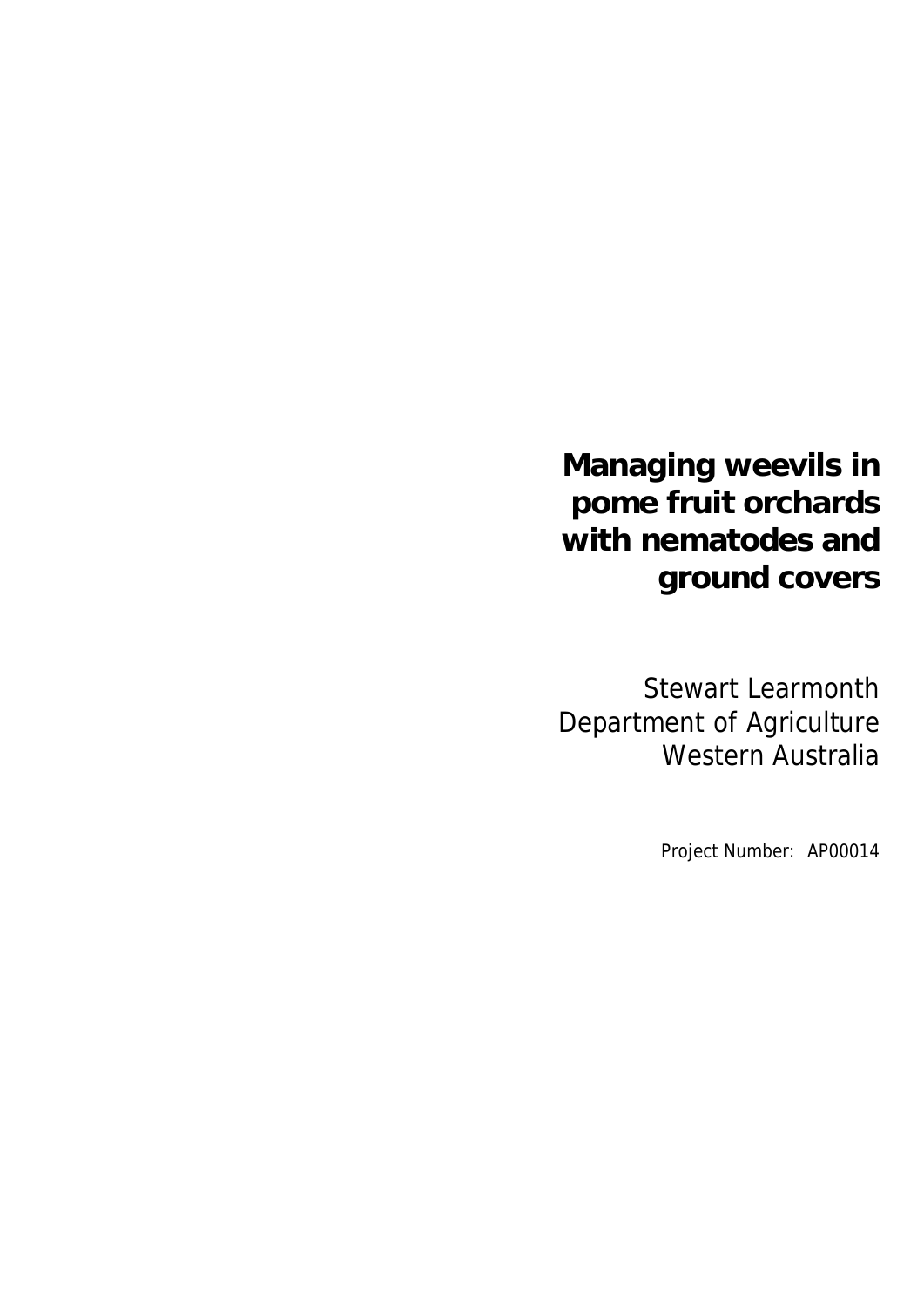#### **AP00014**

This report is published by Horticulture Australia Ltd to pass on information concerning horticultural research and development undertaken for the apple and pear industry.

The research contained in this report was funded by Horticulture Australia Ltd with the financial support of the apple and pear industry.

All expressions of opinion are not to be regarded as expressing the opinion of Horticulture Australia Ltd or any authority of the Australian Government.

The Company and the Australian Government accept no responsibility for any of the opinions or the accuracy of the information contained in this report and readers should rely upon their own enquiries in making decisions concerning their own interests.

ISBN 0 7341 1129 0

Published and distributed by: Horticultural Australia Ltd Level 1 50 Carrington Street Sydney NSW 2000 Telephone: (02) 8295 2300 Fax: (02) 8295 2399 E-Mail: horticulture@horticulture.com.au

© Copyright 2005



Know-how for Horticulture<sup>™</sup>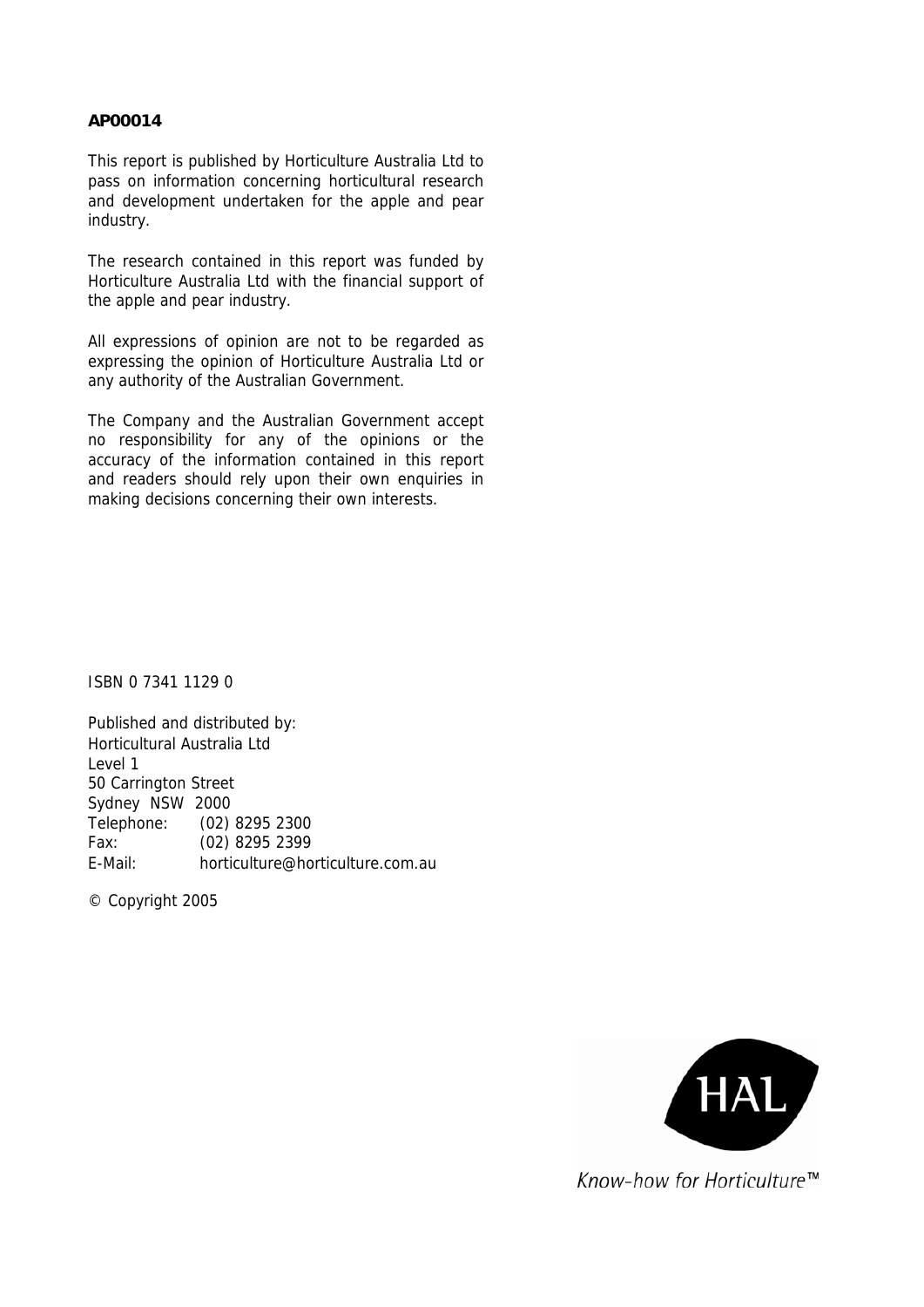**HAL Project Number:** AP00014 (4 October 2004)

**Project Title:** Managing weevils in pome fruit orchards with nematodes and ground covers

**Authors:** Stewart Learmonth *et al* 

**Research Provider:** Western Australian Department of Agriculture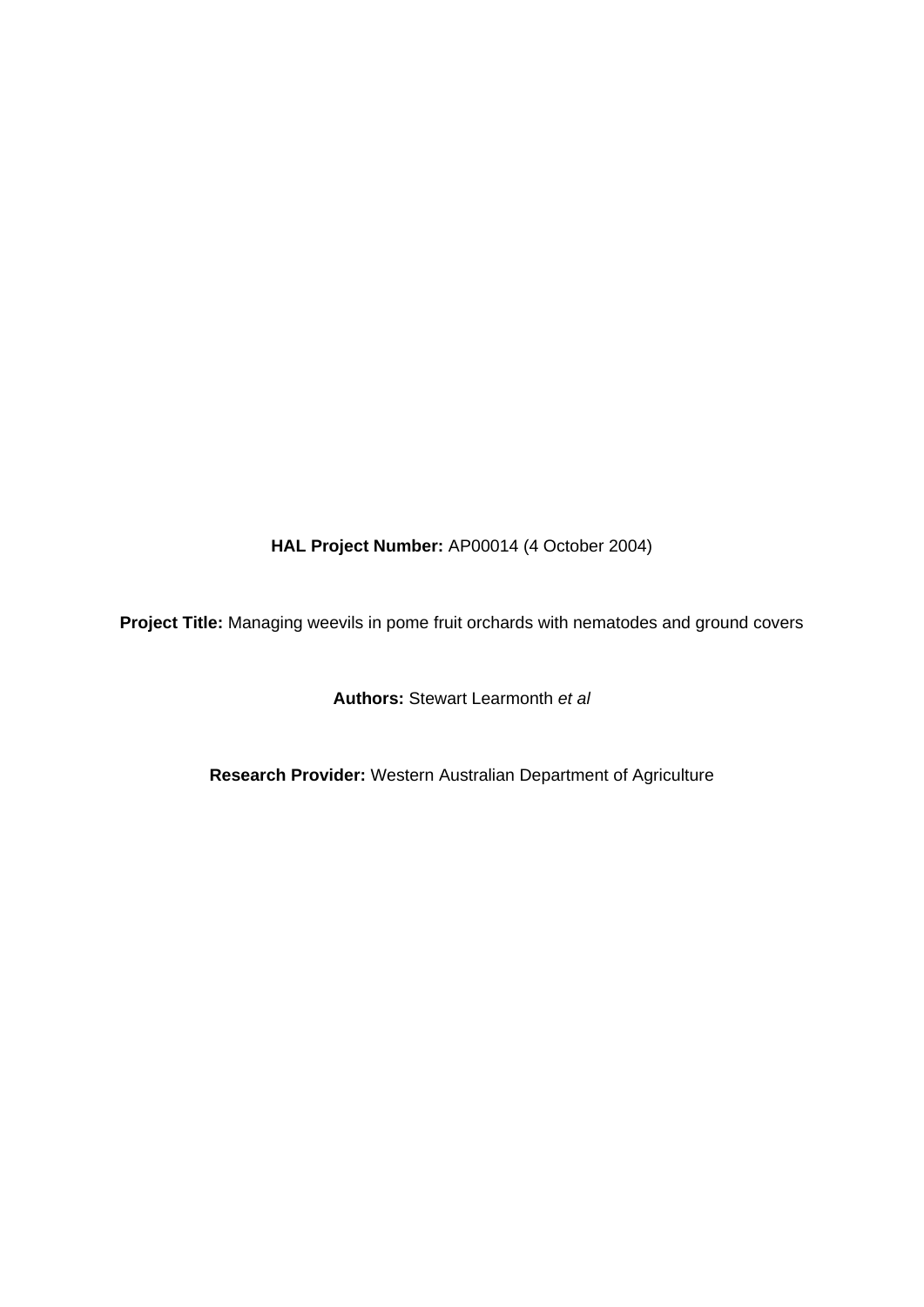## **HAL Project Number:** AP00014

## **Project Leader's name and contact details and a list of other key personnel:**

Stewart Learmonth, Department of Agriculture, Manjimup, WA 6258.

Tel (08) 97770000; Fax (08) 97770001; Email slearmonth@agric.wa.gov.au

Shane Trainer.

## **Statement about the purpose of the report:**

This report details the activities conducted in relation to managing the weevil pests garden weevil, Fuller's rose weevil and apple weevil in pome fruit orchards based on the use of parasitic nematodes and ground covers. Recommendations for future research in relation to management strategies for these weevil pests in pome fruit orchards are included.

## **Funding sources and collaborating institutions:**

Apple and Pear Australia Limited **Horticulture Australia Ltd** 





Department of Agriculture, Western Australia



**Date of the report:** 

7 June 2005

## **Disclaimer:**

Any recommendations contained in this publication do not necessarily represent current HAL Limited policy. No person should act on the basis of the contents of this publication, whether as to matters of fact or opinion or other content, without first obtaining specific, independent professional advice in respect of the matters set out in this publication.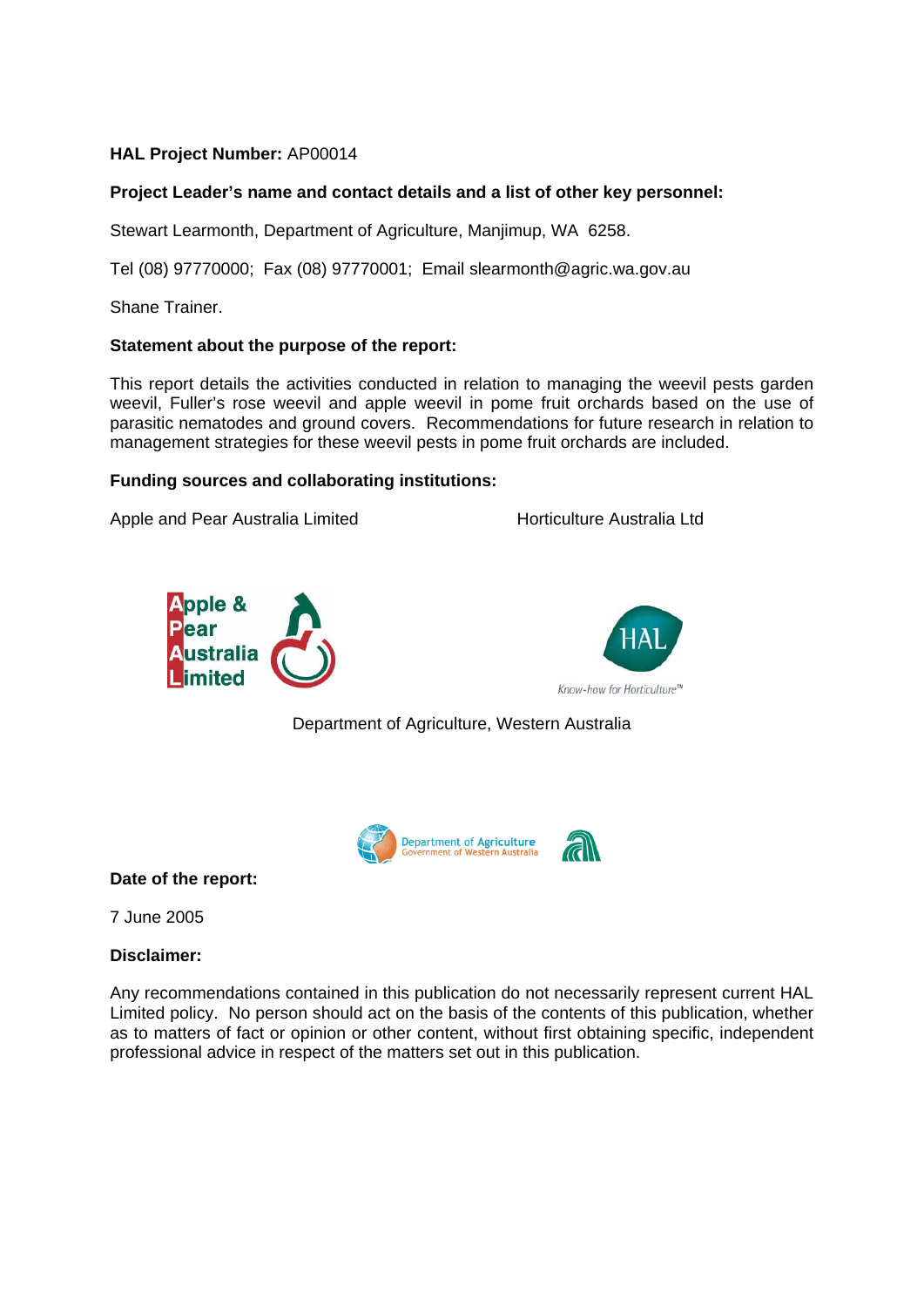|                            | <b>CONTENTS</b>                                                      |                |  |
|----------------------------|----------------------------------------------------------------------|----------------|--|
|                            | <b>Media summary</b>                                                 | $\overline{2}$ |  |
|                            | <b>Technical summary</b>                                             | 3              |  |
|                            | <b>Introduction</b>                                                  | 5              |  |
|                            | (A) PARASITIC NEMATODES                                              |                |  |
|                            | <b>Introduction</b>                                                  | 6              |  |
|                            | <b>Materials and methods</b>                                         | $\overline{7}$ |  |
|                            | <b>Results</b>                                                       | 9              |  |
|                            | <b>Discussion &amp; Conclusions</b>                                  | 15             |  |
|                            | (B) GROUND COVERS                                                    |                |  |
|                            | <b>Introduction</b>                                                  | 17             |  |
|                            | <b>Materials and methods</b>                                         |                |  |
|                            | Pot trials with weevil larvae                                        | 17             |  |
|                            | Laboratory trials on food plants for adult weevils                   | 19             |  |
|                            | Laboratory trials on apple weevil egg production and hatch           | 19             |  |
|                            | <b>GARDEN WEEVIL</b>                                                 |                |  |
|                            | <b>Results</b>                                                       | 20             |  |
|                            | <b>Discussion</b>                                                    | 32             |  |
|                            | <b>FULLER'S ROSE WEEVIL</b>                                          |                |  |
|                            | <b>Results</b>                                                       | 35             |  |
|                            | <b>Discussion</b>                                                    | 41             |  |
|                            | <b>APPLE WEEVIL</b>                                                  |                |  |
|                            | <b>Results</b>                                                       | 43             |  |
|                            | <b>Discussion</b>                                                    | 46             |  |
|                            | <b>Conclusions - ground covers</b>                                   | 46             |  |
| <b>Technology Transfer</b> |                                                                      | 48             |  |
|                            | <b>Recommendations</b>                                               | 49             |  |
| <b>Bibliography</b>        |                                                                      | 50             |  |
|                            | <b>Acknowledgments</b>                                               | 52             |  |
|                            | <b>Appendices:</b>                                                   |                |  |
|                            | 1 Details of statistical analyses in garden weevil pot trial 1<br>53 |                |  |
|                            | 2. A list of publications written during the project<br>55           |                |  |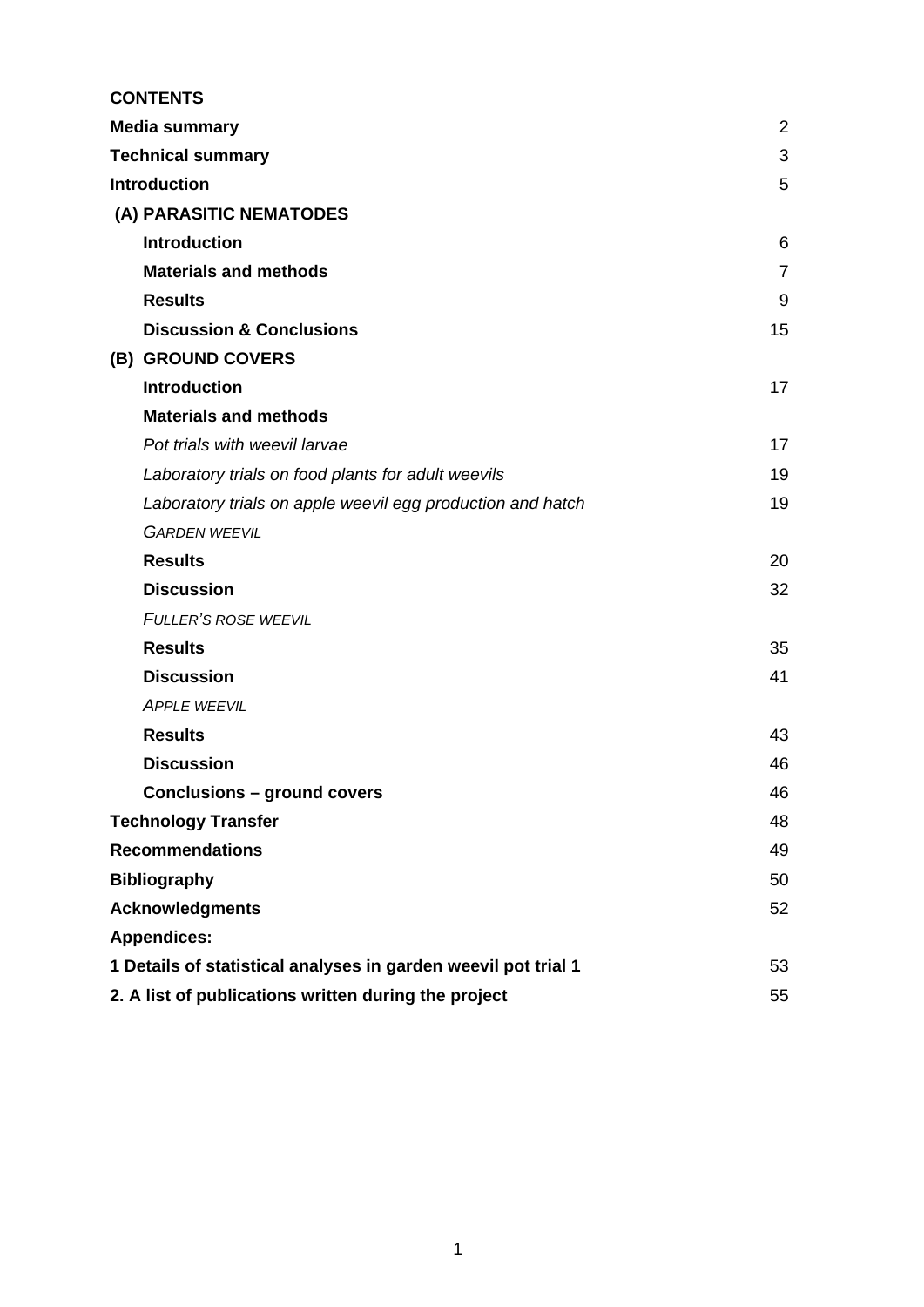### **Media Summary**

The pests apple weevil, Fuller's rose weevil and garden weevil are important in the production of pome fruit crops in Australia. They are most important in Western Australia, but also cause problems in other apple producing states. Adults of all three species are pests because they defoliate crops, disfigure fruit and egg laying blocks mini-sprinklers.

Control of these weevils is based on using broad-spectrum insecticides which are disruptive to integrated pest management in orchards and lack reliable effectiveness.

An earlier project showed that both insect parasitic nematodes and ground cover plants affect the survival of garden weevil larvae. This opened up the possibilities for completely new approaches to control of these species of weevil.

The insect parasitic nematode we worked with was a new strain discovered in NSW and is now commercially available. We undertook a number of field trials to assess their effectiveness against weevil larvae in orchards and vineyards, the latter location was selected because higher populations of garden weevil could be found there more readily. The nematode trials included a range of variables such as method of incorporation and application, different rates and different timing.

After extensive field trials, we conclude that using parasitic nematodes against the soil borne larval stage is not feasible at this time. This is in contrast to situations where the nematode is used commercially in amenity turf. While this is a negative result, we cannot rule out the possibility that as other strains of nematodes become available, or methods of application improve, parasitic nematodes may prove to be of value.

In relation to ground cover plants and suppression of survival of weevil larvae, earlier work showed that survival of garden weevil larvae was very low when fed on clover. This result was considered useful for two reasons – clover had a confirmed effect of reducing survival of weevil larvae and it is already grown as a cover crop in many orchards.

We clarified this effect in a series of pot trials, which showed that clover was not actually killing weevil larvae, but more that it was simply an unsuitable food plant by itself. When clover was grown with apple trees, larvae survived satisfactorily. The same situation was seen for grubs of Fuller's rose weevil. Pot trials also indicated that ryegrass and kikuyu may have a negative impact on larval survival.

Poor survival of weevil larvae on crop hosts such as apple and plum reduced the reliability of pot trial results and tentative conclusions only could be drawn for the best cover crop composition to help reduce weevil abundance.

We were unable to overcome rearing problems to test the effect of different plants on larvae of apple weevil. Laboratory experiments were undertaken with the aim of enhancing our ability to produce apple weevil larvae. We showed that greater egg production could be achieved by rearing adult weevils at 18<sup>0</sup>C compared to 25<sup>0</sup>C and that eggs were more likely to hatch when exposed to moisture and temperature of 18 $^0$ C.

In addition to examining the role of selected cover crop plant species on larval survival, we tested their suitability as food sources for the adult weevils. Grasses such as oats and ryegrass were the least suitable as food plants for all three species of weevil adults and would be a worthwhile for orchardists to consider. They would be especially effective if they could be combined with a canopy exclusion treatment, such as sticky bands.

Further work on the role of ground covers in suppression of these weevil pests is recommended.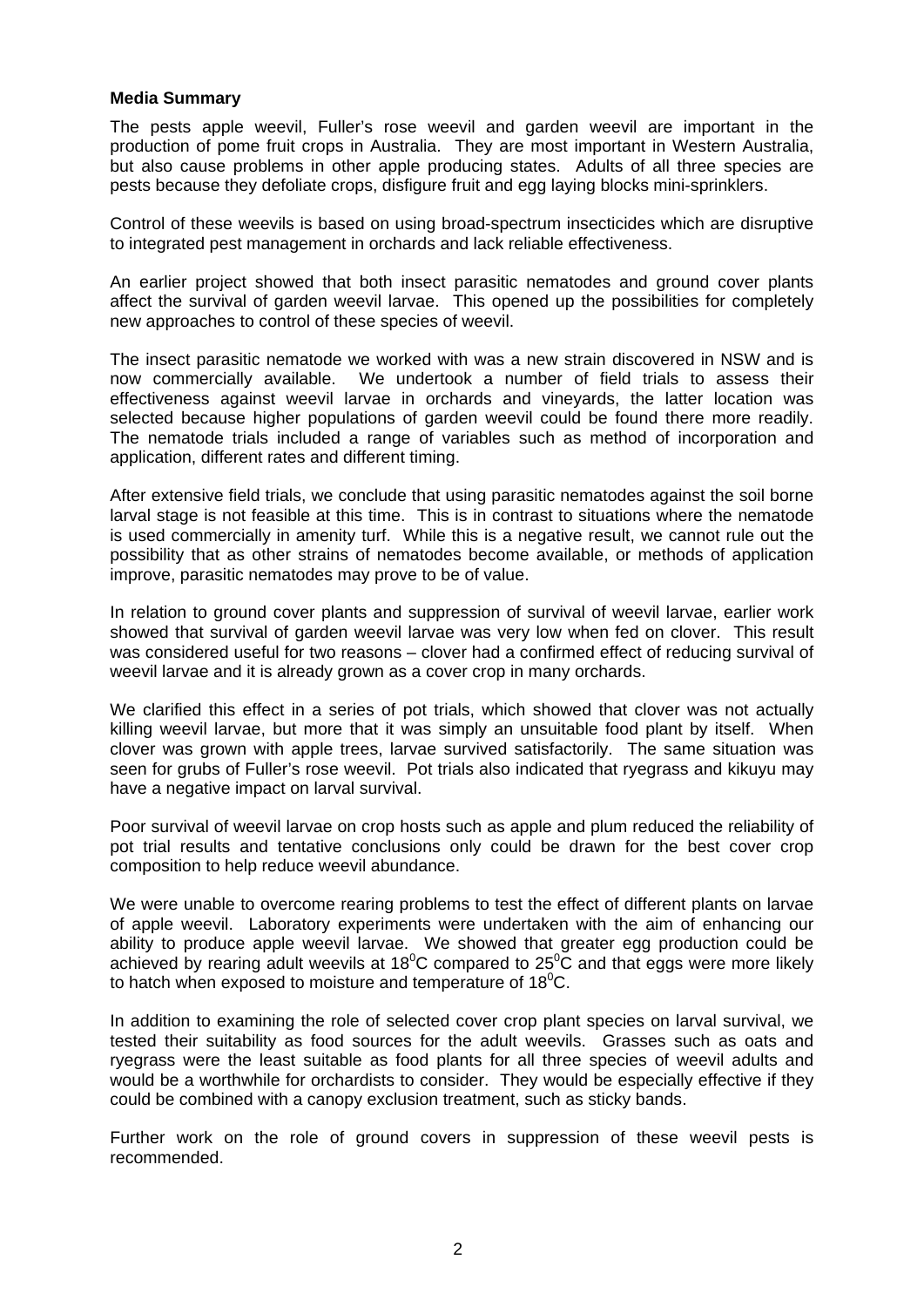## **Technical Summary**

The pests apple weevil, Fuller's rose weevil and garden weevil are important in the production of pome fruit crops in Australia. They are most important in Western Australia, but also cause problems in other apple producing states. Adults of all three species feed on foliage and also cause other damage – garden weevil and to a much lesser extent apple weevil feed on fruit causing it to be rejected; apple weevil ringbark fruit stalks reducing fruit size or causing them to fall prematurely; Fuller's rose weevil lays eggs in mini-sprinklers causing erratic watering or complete blockage, or egg masses on fruit cause them to be rejected.

Control of these weevils is based on using broad-spectrum insecticides such as synthetic pyrethroids, organophosphates or carbamates aimed at the adult stage. The application of the pyrethroids is by butt drenching, which needs to be well timed, is time consuming and not always effective. The application of such insecticides can be disruptive to integrated pest management in orchards.

An earlier project showed that both insect parasitic nematodes and ground cover plant species affect the survival of garden weevil larvae. This opened up the possibilities for completely new approaches to control of all three species of weevil.

We undertook a number of field trials in apple orchards and vineyards to assess the effectiveness of nematodes. We moved some of the work to vineyards because garden weevil infestations are more easily found there. The trials included a range of variables: incorporation with and without a rotary hoe; application through mini-sprinklers and drippers; different rates of nematodes; and variations in the timing. Timing of applications was altered in accord with the biology of the weevils – during spring when grubs are at their largest and therefore more easily located by the nematodes, and in autumn when grubs are small, but closer to the soil surface.

After these extensive field trials, we have come to the conclusion that the soft approach using parasitic nematodes against the soil borne grub stage is not feasible in the scenarios we tested. This is in contrast to situations where the nematode works well, that is against larvae of African black beetle in turf. This is because everything is in favour of good infection levels: the grubs are large; nematodes are applied when soil temperatures are well above the nematode activity threshhold of 15 $^{\circ}$  C; and there is ample water available to keep the soil profile wet for the nematodes to "swim" to their target. Few of these conditions are met in relation to the orchard weevils. While a negative result, we cannot rule out the possibility of other strains of nematodes becoming available, or other methods of application that may improve their efficacy.

In relation to ground cover plants and suppression of survival of weevil larvae, earlier work showed that when larvae of garden weevil were fed on sub-clover and white clover, survival was very low. This result was considered useful for two reasons – clover had a confirmed effect of reducing survival of weevil larvae and it is already grown as a cover crop in many orchards.

In early studies on cover crops we clarified this effect of clover by testing older grubs. For garden weevil the same general results were found – clovers were undesirable. We then tested clovers grown in combination with apple trees in pots. The results were that the survival of garden weevil larvae was the same whether clover was present or not. We concluded that clover is simply an unfavourable food source and is not actively killing weevil larvae. When the larvae had access to favourable food, in this case apple roots, they survived. These results were also found for Fuller's rose weevil larvae.

Further pot trials selecting a different series of plant species combinations were conducted on garden weevil and Fuller's rose weevil to assess whether any plants actually had a negative impact on survival of larvae. The main effect recorded from these last trials was for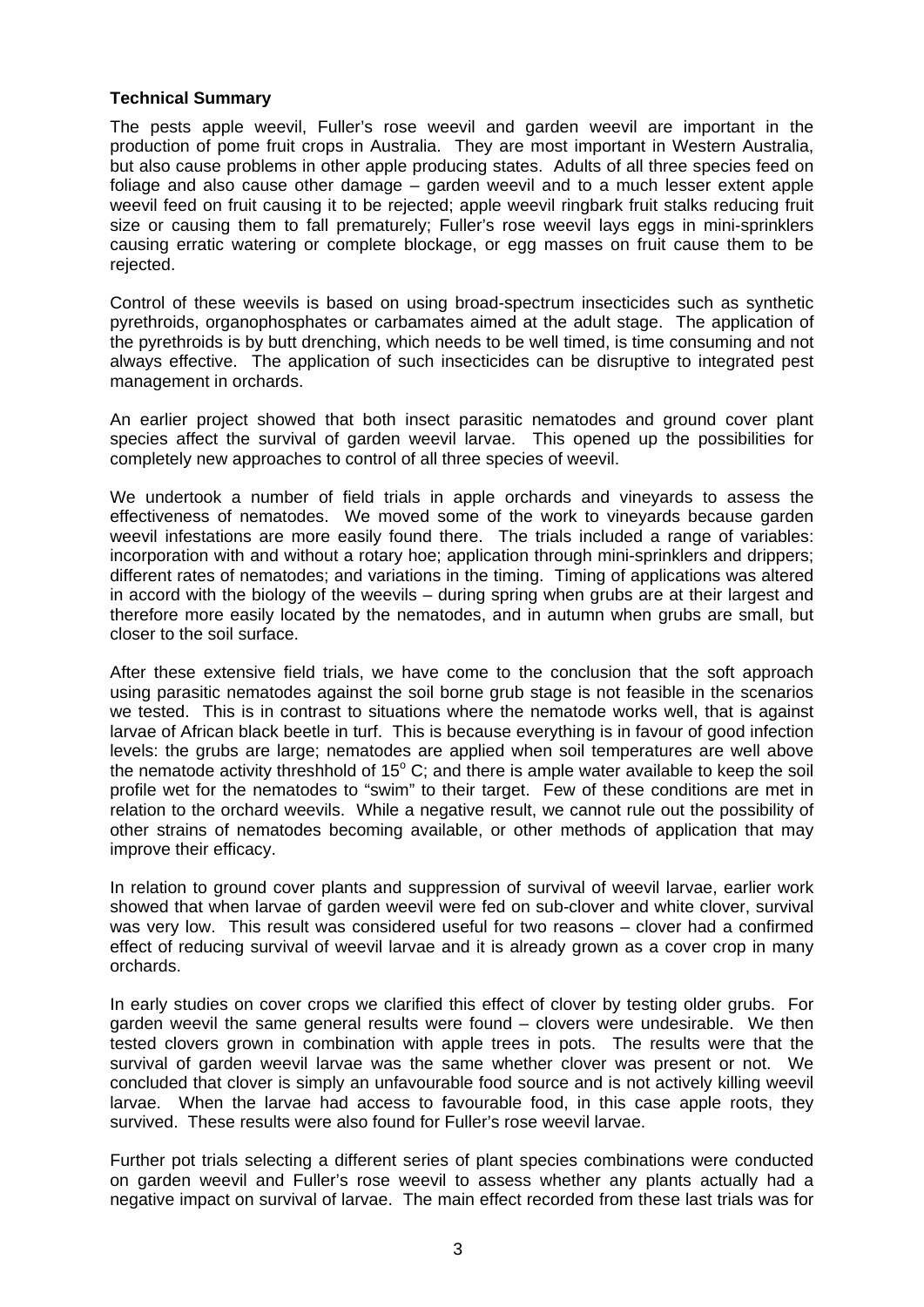ryegrass, both the readily available annual ryegrass and a perennial ryegrass strain with endophyte fungus present. This endophyte is a symbiont of ryegrass and is toxic to certain species of insects. Survival and rate of development of garden weevil larvae were adversely affected. The effect on survival of garden weevil larvae was almost complete, while for both garden weevil and Fuller's rose weevil, larval development was much slower. By slowing the rate of development, it might be expected that larval mortality in the field would be higher and the resulting weevil adults will be less fit and possibly be more susceptible to insecticide.

Problems with pot trials were evident during this research. For example we cannot explain the low survival rate of garden weevil larvae on apple tree and Fuller's rose weevil larvae on plum trees, noted favoured hosts for these weevils. Another major problem encountered was the inability to overcome rearing problems to test apple weevil larvae in pot trials. Preliminary laboratory experiments were undertaken develop methods to produce larger numbers of eggs and clarify what conditions of moisture and temperature would hasten their hatch rate. We showed that mild temperature of  $18^{\circ}$ C and moisture had some effect, but more work is required if such studies are to be undertaken in the future.

We screened some plant species for their suitability as food plants for adults of the three weevil species. In general, grasses such as ryegrass, kikuyu and oats resulted in the shortest survival times and lowest egg numbers. Such plants could be used by orchardists who may be considering modification of their ground covers. These plant types would be especially beneficial if combined with some form of canopy exclusion treatment for these flightless weevils, such as a sticky band.

We recommend further studies on ground covers, but also that they be undertaken in weevil infested orchards so any positive results will be more quickly able to be implemented by orchardists. Any change to ground cover composition should consider the effects on other pest and beneficial organisms in the orchard ecosystem.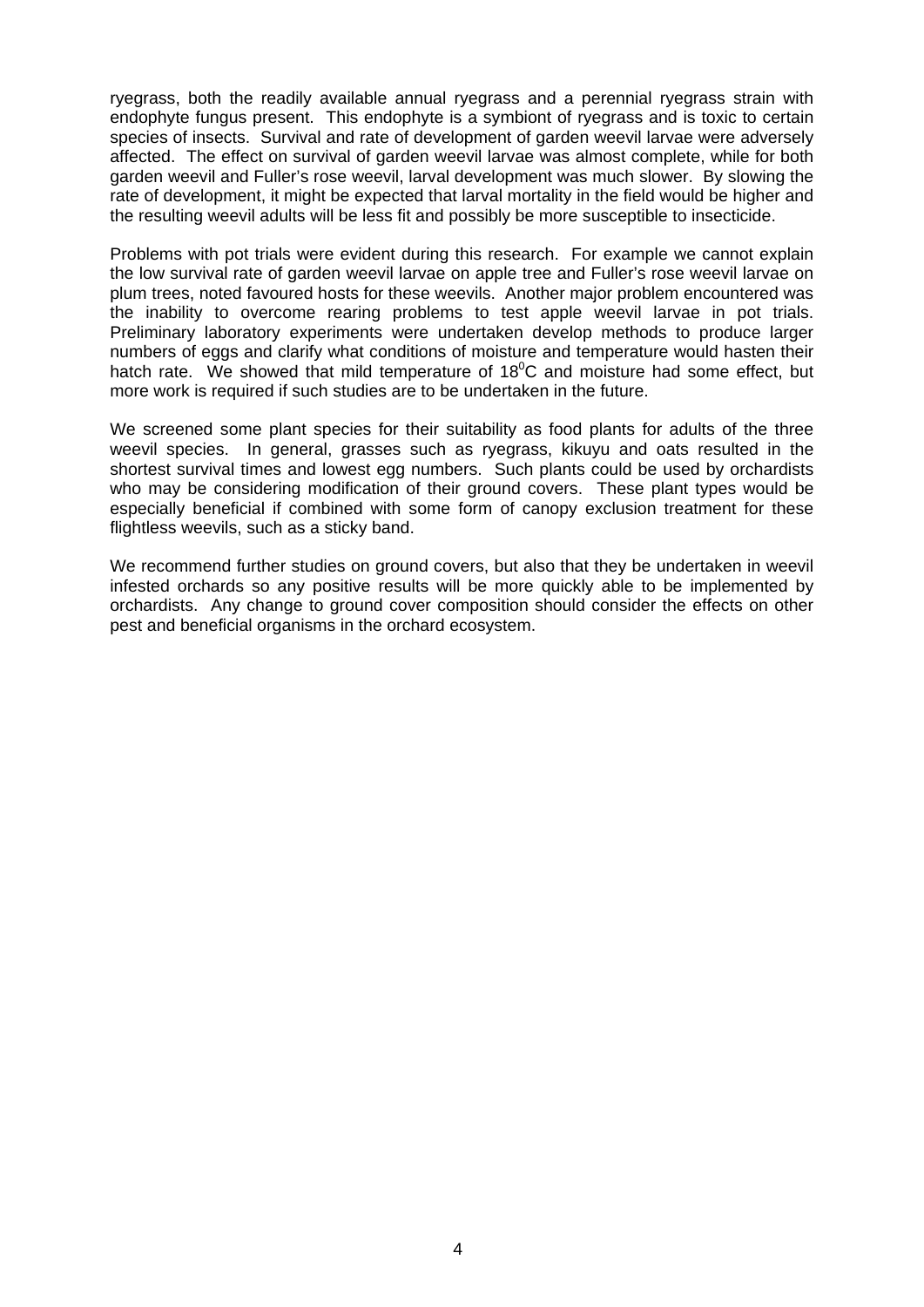### **Introduction**

The weevils garden weevil (GW), Fuller's rose weevil (FRW) and apple weevil (AW) are amongst the most important pests of pome orchards in Australia because of the damage they can cause and the limited currently available control options (Learmonth, 2000 and Williams, 2000). They are most important in Western Australia but at times cause problems in other apple producing states.

Adults of all three species feed on foliage but cause other damage – GW and to a much lesser extent AW feed on fruit causing it to be rejected; AW ringbark fruit stalks reducing fruit size or causing premature fruit fall; FRW lays eggs in mini-sprinklers causing erratic watering or complete blockage, or lay egg masses on fruit causing them to be rejected.

Among the most unsatisfactory control methods for any pests of pome fruit are those for weevils. Insecticides are relied upon almost exclusively (Sutton *et al*, 2003, Learmonth, 2000, Bailey, 1991 and Allsopp and Hitchcock, 1987). The products used are broad spectrum in their activity which can potentially lead to outbreaks of secondary pests in the orchard complex. Also, where butt drenching of insecticides is applied, orchardists need to time the applications correctly, it is onerous to apply and is not always effective. Sometimes, repeat treatment with insecticide has been necessary.

This study reports on the experiments undertaken to examine two aspects of managing these species of weevils that showed promise in an earlier study (Williams, 2000). These studies were on the role of entomopathogenic nematodes that attack the soil borne larval stage and ground covers that may play a role in the survival and reproductive potential of adult and larvae.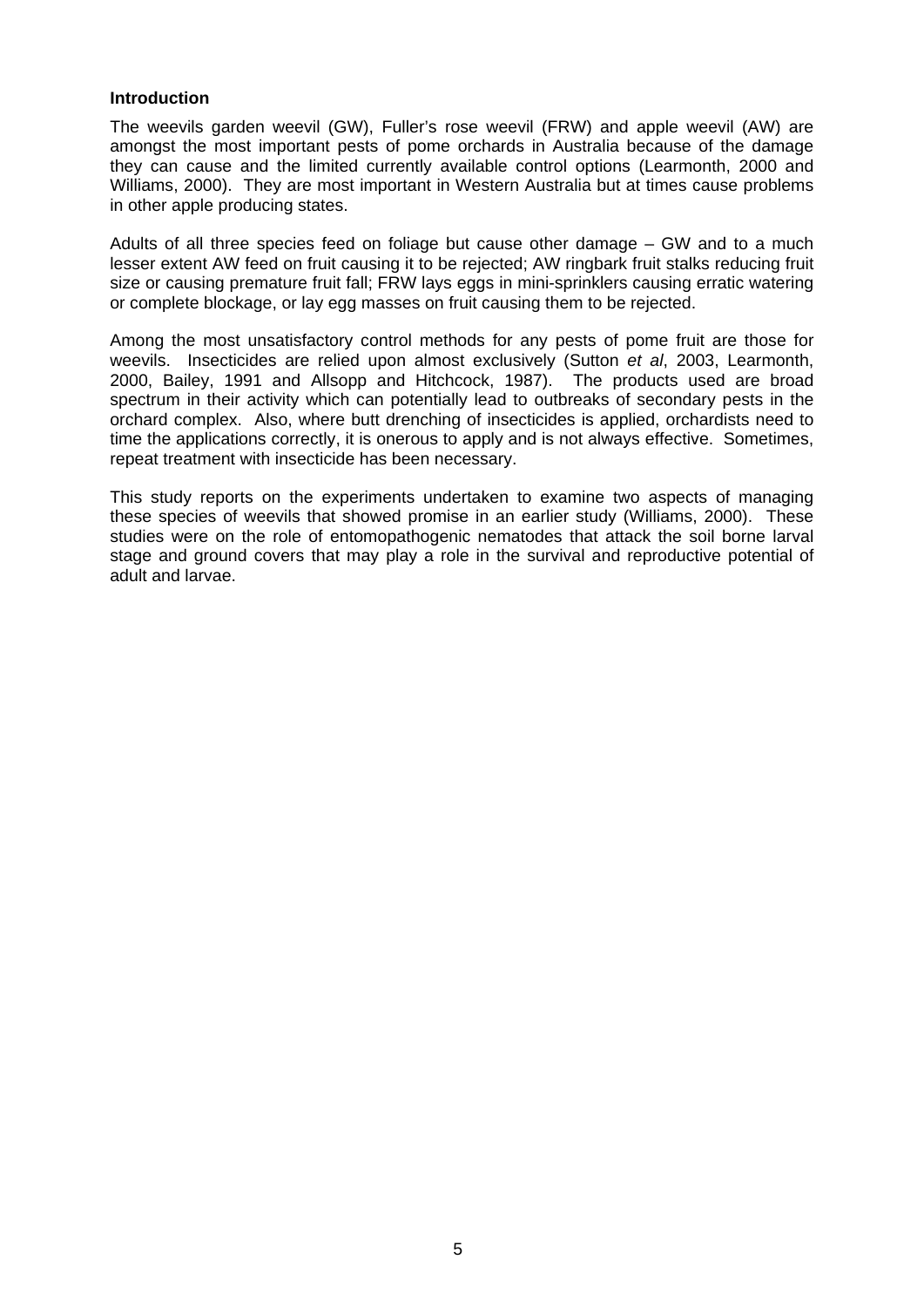## **(A) PARASITIC NEMATODES**

### **Introduction**

Results of an earlier study (Williams, 2000), showed that insect parasitic nematodes can reduce the abundance of larvae of garden weevil. These findings, while preliminary, suggested the possibility for a completely new approach to managing weevil pests of pome fruit by attacking the soil borne larval stage. Also, the use of nematodes is a biological control approach to weevils and so represents a possible environmentally friendly alternative to the use of broad-spectrum pesticides. Insect parasitic nematodes are relatively selective in the hosts they infect and so also offer the advantage of being selective.

Earlier studies on the use of parasitic nematodes to control FRW in citrus orchards in eastern Australia were reported by Edwards (1996). While activity against FRW was found in pot trials, field work demonstrated small but non-significant reductions in weevil numbers. This work used various strains of the nematode species *H. bacteriophora* and *Steinernema feltiae* and *S. carpocapsae*. Edwards reported that the last species gave some degree of control of FRW in Florida and recommended further work in Australia with other strains of nematode. In contrast, good levels of control of Fuller's rose weevil using *S. carpocapsae* in citrus in USA were reported by Morse and Lindergren (1996).

The discovery and subsequent commercial development of the native insect parasitic nematode *Heterorhabditis zealandica* (Bedding & Nickson, 2001) for the control of some soil dwelling beetle pests paved the way for research to determine whether this natural control agent has activity against larvae of the three species of weevil that are the subject of the present study. The successful pot trials reported by Williams (2000) for controlling GW larvae gave encouragement to undertake the field trials against orchard weevil pests that are reported here.

In order that nematodes are effective in controlling soil borne insects, a number of factors are required. These have been summarised by Bedding (2003). The main factors include the need for the average soil temperature to be at or greater than  $15^{\circ}$ C, the soil to be moist at the time of application, the nematodes to applied at high water volume and preferably for the treated site to be watered after application. Also the target stage should be large, both to enhance the success of the nematode to search for and find the host insect and once found, to enhance entry through large body orifices, mainly the mouth and spiracles.

For the main weevil pests in orchards, there are problems in all of these conditions being met. For GW, large larvae are present in early spring (Fisher and Learmonth, 2003) when soil is moist and some rainfall can be relied upon to occur around the time of application. However, soil temperatures are usually cooler than desirable. Less is known on the stage and timing of GW larval development in autumn, but it is reasonable to assume that larvae would be much younger and closer to the soil surface. Small larvae are likely to be more difficult for nematodes to find and enter, but the nematodes would have less soil to search. Soil moisture levels may be a constraint at this time of year also. With the onset of autumn/winter rain in the Western Australian Mediterranean climate, soil temperatures are likely to be falling.

For AW and FRW, constraints to successful control using nematodes exist also. The larvae of these species develop later than GW. So, soil temperature is rising but rainfall and consequently soil moisture levels would be declining. Similar constraints as mentioned for using nematodes to attempt control of GW larvae in autumn would apply also for AW and FRW.

Studies reported here to assess the efficacy of using nematodes to control these three species of weevil have incorporated these environmental and biological constraints as much as possible.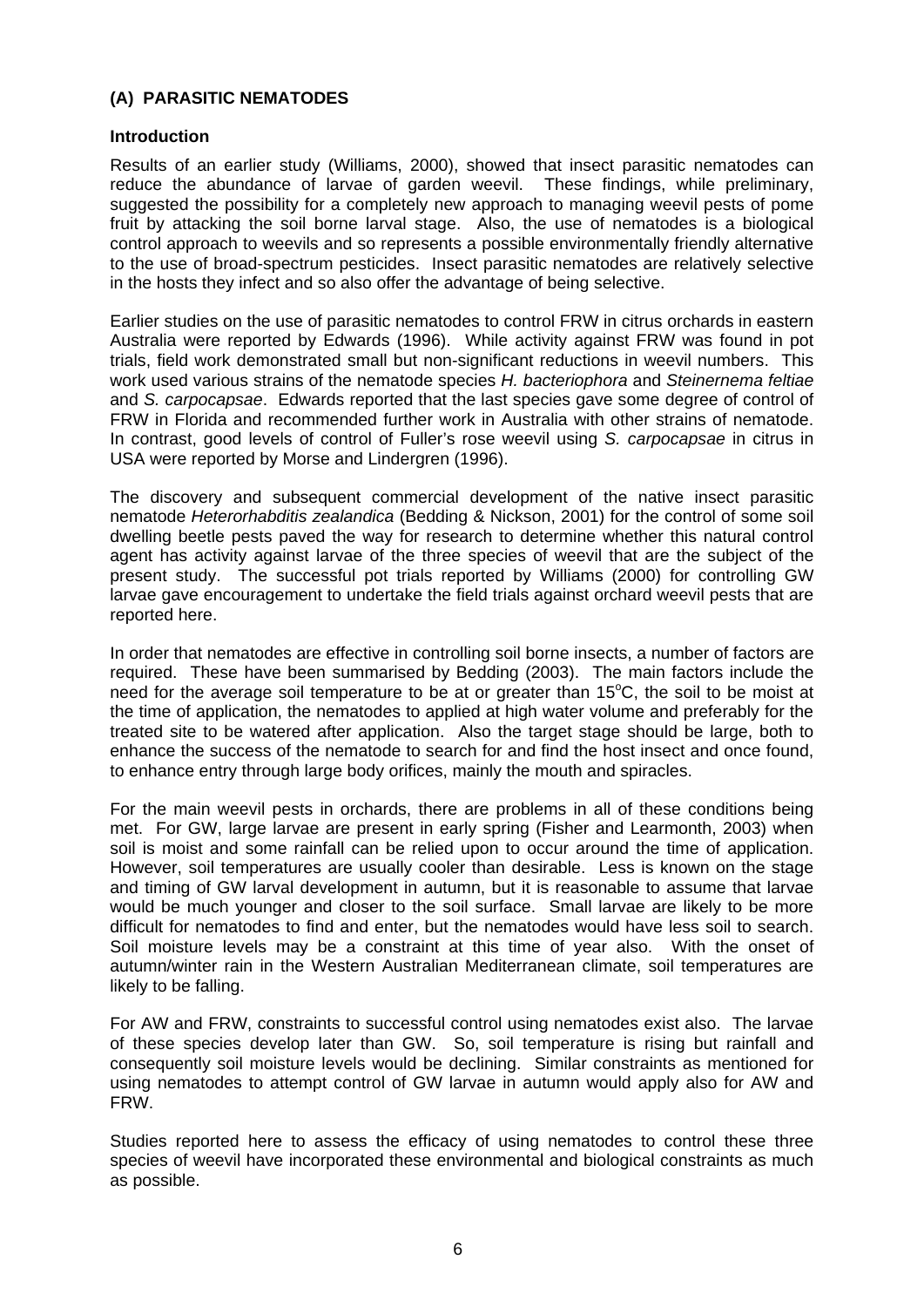## **Materials & Methods**

### *Selecting field sites*

It was decided that all investigations on the efficacy of nematodes would be undertaken as field trials. The main reasons for this were that pot trials had already been undertaken and showed some positive results (Williams, 2000), and it was necessary to confirm that similar positive results could be obtained under field conditions. Also, by undertaking field trials, realistic variations in application details could be examined and if successful be recommended to orchardists immediately.

A series of field trials was undertaken with the main objectives being to examine the efficacy of the pathogenic nematode *H. zealandica* to larvae of the three species of weevil. In doing this, the effects of different rates, methods of application and incorporation, and time of year were included. Sites ranged for the Perth Hills to Margaret River and south to Manjimup. The sites therefore covered a range of climates and soil types.

Because funding for these studies was provided by pome fruit orchardists, such locations if available were selected first. If suitable field sites were in stonefruit orchards and vineyards, these were used also. Since the arrival of GW in WA in the 1970's, its pest status in apple orchards seems to have changed and AW has become more important in orchards that previously experienced problems with GW. No such situation has occurred in GW infested vineyards. Such vineyards continue to have problems with this pest. For this reason, work with nematodes against GW was often conducted in vineyards. The situation is different in nectarine orchards where GW, once established, has remained the dominant weevil pest. Because the damage threshhold for GW in nectarine orchards is very low, such sites were not included in this project where untreated plots were required.

Field sites for these studies were determined by contacting orchardists and vignerons who had a history of problems with weevils. Soil sampling in late winter/early spring was undertaken to confirm the presence of weevils in sufficient numbers and uniformity over proposed trial sites to justify conducting trials there. Soil sampling was undertaken using a spade and examining one square of soil with the side of the square being the width of the spade, 15 cm. Soil samples were taken to a depth of approx. 15cm. Soil was placed in metal trays and examined in the field. Weevil larvae were identified in the field. The depth for soil sampling where AW was the target pest was increased to approx. 25 cm because more mature larvae and pupae can occur to this depth (Andrewartha, 1931, 1933).

Brown-headed larvae were identified as being either GW or AW, depending on the farmer's weevil problems, or spotted vegetable weevil (SVW, *Desiantha diversipes*) (Learmonth, 1988). Other species of weevil with brown head capsules occur in WA, but are rare in orchards and vineyards. SVW is not considered a pest weevil in orchards or vineyards. Larvae of SVW may feed on roots of orchard trees and grapevines, but have never been associated with poor plant vigour, do not reach the high abundance levels of the known pest species of weevils and adults have not been observed feeding on trees or vines. Larvae of SVW were distinguished from GW and AW by size and shape. SVW larvae never get as large as AW/GW larvae and usually taper towards the head (Grimm & Michael, 1989, Learmonth, 1988). Under microscopic examination, SVW larvae have a spine associated with their lateral spiracles. AW/GW lack the spine.

White-headed weevil larvae were identified as being either FRW or whitefringed weevil (WFW, *Naupactus leucoloma*), (Learmonth, 1988). WFW occurs in orchards and vineyards and have been noted as a pest especially in newly established crops. Adults strip the young plants of leaves. This occurrence is rare and as the plants grow, the problems with the weevil diminish. WFW may continue to be found in low numbers but is not usually sufficiently abundant to warrant control measures. WFW & FRW larvae were distinguished from each other mainly on the basis of size, and sometimes on colour. Larvae greater than 10mm long were identified as WFW. Larvae that were light yellow were identified as FRW.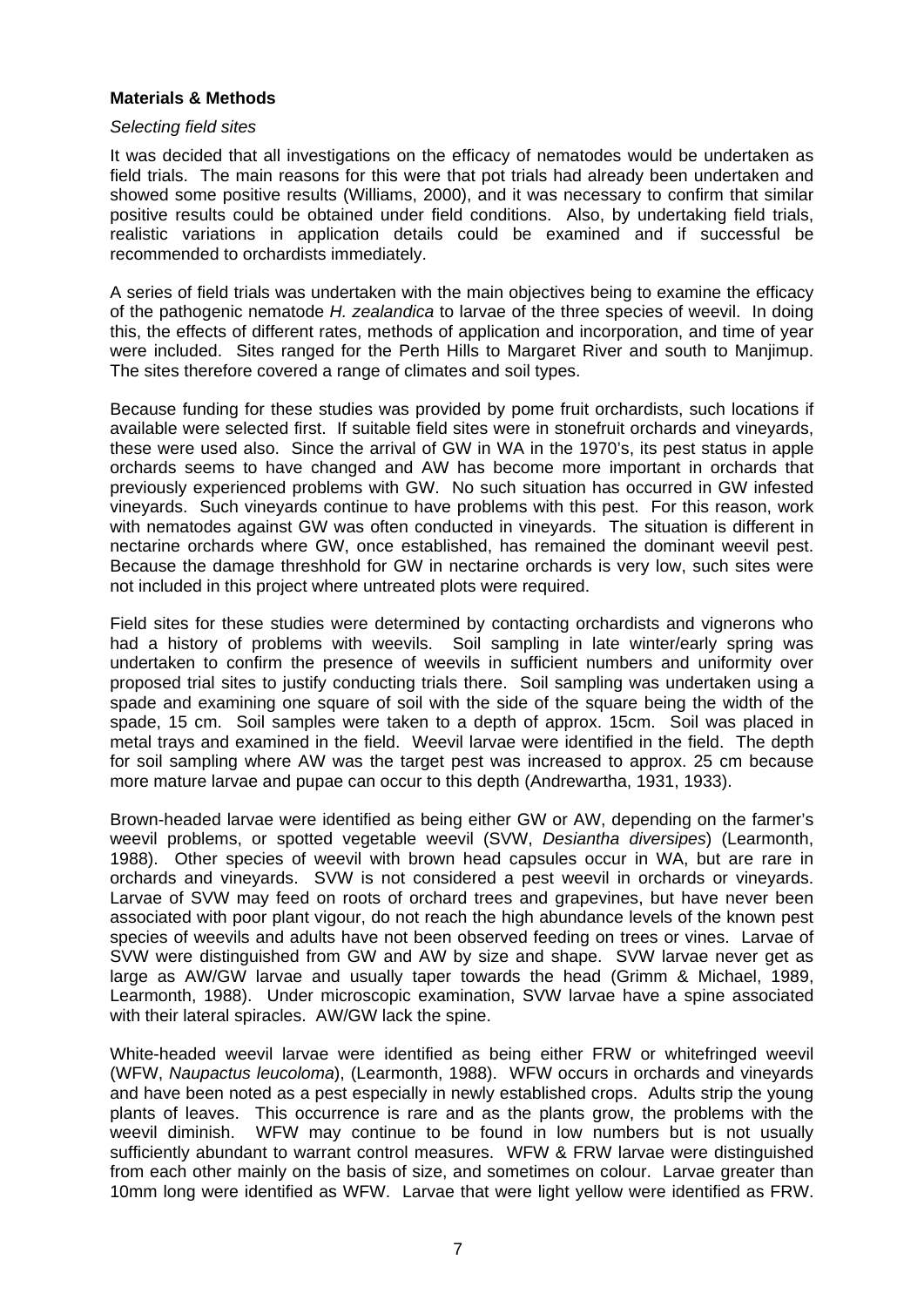If the site being sampled had a history of problems with FRW, white-headed weevil larvae were identified as this species, subject to the size and colour criteria mentioned already. There are other species of weevil whose larvae have white head capsules Learmonth, 1988). Their abundance in orchards and vineyards is usually very low.

## *Nematode applications*

Batches of the insect parasitic nematode, *H. zealandica* for the trials, were obtained from Ecogrow (Craig Wilson, pers. comm.) and sent to WA via air freight. The nematodes were requested just before they were needed so they would arrive fresh and require minimal storage before application. Nematodes were applied with a stimulant at 0.2% to aid their searching action in soil once they were applied.

The following aspects of application of nematodes varied across trial and demonstration study sites:

## (a) method of application.

Three methods were used in order to apply the nematode solution to the trial sites. The first of these methods was using a tractor mounted boom spray to apply the nematodes directly onto the orchard floor. The boom was equipped with HARDI 18 INJET flooding flat fan nozzles 1 metre apart, with the first nozzle 0.5 metre from the tree or vine row. The boom was set up with three or two nozzles for orchard and vineyard spraying respectively. Each side of the vine or tree row was sprayed to obtain a spraying zone from half way across the interrow on either side. The boom spray was been calibrated to deliver 540 litres spray solution per hectare.

The second method involved the use of mini-sprinklers in orchards, but not vineyards. The reason for this was to follow commercial irrigation practices in the respective crops to apply the nematodes. The mini sprinkler type used was a Philmac Orbitor Anti-Ant OAA 13 White, which delivered 65 litres per hour at 2 bar pressure. These sprinklers were placed adjacent to each tree in each treatment plot. The sprinklers were run for 5 minutes for an output of around 27L of nematode solution per treatment plot. Many orchardists place the sprinklers at alternate trees, but for the purpose of maximising the likelihood of even distribution of the nematodes, they were placed at each tree in this series of experiments.

In most vineyards and many orchards, irrigation is applied through a dripline. This system was also used to apply nematodes. Kramer and Grunder (1998) reported on the requirements for even application of nematodes using trickle irrigation and Curran and Patel (1988) provide an example of the application of nematodes through trickle irrigation to control weevil larvae. In vineyards, the dripline used was Netafim Dripmaster 17 (R17D36-060) rated at 3.5 L/hr. The dripline had outlets at 60 cm intervals. Two lines were laid out, one on each side of the treated vine row in a staggered pattern so nematodes were applied at 30cm spacings. As vineyards varied in their row and vine spacings, the concentration of the nematode solution was varied to deliver the desired rates.

## (b) rate of application

Sufficient development work had been undertaken by the company Ecogrow on beetle pests in amenity turf to indicate possible rates to compare for this study on weevil larvae. The actual rates used were recommended by Bedding (pers. comm.). The rates used ranged from 0.1 to 1 million active stages per square meter.

## (c) method of incorporation

The volumes of water used for the three application methods varied, with the water rate for the boom spray application the lowest at 540L/ha. The application of nematodes utilising the irrigation systems involved volumes of between 6 and 10 times this amount. The efficacy of the nematode applications by boom spray was compared with and without incorporation after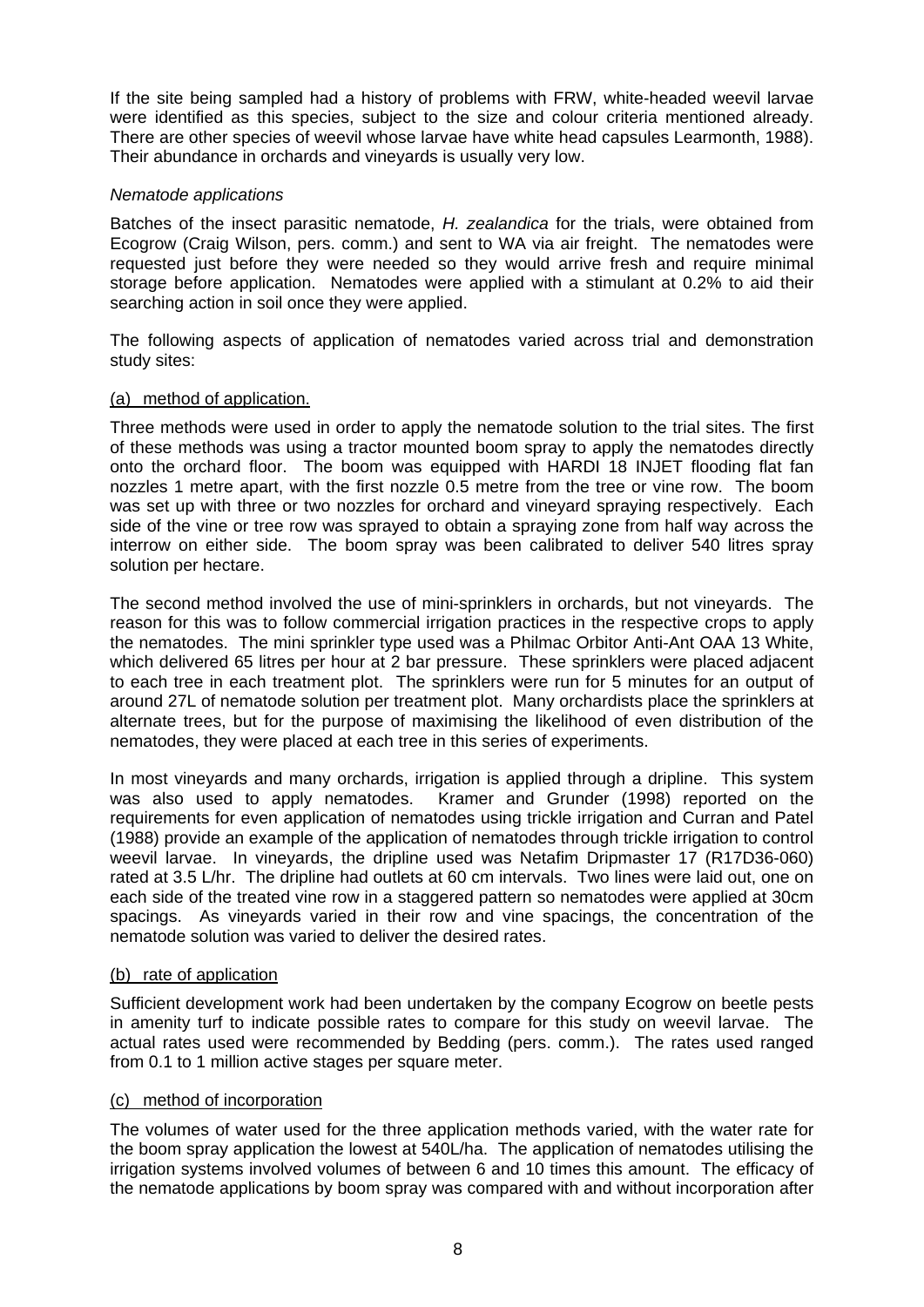application using a side mounted rotary hoe. The depth to which the area treated with nematodes was hoed was around 5 to 10 cm, a depth considered sufficient to protect the nematodes from desiccation and to aid their entry into soil to begin the search for weevil larvae.

(d) time of year

Because the survival and ability of nematodes to seek host is affected by soil temperature and moisture level, and stage of the host, it was considered important to examine the efficacy of nematode applications at different times of the year. This would correspond to variations in these parameters.

## *Measuring the efficacy of nematode applications*

Two methods were used to quantify the effects of applying the nematodes to control weevils – soil sampling both to estimate larval abundance and collect insects to determine whether they were infected with nematodes, and monitoring the subsequent abundance of adults weevils. For comparison with a commercial treatment, most sites included the application of a butt drench with the synthetic pyrethroid insecticide alphacypermethrin. This insecticide is registered for use to control both AW and GW in deciduous fruit tree orchards, and an Australian Pesticides and Veterinary Medicines Authority (APVMA) minor use permit was available for its use in vineyards. In some trial areas, another insecticide product containing a synthetic pyrethroid insecticide was tested for its efficacy as a butt or foliar spray. In apple orchards, the butt drench was applied at 1L spray solution per tree; in the apricot orchard and grapevines, 0.5L spray solution per tree or vine and vine post was applied.

Soil sampling for larvae was undertaken by spade sampling at trial/demonstration sites. Only untreated and the highest rate of the nematode treatments were sampled because of the time constraints in undertaking soil sampling. Each sampling unit was a square spade of soil (15 cm long spade blade) to a depth of 15 cm. Soil was examined in the field and larvae categorized as described above for species identity. All pest weevil larvae were collected into perspex tubers and reared singly with carrot as a food source in the laboratory to assess the proportion infested with nematodes.

The abundance of adults of AW and GW were monitored using single faced cardboard bands placed on the trunk of fruit trees or the butt of grapevines just below the crotch (Fisher and Learmonth, 2003). Bands were examined weekly to fortnightly during the main period of weevil activity. Monitoring was continued to about January.

The abundance of Fuller's rose weevil adults was assessed by foliage tapping over a tray, 30 cm by 20 cm. Usually four areas of foliage were tapped per treatment plot.

## **Results**

## *2000/01 season*

Four replicated field trials were conducted during the 2000/01 season. Three were conducted in apple orchards and one in an apricot orchard. The apple orchards were located at Jarrahdale, approx. 50km south-east of Perth, Donnybrook and Manjimup and the apricot orchard was in Manjimup. All sites were infested with apple weevil, and the apricot orchard also infested with Fuller's rose weevil. At all sites, nematodes were applied by boom only, with and without incorporation using a rotary hoe. At two sites, one treatment involved use of the rotary hoe without the application of nematodes.

To confirm whether the nematode application had resulted in any soil insect stages becoming infected, weevil larvae and pupae were collected in untreated plots and those treated with the highest rate of nematode at each of the four trial sites. Of the 39 brown head weevil larvae, 14 white head weevil larvae and 10 pupae collected from untreated plots, none were infected with nematodes. Similar numbers were collected from the nematode treated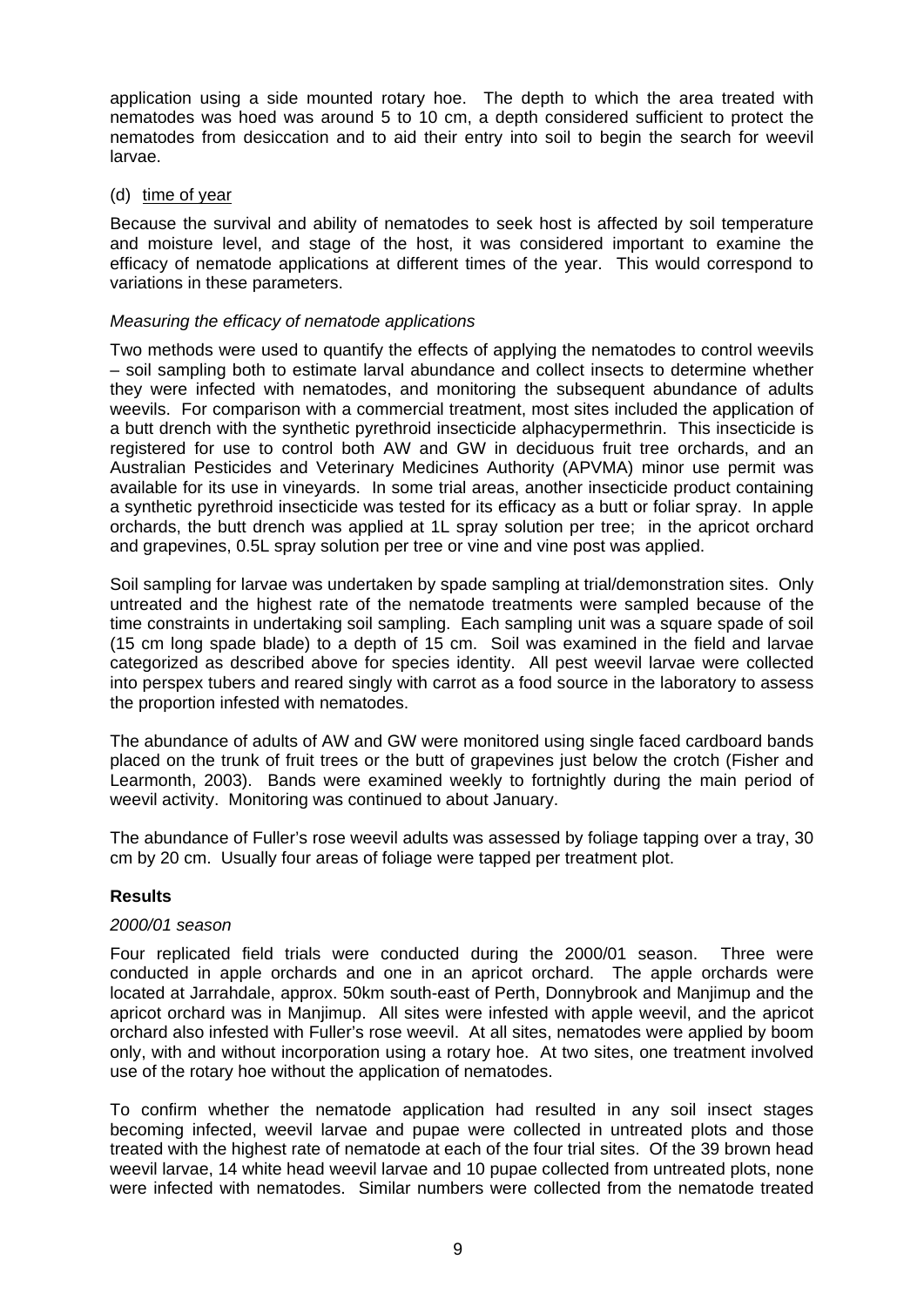area and no infection was found. In the latter area, two of the brown head weevil larvae emerged as AW. The incidence of unexplained mortality was very high in these field collected insects for both treatments.

The abundance of apple weevil adults as an average of the treatments for the four orchards is given in Figs. 1 to 4.



Fig.1. The abundance of apple weevil adults in trunk monitoring bands in apple trees at Jarrahdale, WA where parasitic nematodes had been applied on 19 October 2000 at 0.25 m/m<sup>2</sup> or 1 m/m<sup>2</sup>, with or without incorporation using a side mounted rotary hoe. Comparison with application of a synthetic pyrethroid butt drench applied at the time indicated by the arrow and weevils in a commercially managed part of the orchard were included. The bar above the graph shows the  $LSD<sub>0.05</sub>$  value where a statistically significant difference in mean abundance levels was found from ANOVA.



Fig.2. The abundance of apple weevil adults in trunk monitoring bands in apple trees at Donnybrook, WA where parasitic nematodes had been applied on 24 October 2000 at 0.25 m/m<sup>2</sup> or 1 m/m<sup>2</sup>, with or without incorporation using a side mounted rotary hoe. Rotary hoeing without the addition of nematodes was included as a treatment at this site. Comparison with application of a synthetic pyrethroid butt drench applied at the time indicated by the arrow on the left was included. The trial area was subjected to a foliar spray of insecticide at the time indicated by the arrow on the right.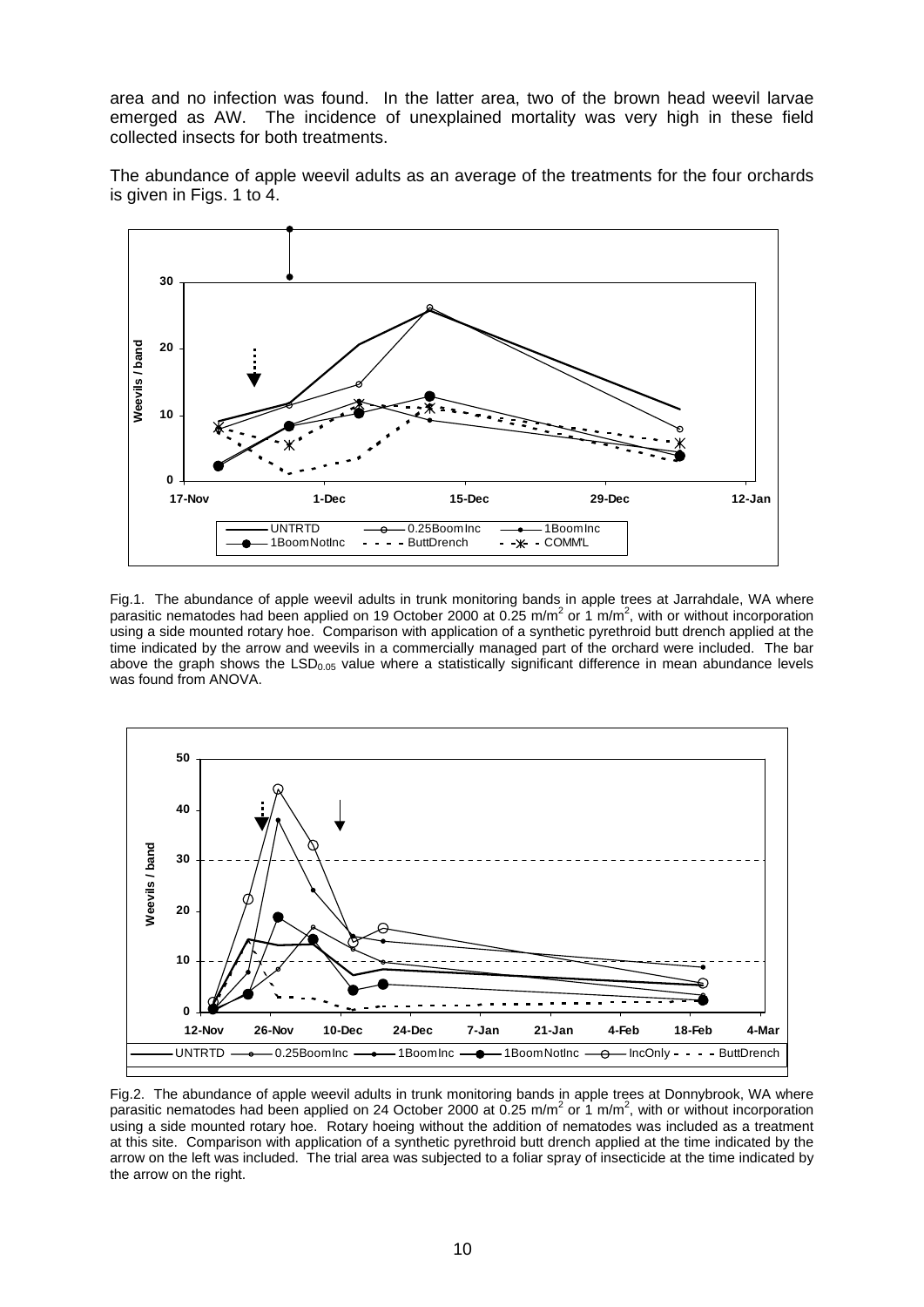

Fig.3. The abundance of apple weevil adults in trunk monitoring bands in apple trees at Manjimup, WA where parasitic nematodes had been applied on 23 October 2000 at 0.25 m/m<sup>2</sup> or 1 m/m<sup>2</sup>, with or without incorporation using a side mounted rotary hoe. Rotary hoeing without the addition of nematodes was included as a treatment at this site. Comparison with application of a synthetic pyrethroid butt drench applied at the time indicated by the arrow on the left was included. The trial area was subjected to a foliar spray of insecticide at the time indicated by the arrow on the right.



Fig.4. The abundance of apple weevil adults in trunk monitoring bands in apple trees at Manjimup, WA where parasitic nematodes had been applied on 20 October 2000 at 0.25 m/m<sup>2</sup> or 1 m/m<sup>2</sup>, with or without incorporation using a side mounted rotary hoe. Comparison with application of a synthetic pyrethroid butt drench applied at the time indicated by the arrow on the left was included. The trial area was subjected to a foliar spray of insecticide at the time indicated by the arrow on the right. The bars above the graph shows the  $LSD<sub>0.05</sub>$  value where statistically significant differences in mean abundance levels were found from ANOVA.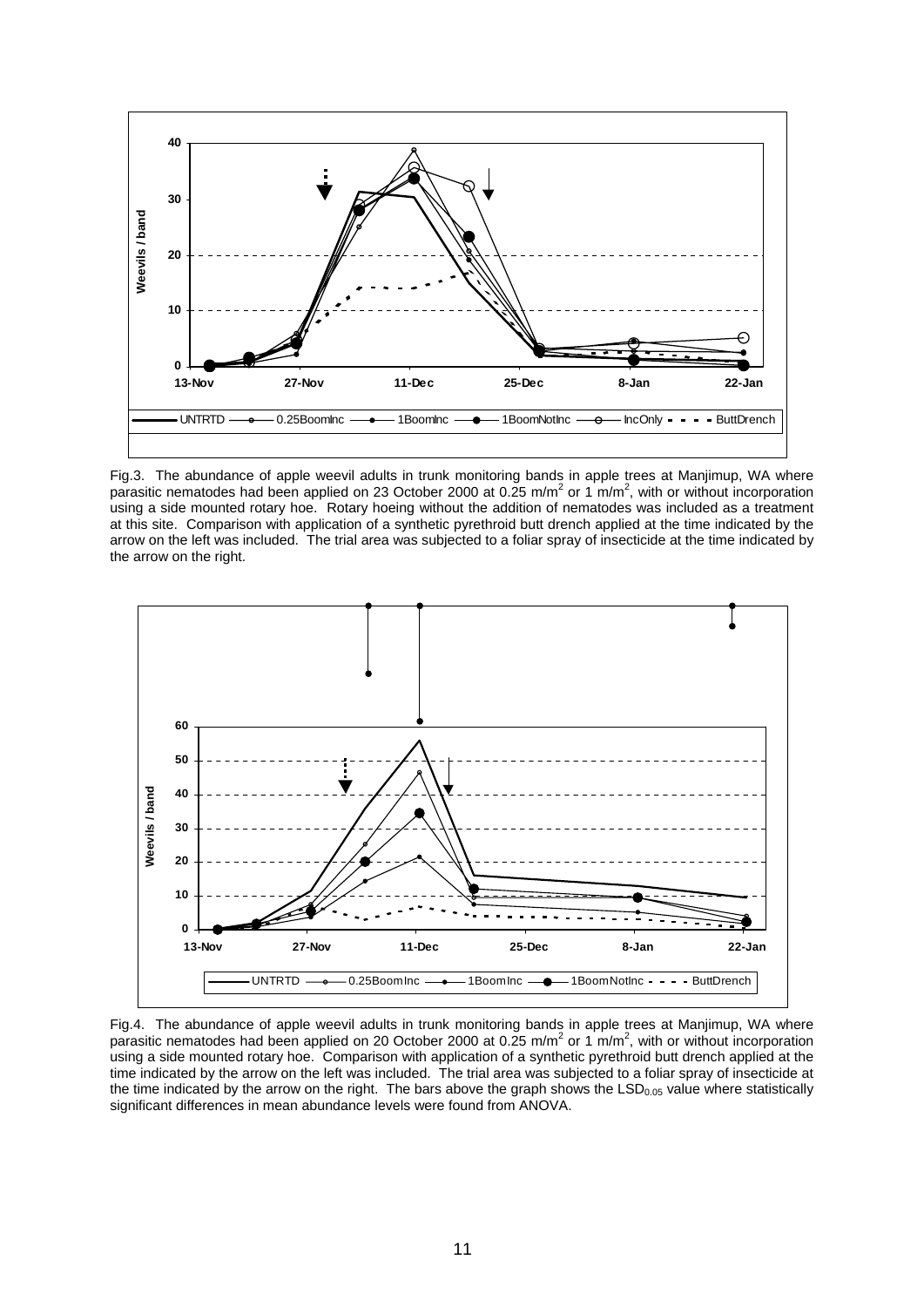The main significant difference among treatments was the effect of the insecticide butt drench which had the greatest effect in reducing the numbers of weevil adults. Even though some effects of the nematode to reduce weevil abundance appears to have occurred, when the graphs are examined, the variability in the abundance across the replications was so great that significant differences were not found.

This was also the case for the abundance of Fuller's rose weevil also present in the orchard depicted in Fig. 4. Despite treatment means of 10.8, 2.8, 4.4, 4.2 and 6.8 for the five treatments, the associated standard deviation of the means was 13.7, 2.4, 5.0, 2.6 and 6.1 respectively.

Therefore no effect of either rate of nematode application or whether they were incorporated could be considered to have occurred.

### *2001/02 season*

Three replicated field trials were conducted during the 2001/02 season. One was conducted in a vineyard and two in apple orchards. The vineyard was located at Karridale, approx 300 km south of Perth. The apple orchards were at Mullalyup, approx. 200km south-east of Perth, and Manjimup. The target weevil pest in the vineyard was GW, while in the apple orchards it was AW. At these sites, nematodes were applied through mini-sprinklers, dripper line or a tractor mounted boom. None of the treatments involved incorporation using a rotary hoe.

The abundance of weevil adults as an average of the treatments for the three sites is given in Figs. 5 to 7.



Fig.5. The abundance of garden weevil adults in trunk monitoring bands in grapevines at Karridale, WA where parasitic nematodes had been applied on 21 September 2001 at 0.1 m/m<sup>2</sup> and 0.25 m/m<sup>2</sup> through trickle irrigation line and at 0.1/m<sup>2</sup>, 0.25/m<sup>2</sup> and 1 m/m<sup>2</sup> through a boom spray. Comparison with application of a synthetic pyrethroid butt drench applied at the time indicated by the arrow on the left was included. The trial area was subjected to a foliar spray of insecticide at the time indicated by the arrow on the right.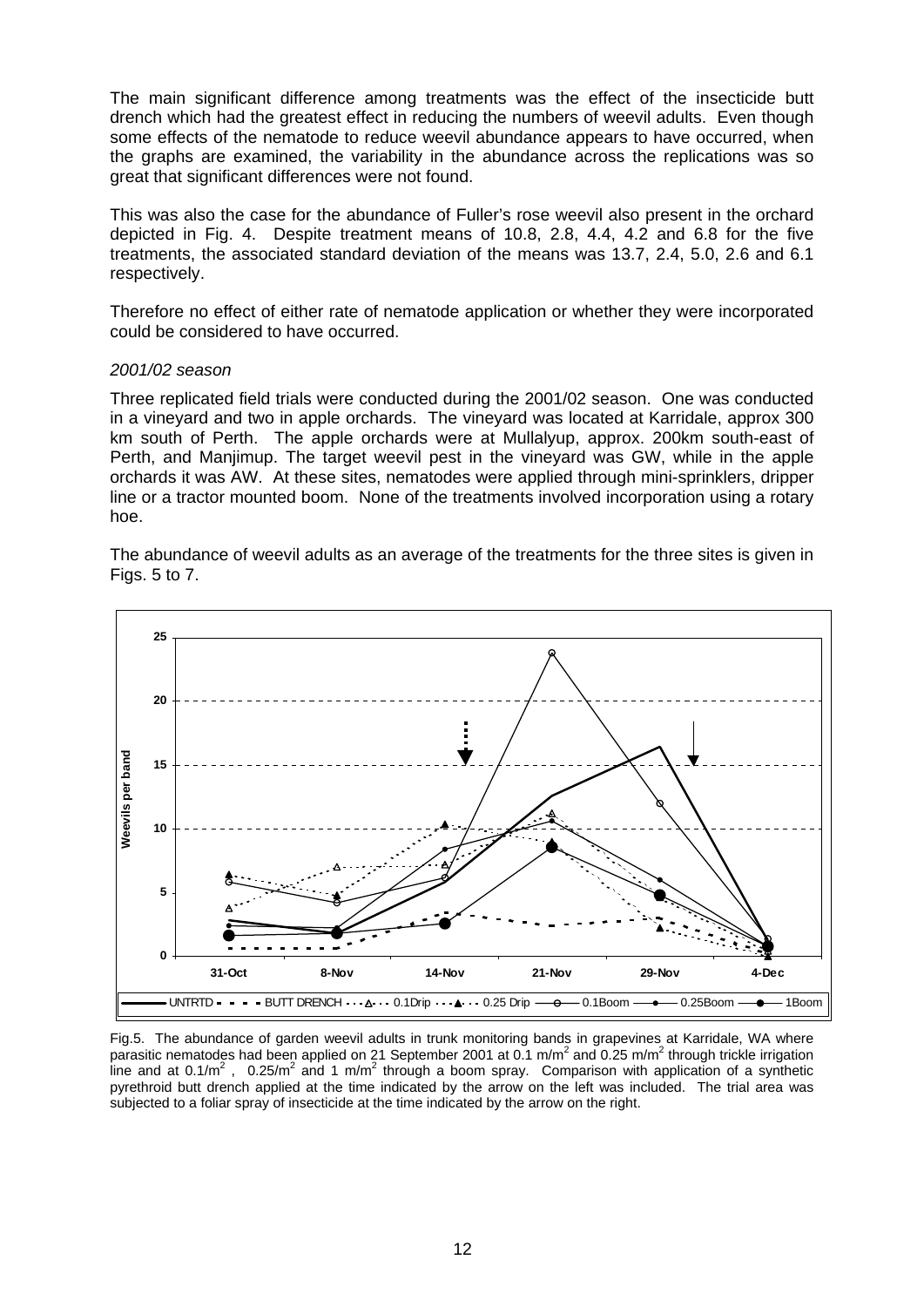

Fig.6. The abundance of apple weevil adults in trunk monitoring bands in apple trees at Mullalyup, WA where parasitic nematodes had been applied on 27 September 2001 at 0.1 m/m<sup>2</sup> and 0.25 m/m<sup>2</sup> through mini-sprinklers and at 0.1 m/m<sup>2</sup>, 0.25 m/m<sup>2</sup> and 1 m/m<sup>2</sup> through a boom spray. On , a second application of nematodes by both mini-sprinkler and boom was made at 0.25 m/m<sup>2</sup> to a second series of plots treated earlier at this rate. The timing of the nematode application is indicted by the two arrows on the left. Comparison with application of a synthetic pyrethroid butt drench applied at the time indicated by the arrow on the right was included.



Fig.7. The abundance of apple weevil adults in trunk monitoring bands in apple trees at Manjimup, WA where parasitic nematodes had been applied on 24, 25 September 2001 at 0.1 m/m<sup>2</sup> and 0.25 m/m<sup>2</sup> through minisprinklers and at 0.1 m/m<sup>2</sup>, 0.25 m/m<sup>2</sup> and 1 m/m<sup>2</sup> through a boom spray. On 7 November, a second application of nematodes by both mini-sprinkler and boom was made at 0.25 m/m<sup>2</sup> to a second series of plots treated earlier at this rate. The timing of the nematode application is indicted by the two arrows on the left. Comparison with application of a synthetic pyrethroid butt drench applied at the time indicated by the arrow on the right was included.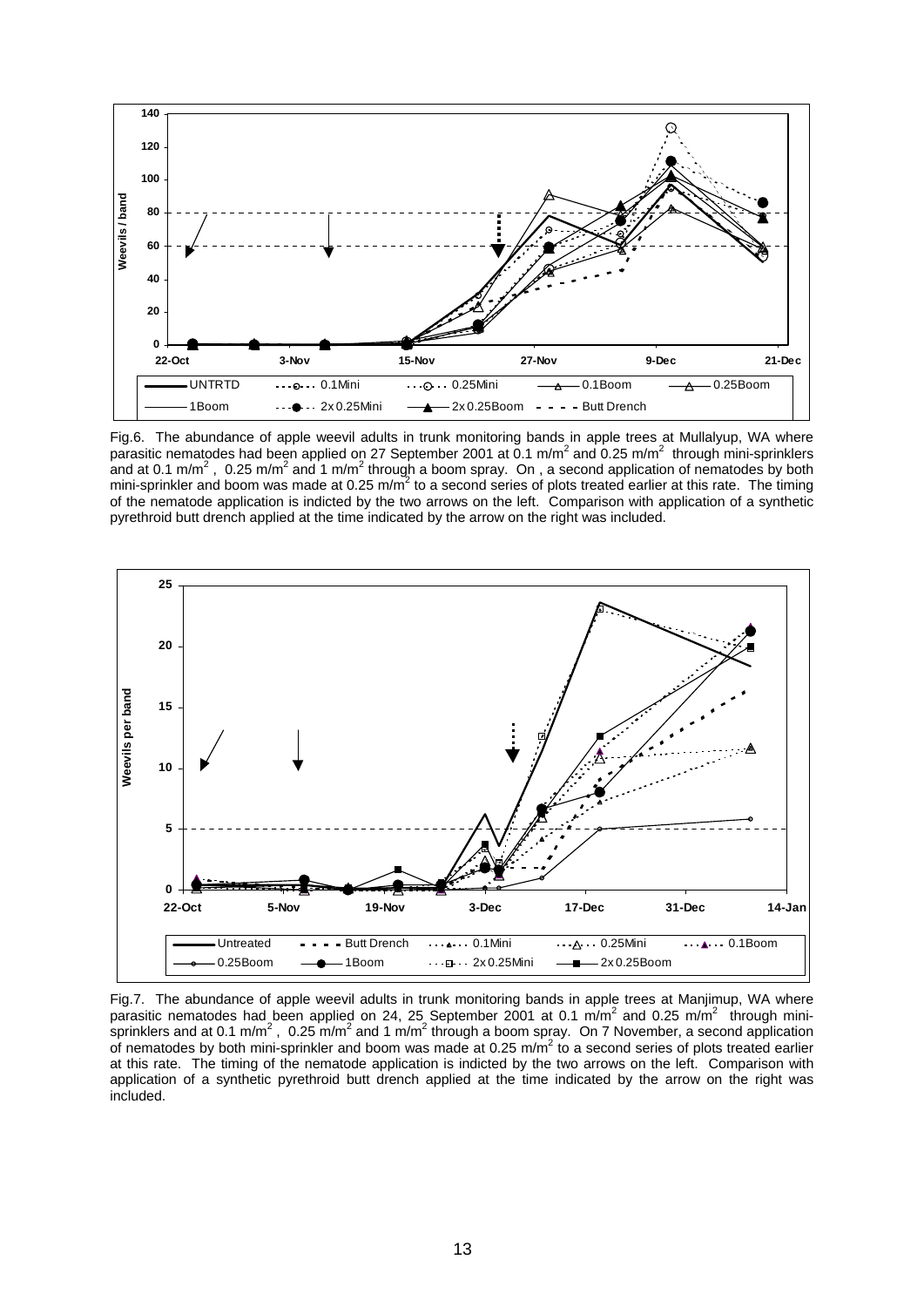As was the case for the series of trials in the previous season, the variability of abundance in weevils within replications resulted in no significant differences being recorded in any of the trials using ANOVA. In any case, there was no consistent effect of the nematode treatments in reducing weevil abundance. Also, in both AW trials sites, the effectiveness of the insecticide butt drench was quite poor. This type of effect has been observed in the past with this weevil control treatment in commercial orchards.

## *2002/03 season*

During this season, one replicated trial and two demonstration studies were conducted. The replicated trial was undertaken in a plum orchard in Manjimup infested with FRW. The demonstration studies involved the application of parasitic nematodes to large plots without replication. One of the demonstration study sites was in a vineyard in Pemberton where the target pest was GW. The other demonstration study site was in an apple orchard in the Perth hills where AW was the target pest. At all sites, nematodes were applied through a tractor mounted boom. None of the treatments involved incorporation using a rotary hoe.

The abundance of weevil adults as an average of the treatments for the three sites is given in Figs. 8 to 10.



Fig.8. The abundance of Fuller's rose weevil adults from foliage tapping in plum trees at Manjimup, WA where parasitic nematodes had been applied on 24, 25 September 2001 at 0.1 m/m<sup>2</sup> and 0.25 m/m<sup>2</sup> through minisprinklers and at 0.1 m/m<sup>2</sup>, 0.25 m/m<sup>2</sup> and 1 m/m<sup>2</sup> through a boom spray. On 7 November, a second application of nematodes by both mini-sprinkler and boom was made at 0.25 m/m<sup>2</sup> to a second series of plots treated earlier at this rate. The timing of the nematode application is indicted by the two arrows on the left. Comparison with application of a synthetic pyrethroid butt drench applied at the time indicated by the arrow on the right was included.

No significant treatment effects were found for weevil density in the trial involving FRW. For the demonstration study involving GW, a greater number of weevils was recorded in the treated area. This result can only have been produced through the variability of the weevil abundance in the two plot areas. With respect to the demonstration studies, there appears to have been a treatment effect as far as AW is concerned (Fig. 10). When compared with other studies undertaken and considering that there was no replication involved, this result may have occurred also because of the variability in abundance of the weevils present.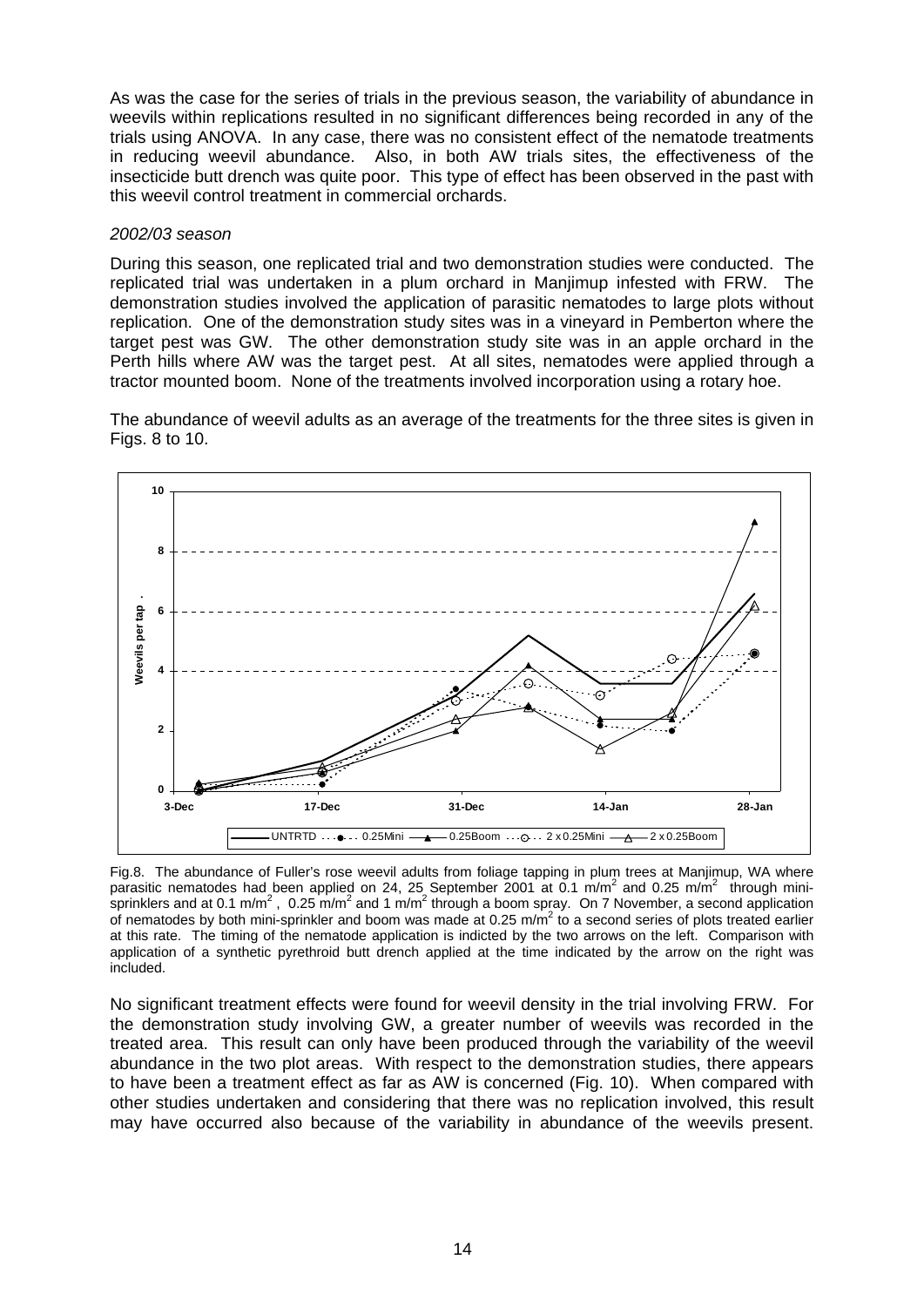

Fig.9. The abundance of garden weevil adults in trunk monitoring bands in two varieties of grapevines at Pemberton, WA where parasitic nematodes had been applied on 26 June 2002 at 0.5 m/m2 through a boom spray.



Fig.10. The abundance of apple weevil adults in trunk monitoring bands in apple trees at Karragullen, WA where parasitic nematodes had been applied on 20 June 2002 at 0.5 m/m<sup>2</sup> through a boom spray. A butt drench of synthetic pyrethroid was applied to the monitored area at the time indicated by the arrow.

#### **Discussion and Conclusions**

This section of the project sought to determine whether the efficacy of an insect parasitic nematode demonstrated in laboratory trials was applicable to field populations of three species of weevil pests in pome fruit orchards. This relatively newly discovered species of nematode *Heterorhabditis zealandica* was available commercially and is used against beetle larvae pests of turf. The commercial availability of the nematode as well as its demonstrated activity against garden weevil larvae (Williams, 2000) were the main reasons for assessing its potential role in orchards.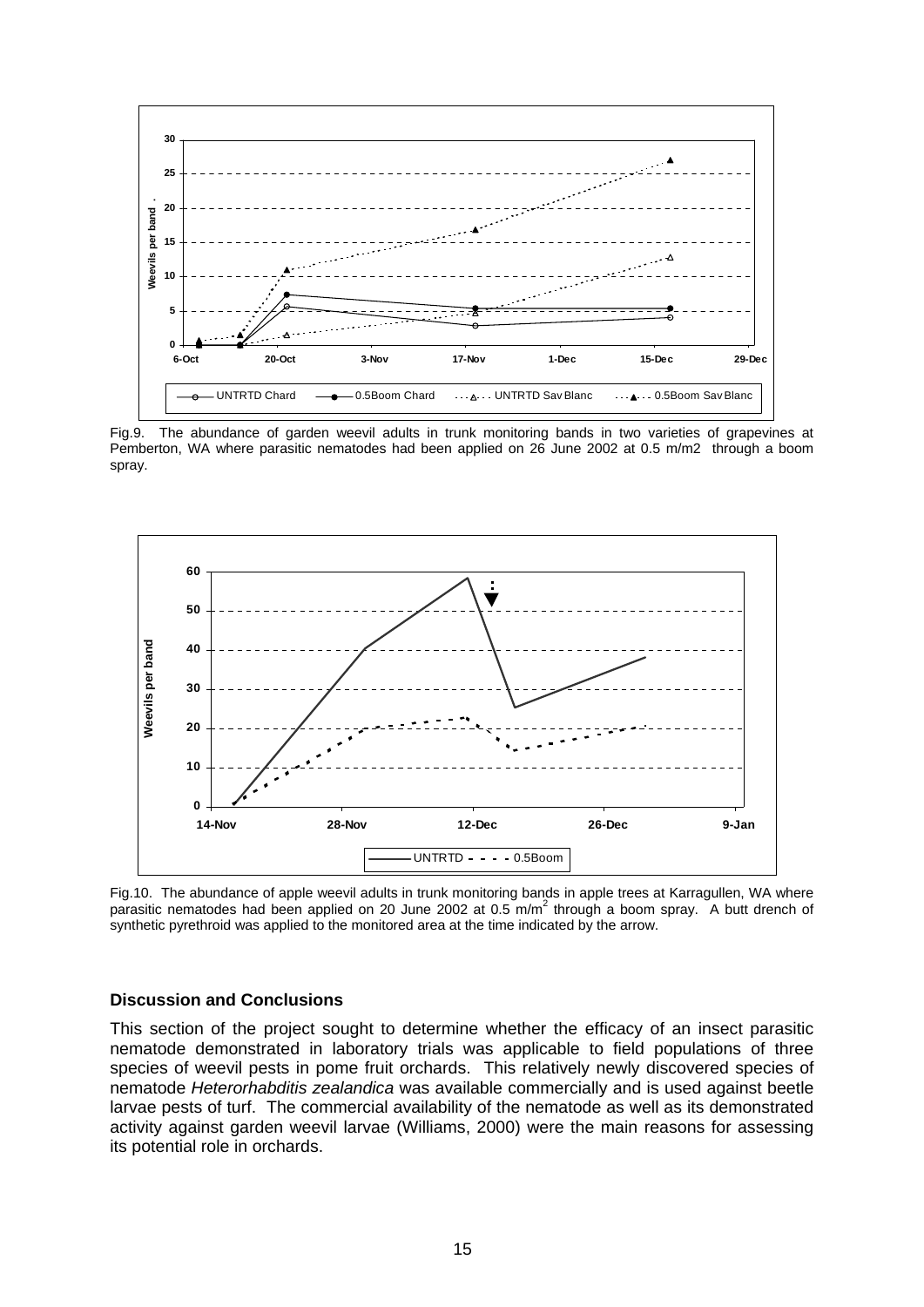Replicated field trials were undertaken in apple, apricot and plum orchards as well as vineyards. A range of rates, methods of application, with and without incorporation and time of year were examined. Results from these studies showed that the nematode does not have a role to play in managing the weevil pests. Despite soil sampling to confirm the presence of reasonable numbers of weevil larvae in the various trial sites selected, there was a great deal of variation in the infestation level across trial sites. While considerations such as increasing the number of replications would have helped overcome this issue, if the nematodes had a reasonable level of efficacy, numbers in treated areas would be expected to be low enough to still result in significant treatment effects.

Results of preliminary laboratory experiments conducted concurrently by Bedding (2003) cast doubt over the effectiveness of *H zealandica* against AW and FRW. From these results in a controlled situation, the results of the field work here were not unexpected. A report by Morse and Lindergren (1996) on nematodes for control of Fuller's rose weevil in citrus indicated that some control of this weevil with nematodes is possible.

Use of nematodes for managing insect pests has a history of success, but the situations where this has been achieved have been special cases (Bedding, 2003). The application of parasitic nematodes in orchards and vineyards represents a challenge for this biological agent to be successful. The weevil larvae are soil borne and scattered over a wide area, even though they may be more concentrated along the dripline (in Williams, 2000). Weevil larvae are most susceptible when they are large, but for garden weevil this occurs at a time of year when soil temperatures are low. For apple weevil and Fuller's rose weevil in WA, this occurs at a time of year when soil moisture levels are declining.

Nematodes are obligate parasites requiring the continual presence of a host and therefore would need to be applied each season in which weevil numbers were considered to be a threat to orchards (Bedding, pers. comm.), although a different conclusion was reached by Morse and Lindergren (1996) in their study.

Parasitic nematodes are relatively expensive compared to chemical insecticides. For them to be adopted, their efficacy would need to be reliable as well as being more competitively priced. In the case of the weevils in this study, the availability of more active strains would provide some optimism for their utilisation.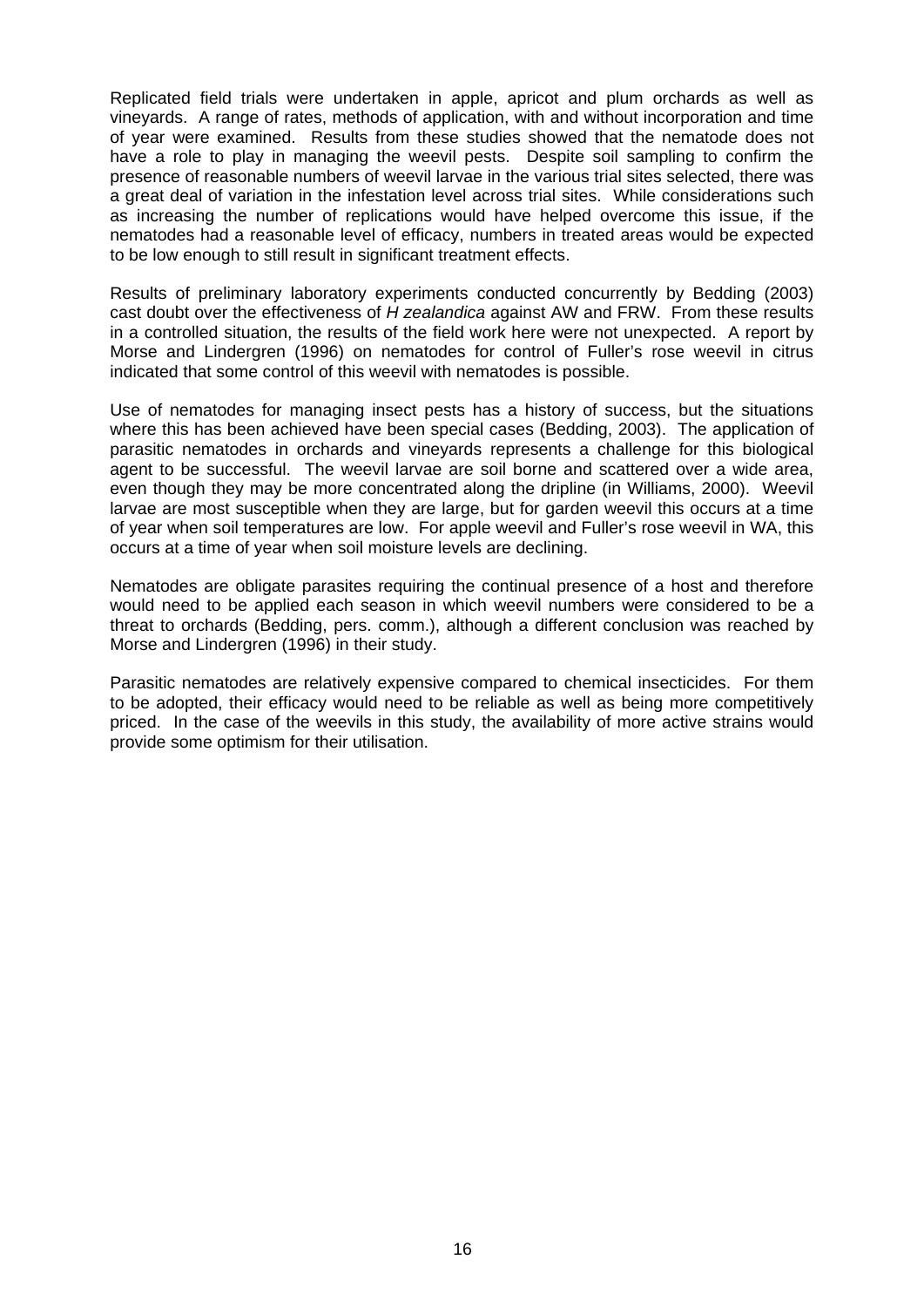## **(B) GROUND COVERS**

## **Introduction**

In addition to the positive results with parasitic nematodes, the results reported by Williams (2000) of poor survival of weevil larvae when reared on sub-clover and white clover also provided encouragement to undertake further work on this aspect. The objective of studies to identify food plants that are not favourable to the survival of weevil larvae has implications for plant selection for the ground cover flora of orchards. The role of certain weeds as favourable food plants that enhance the survival of weevil larvae of some of these species of weevil has been well known (Williams, 2000 and Fisher & Learmonth, 2003). The role of cover crops in management of arthropod pests in vineyards has been reviewed by Ingels *et al* (1998). They refer to particular examples in relation to leafhoppers and make general comments on pest suppression and the role of cover crops as part of an Integrated Pest Management approach rather than a stand alone tool.

The objective of the present study was to progress from the earlier preliminary studies to identify plants that are detrimental to the survival of weevil larvae, but which are compatible with being grown as ground cover in orchards. Like nematodes, assessing the use of different ground cover swards represents a shift away from reliance on broad-spectrum insecticides in controlling weevils.

A series of pot trials was run to clarify the suitability of a range of food plants for their effect on survival of weevil larvae. Plants were selected on the basis of suitability as orchard cover crops. Pot trials were undertaken in the first instance as it was thought to be a first stage screening process without the problems that may occur in conducting field trials. A smaller list of appropriate candidate plant types could then be used in the field in weevil infested orchards.

In addition to assessing the role of a range of plants in the survival of larvae, their suitability as food plants for the adult stage of the weevils was also examined in laboratory trials.

## **Materials and methods**

### *Pot trials with weevil larvae*

Candidate plant species were grown in pots and infested with newly hatched weevil larvae obtained from laboratory cultures of weevil adults. The weevil adults for the laboratory colonies were collected from field infestations in vineyards and orchards and held in 850ml plastic take-away containers with air holes punched in the lids to allow air exchange but to limit moisture loss so the food source for adults did not dry out. Adults of GW were fed on grapevine leaves, while adults of FRW and AW were fed on apple leaves. Food was changed twice weekly and eggs were collected. As GW prefers injecting their eggs into spaces, moistened folded paper towelling 5cm wide and stapled in the centre to form a fan was provided as an egg laying substrate. Eggs of FRW were laid on leaves, the surface of the rearing container and occasionally through the puncture holes and onto the lid of the rearing container. AW laid most eggs on the leaves, but also on the floor and sides of the container.

Eggs were collected using a fine hair brush and placed on moistened filter paper inside plastic petri dishes with the lid sealed with plastic film. Petri dishes were placed in self seal plastic bags. Unless a sufficient number of eggs was obtained ready for hatching and infesting pots, the eggs were accumulated and stored in a refrigerator running at about  $\overline{4}^{\circ}$ C.

When required eggs were removed from the fridge and placed under different conditions depending on the weevil species. For GW and AW, petri dishes were unsealed and placed in re-sealable plastic bags at  $25^{\circ}$ C. For FRW, petri dishes were also unsealed and eggs were cleaned to remove and help prevent subsequent infection with what appeared to be fungal growth. Egg masses were cleaned by placing them in a fine stainless steel mesh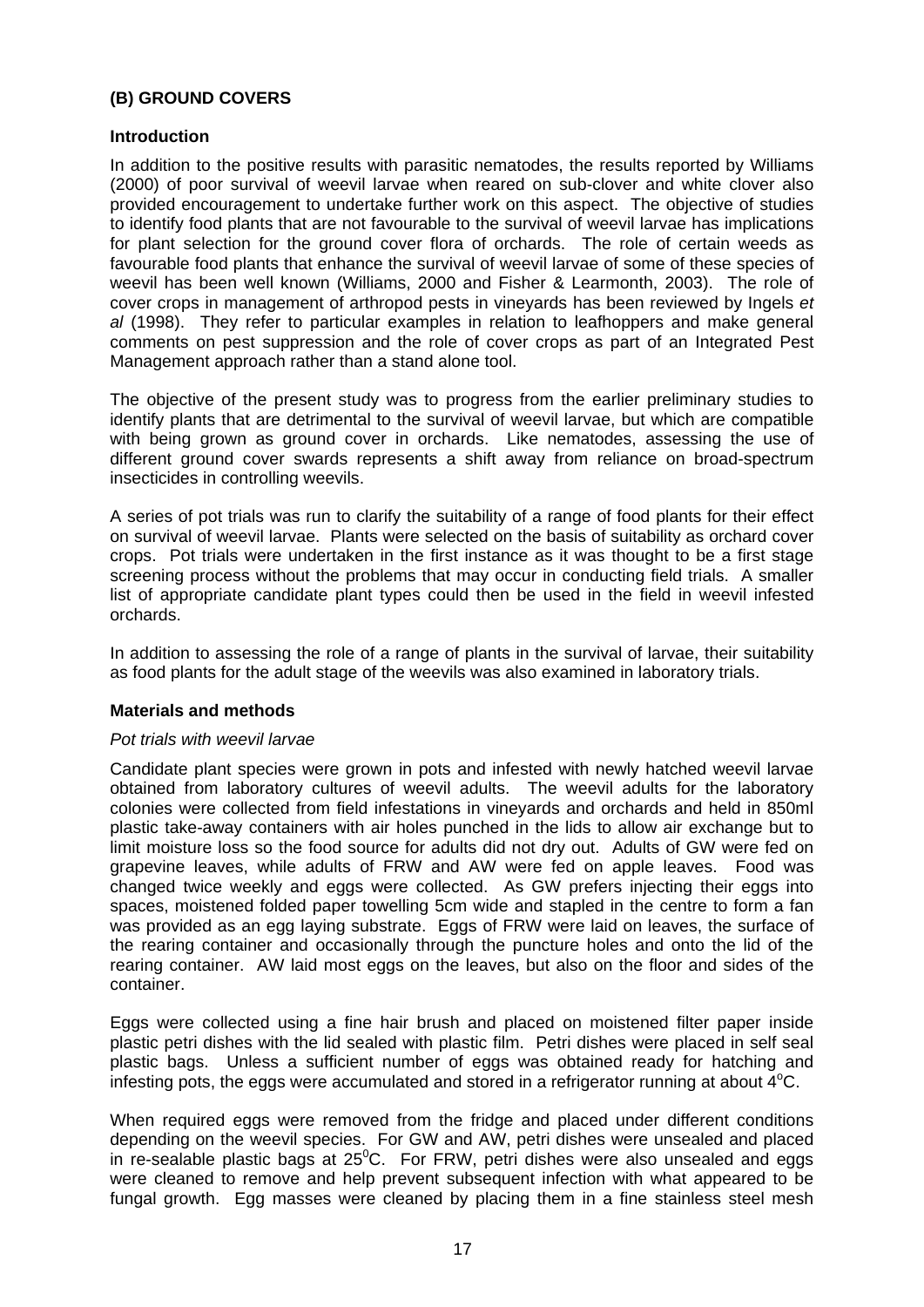strainer and washing them in a solution of 1% sodium hypochlorite. After this, eggs were returned to moistened filter paper and placed in plastic re-sealable bags. They were subjected to  $30^{\circ}$ C for 72 hours and then held at  $25^{\circ}$ C to hatch.

Upon hatching larvae were divided evenly into the number of pots allocated for each trial. For example if a trial involved 9 treatments, 5 replications and 3 times of assessment, a total of 135 pots and 540 weevil larvae were available form the laboratory colony, then each pot would receive 4 larvae. This procedure was repeated daily until the total number of larvae required for each pot was reached.

The appropriate number of newly hatched larvae was moved from the petri dishes to 30 g portion control cups using a fine haired brush. These containers were then inverted on the soil surface to allow the larvae to burrow into soil.

As for previous pot trial studies, similar methods were used for growing plants. Black plastic plant pots approximately 200mm deep and 200mm in diameter were used for single plant species. Where test plants were grown in combination with a small fruit tree to test whether low survival of larvae on single species was a result of starvation or some degree of toxicity, larger pots 370 mm deep and 300 mm diameter were used. Folded shadecloth was placed in the bottom of pots to prevent escape of larvae and coarse gravel for drainage placed on top of that. Pots were then filled to about 30 mm below the top with a potting mix with a pH of approximately 6 and consisting of the following per cubic metre:

| Pine bark, medium composted | 0.5 <sup>3</sup> |
|-----------------------------|------------------|
| Coco peat                   | $0.25^3$         |
| River sand                  | $0.25^3$         |
| Superphosphate              | 1kg              |
| Ammonium nitrate            | 1kg              |
| Potassium sulphate          | 0.3kg            |
| Macromin                    | 0.2kg            |
| Ferrous sulphate            | 0.5kg            |
| Limestone                   | 2kg              |

Plants were grown in a glasshouse where the air temperature was maintained at between 24 and 28 $\mathrm{^0C}$  and watered twice daily for 5 minutes, with overhead misting sprinklers. Watering was altered throughout the season to allow for plant water usage. Plants were prepared about two months prior to infestation of weevil larvae to allow adequate root growth.

Osmocote® slow release fertiliser was applied to correct apparent nutrient deficiencies in plants exhibiting symptoms of leaf discolouration such as yellowing. Occasionally aphids were a problem and the aphid specific insecticide Pirimor® was applied.

Assessment of trials for larval survival was carried out destructively. Potting mix and root material from each pot was placed on a metal tray then hand sorted, relying on visual detection to collect surviving larvae, pupae or adults. Throughout the process any clumps or mats of roots were teased apart to thoroughly assess each treatment. This material was checked twice to try to overcome deficiencies related to relying on hand sorting, rather than a mechanical process such as floatation.

More than one assessment time was included to gauge the correct time to assess treatments where the rate of development of weevil larvae was not well known. Pots assessed too early could result in missing larvae if they were very small; pots assessed after a very long time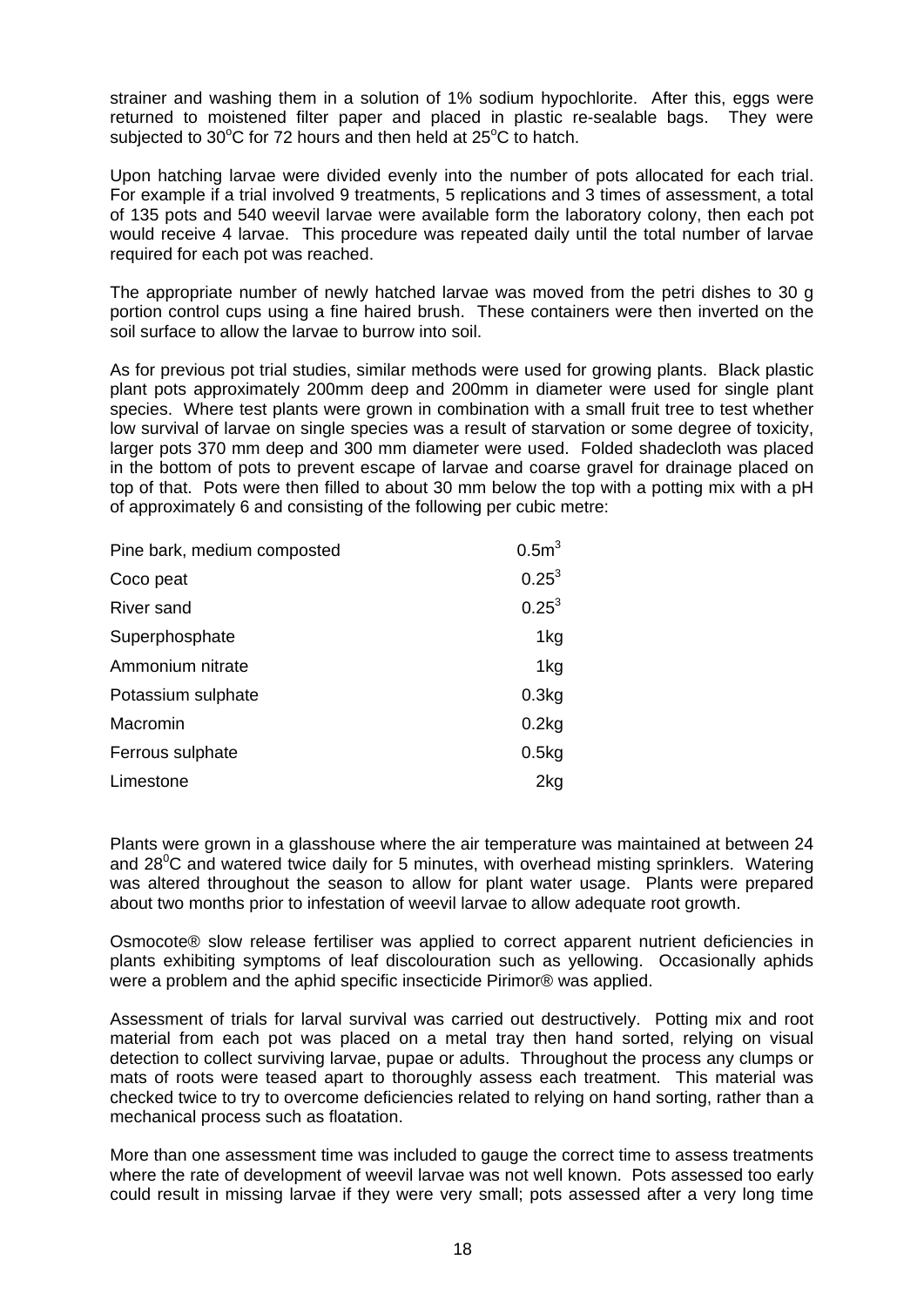such that some larvae had developed to adults, could also compromise accuracy because of the mobility of adults.

After collecting the weevils from pots, the stage and number of insects was recorded. Larvae and pupae were weighed and the head capsule width of larvae was measured using a dissecting microscope with a calibrated eyepiece scale. Data on head capsule widths is not included in this report and weight of larvae was used as a measure of larval development.

The details on plants used for each species of weevil and commencement and observation times are listed below in the Results section.

### *Laboratory trials on food plants for adult weevils*

As well as comparing a range of potential cover crop plants for their suitability for survival of the larval stage of the three species of weevil, the suitability of some of them and others as food plants for the survival and reproduction of the adult stage was compared.

For this, adults were reared in the laboratory using the same type of plastic container described above. Weevil adults were supplied with leaves of the plants selected for comparison. The leaves were replaced with fresh ones twice a week, and at the same time dead weevil adults and eggs were counted and removed.

Garden weevil lays eggs in masses, often injecting them in the paper fan provided. Because these eggs are laid without being cemented together, counting was reasonably accurate. Fuller's rose weevil lays egg masses, with eggs cemented and sometimes overlapping each other. To improve the accuracy of counting eggs of both Fuller's rose weevil and garden weevil, both a dissecting microscope and a magnifying lens equipped with a fluorescent lamp were used. Apple weevil lays eggs singly so counting these eggs was more accurate.

At the time weevil containers were checked, the amount of food consumed was rated, using the following scores:  $0 =$  no or minor feeding:  $1 =$  moderate feeding:  $2 =$  obvious feeding.

The details on plants used for each species of weevil and commencement and observation times are listed below in the Results section.

### *Laboratory trials on apple weevil egg production and hatch*

Limited pot trials could be undertaken on assessing survival of apple weevil larvae on different plant species because of poor egg production and a low percentage of egg hatch in the laboratory colony. To attempt to overcome these problems, two experiments were undertaken.

The first experiment involved rearing apple weevil adults under two temperature regimes to determine whether temperature would affect egg production. For this, 10 apple weevil adults were held in individual containers as described above and fed on apple leaves either in an insectary at 25 $\mathrm{^{\circ}C}$ , or in an incubator at 18 $\mathrm{^{\circ}C}$ . The containers were examined twice a week. The number of eggs and dead adults were recorded and removed, and the amount of feeding was scored using the same system described above. There were 6 replications at each temperature and the experiment was run over 66 days.

The second experiment examined the effect of temperature and moisture on the timing of hatching of apple weevil eggs. This involved exposing two lots of 20 newly laid apple weevil eggs to a series of temperature and moisture regimes and durations listed in Table1.

Moisture regimes were either wet or dry, depending on whether the filter paper on which eggs were laced in petri dishes was wet up with distilled water or not. The experiment was commenced on 25 May 2004 and concluded after 66 days on 30 July 2004. Eggs were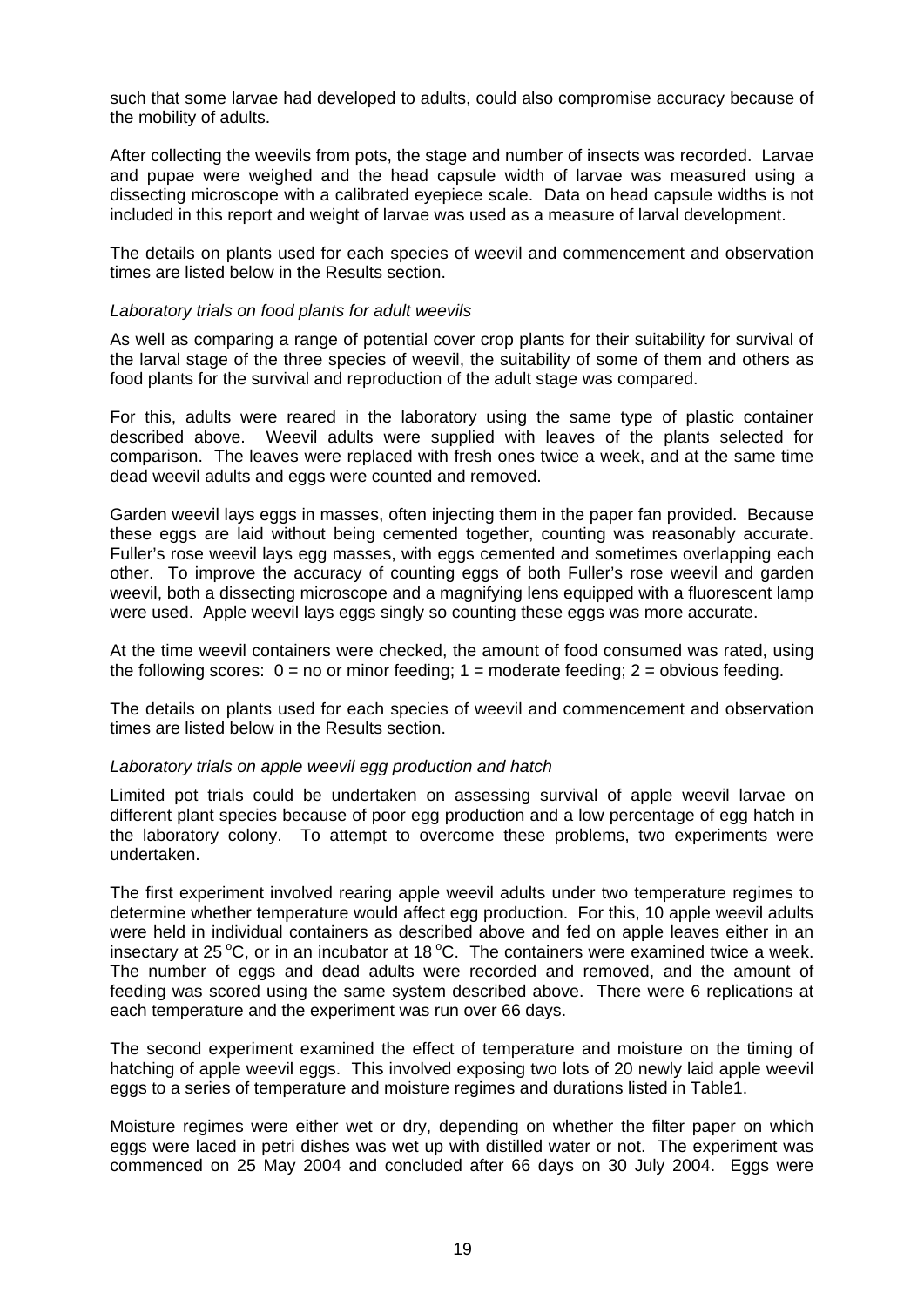checked twice weekly and the number that had hatched was recorded and the larvae removed.

Table 1. List of temperature and moisture regimes to which eggs of apple weevil were exposed to in the laboratory in an attempt to achieve quick and uniform hatching. The final incubation temperature for all treatments, unless otherwise indicated, was  $25^{\circ}$ C.

| Tr t No.                | <b>Moisture</b>   | Temp. ( <sup>(°</sup> C) | <b>Chill Time</b> | <b>Shock Trt.</b> |
|-------------------------|-------------------|--------------------------|-------------------|-------------------|
| 1                       | Dry               | 4                        | 1 week            |                   |
| $\overline{c}$          | Dry               | $\overline{\mathbf{4}}$  | 2 weeks           |                   |
| 3                       | Dry               | 4                        | 4 weeks           |                   |
| $\overline{\mathbf{4}}$ | Dry               | 4                        | 8 weeks           |                   |
| 5                       | Dry               | $\overline{\mathbf{4}}$  | 1 week            | 1 day @ 30 °C     |
| 6                       | Wet               | 4                        | 1 week            |                   |
| $\overline{7}$          | Wet               | 4                        | 2 weeks           |                   |
| 8                       | Wet               | 4                        | 4 weeks           |                   |
| 9                       | Wet               | $\overline{4}$           | 8 weeks           |                   |
| 10                      | Wet               | 4                        | 1 week            | 1 day @ 30 °C     |
| 11                      | Dry               | 18                       |                   |                   |
| 12                      | Wet               | 18                       |                   |                   |
| 13                      | Dry               | 25                       |                   |                   |
| 14                      | Wet               | 25                       |                   |                   |
| 15                      | Dry               | 30                       |                   | 1 day @ 30 °C     |
| 16                      | Wet               | 30                       |                   | 1 day @ 30 °C     |
| 17                      | Wet after 7 days  | 18                       |                   |                   |
| 18                      | Wet after 14 days | 18                       |                   |                   |

### *GARDEN WEEVIL*

## **Results**

### *Pot trials with weevil larvae*

A series of three experiments was conducted on the survival of garden weevil larvae on different plant species during the project.

### Pot trial 1

The first experiment had two aims – to compare different plants as single species for development of garden weevil larvae, and secondly to determine if more advanced larvae reared on sorrel initially would survive when transferred to clover. The second aim followed on from results in earlier experiments reported by Williams (2000) where clover was found to be a poor food plant when infested with first instar larvae. The second aim of the experiment was examined by infesting two types of sub-clover with more advanced larvae obtained after rearing on the favourable food plant sorrel for around 40 days.

The plant species and transfer treatments included for assessment are listed in Table 2. Each plant type or series of plants was replicated 5 times for each of three assessment times. All pots were infested with 25 first instar larvae each, over the period 11 to 26 June 2002. The insect repellent clover was obtained from Murdoch University (O'Hara and Flores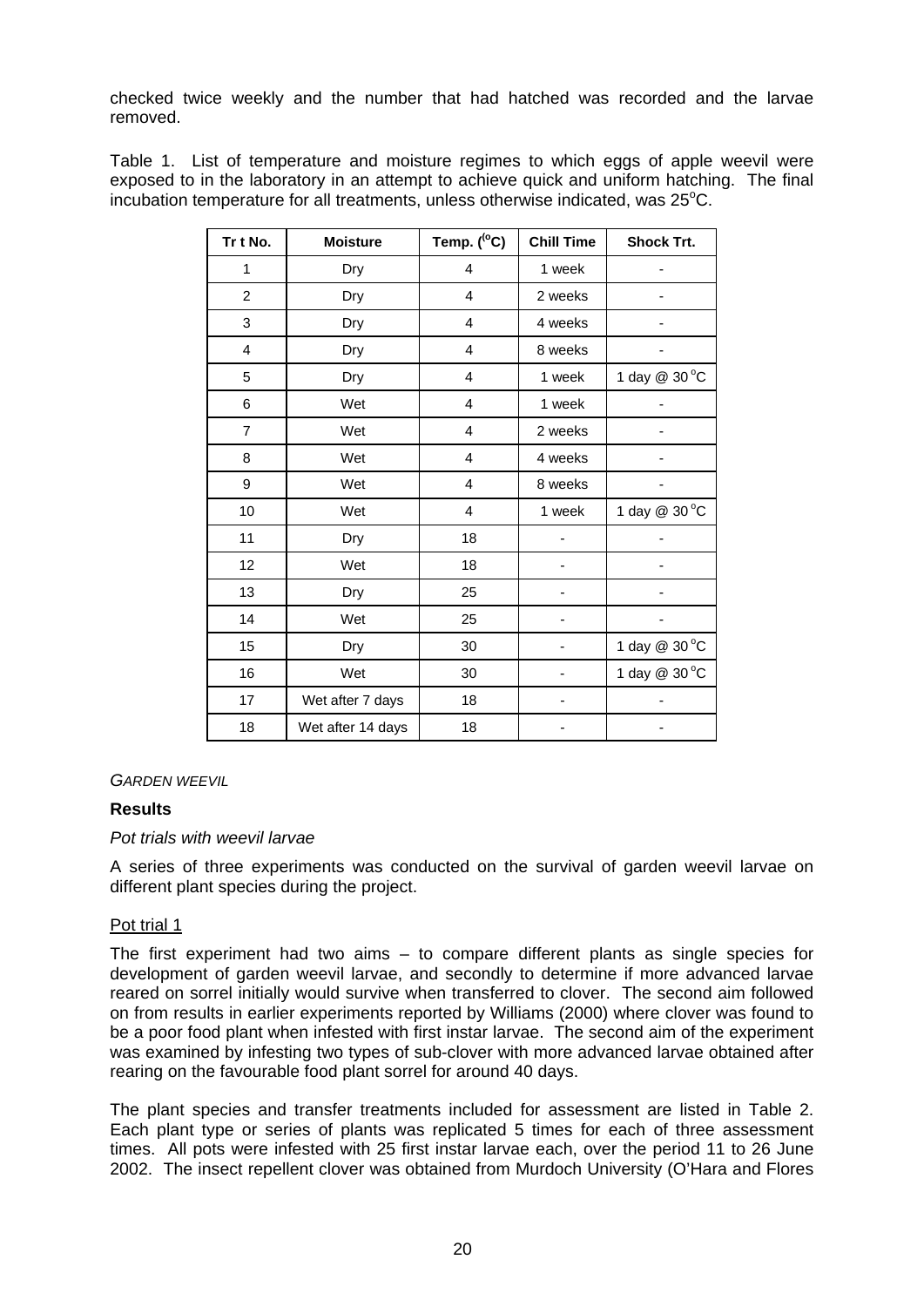Vargas, pers. Comm.), as part of that institution's program on developing insect resistant plants such as Prima gland clover (Nutt and Loi, 2002).

Table 2. Treatments used to compare the survival of garden weevil larvae in a pot trial involving different plants as single species per pot and including treatments where garden weevil larvae were transferred to some plants having initially having been reared on a known favourable food plant, sorrel.

| <b>Plants tested</b>                          | <b>Measurements</b> (days after infestation)            |
|-----------------------------------------------|---------------------------------------------------------|
| Single species for the duration of the trial: | Weevil development assessed at three dates              |
| Carrot cv. Western Red                        | (times) after initial infestation for all treatments:   |
| sub-clover cv. Dalkeith                       | Early - 15 Aug. (approx. 58 days)                       |
| insect repellent clover                       | Mid - 2 Sept (approx. 76 days)                          |
| kikuyu                                        | Late - 30Sep (approx. 94 days)                          |
| Ryegrass cv. Betta Tetilla                    |                                                         |
| sorrel                                        |                                                         |
| Larvae reared on sorrel then transferred to:  | Transfer dates (times) from initial sorrel infestation: |
| sorrel                                        | Early - 30 Jul (approx. 42 days) assessed 15 Aug.       |
| sub-clover                                    | Mid - 5 Aug (approx. 48 days) assessed 2 Sept.          |
| insect repellent clover                       | Late - 14 Aug (approx. 57 days) assessed 30 Sept.       |

For the treatments involving rearing larvae on the known favourable food plant sorrel initially before transferring them to sorrel, sub-clover or insect repellent clover, the average number of larvae transferred per pot is shown in Fig. 11. Because larvae were to be transferred to other pots for further rearing, larvae recovered from the initial sorrel pots were categorised to size by naked eye based on body size. The number of larvae for each treatment was quite variable, with the numbers for the sorrel to sorrel treatments the least.



Fig. 11. The average number of S (small), M (medium), L (large) and TOT (total) garden weevil larvae per pot transferred from sorrel to sorrel, sub-clover or insect repellent clover in an experiment to assess whether more advanced larvae could survive on sub-clover or insect repellent clover.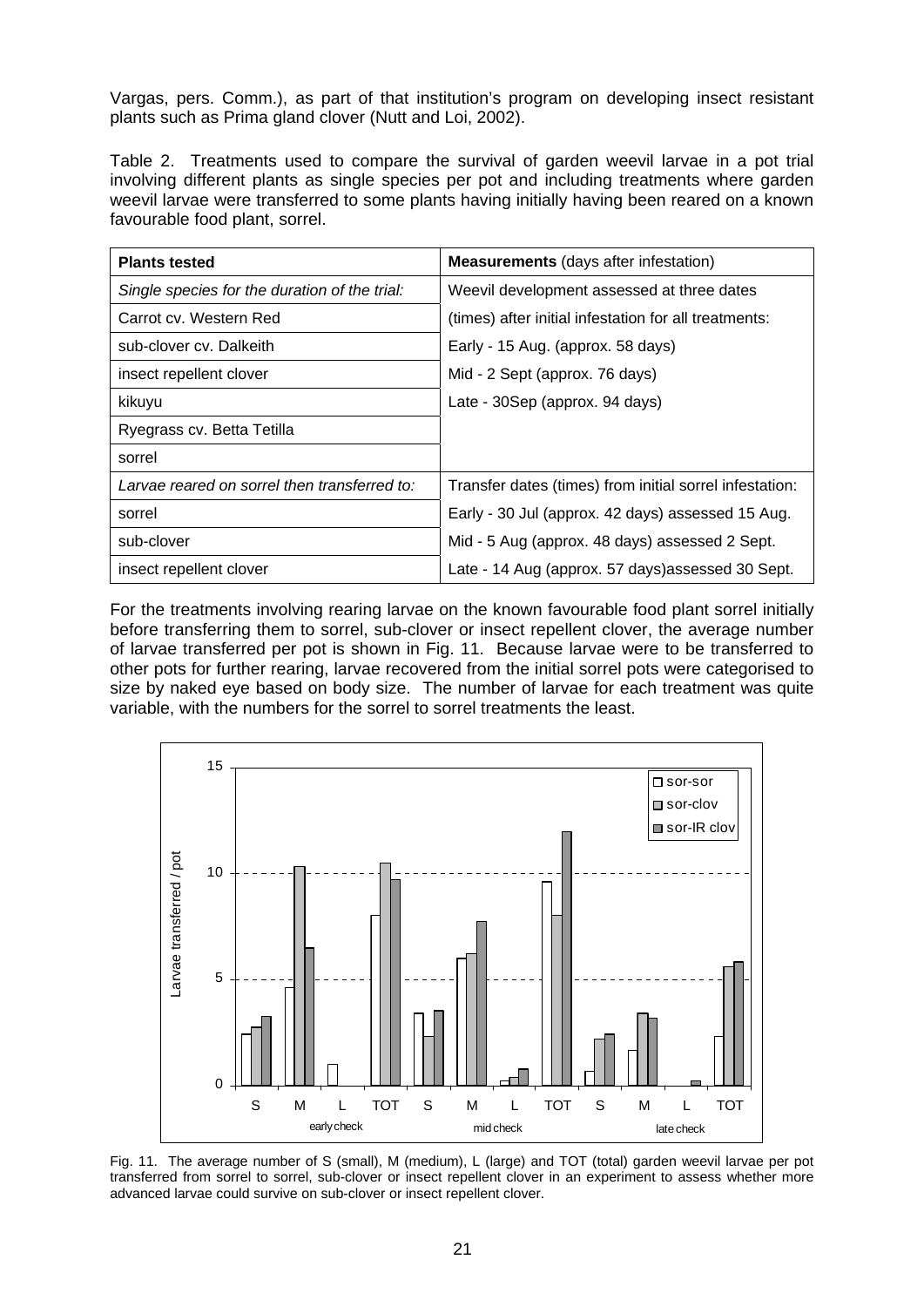The three times of assessment were included in this experiment to ensure larval development was such that reliable comparisons among treatments were possible. The proportion of weevils as larvae, pupae and adults found at the last time of assessment is given in Fig. 12. It is possible larvae may have been too small in some treatments at the first time of assessment (see below) and some adults were found at the last assessment.



Fig. 12. The proportion of recovered garden weevil as larvae, pupae and adults at the third time of assessment in a pot trial to compare their survival when infesting with first instar larvae for single plant species, or more advanced larvae after initially infesting the favourable food plant sorrel.

The average percentage survival of first instar larvae surviving for the three times of assessment for each treatment is given in Fig. 13. These data were also subjected to an analysis using a generalized linear mixed model (see Table 3).



Fig. 13. The average percentage survival of garden weevil larvae in pots with single species of plants, either for the duration of the experiment or transferred from the favourable food plant sorrel to sorrel, sub clover and insect repellent clover at three times of assessment after the initial infestation. See Table 2 and text for details.

In terms of comparing the different plant treatments, the second time of assessment has advantages over the earlier and later assessments. For the early assessment, some of the larvae in the pots of less favourable food plants may have not been big enough to be reliably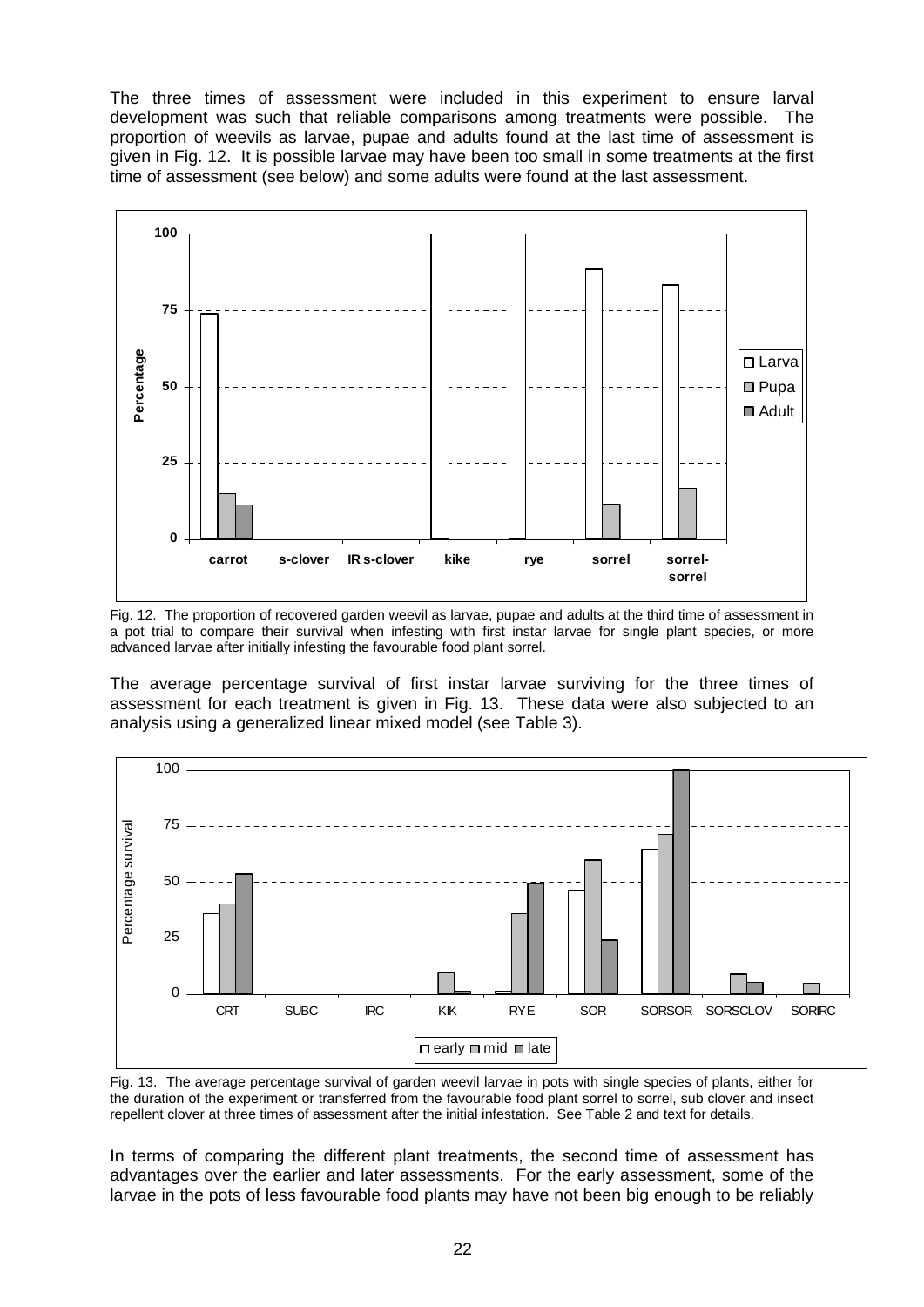found when sorting the soil. At the last time of assessment, some adults were found in the pots containing carrot suggesting the number of weevils surviving may have been compromised. Nevertheless, the comparisons for all three times of assessment are included.

Table 3. Average survival levels for garden weevil larvae in pots with different plants or transfer of larvae part way through their development at three times of assessment after initial infestation or transfer. Also included are results of an analysis of survival levels using a generalised linear mixed model; means followed by the same letter were not significantly different (P< 0.05).

| Assessment and % survival<br>Treatment        |                  |                   |                |
|-----------------------------------------------|------------------|-------------------|----------------|
|                                               | Early            | Mid               | Late           |
| Single species for the duration of the trial: |                  |                   |                |
| carrot                                        | 34 b             | 40 a              | 54 a           |
| sub-clover                                    | 0<br>C           | 0<br>$\mathbf C$  | 0<br>b         |
| insect repellent clover                       | 0<br>C           | 0<br>C            | 0<br>b         |
| kikuyu                                        | 0<br>C           | 10<br>$\mathbf C$ | 1<br>b         |
| ryegrass                                      | 1<br>$\mathbf C$ | 36 b              | 50 a           |
| sorrel                                        | 54 b             | 60 a              | 24 a           |
| Larvae reared on sorrel then transferred to:  |                  |                   |                |
| sorrel                                        | 72 a             | 75 a              | 100 a          |
| sub-clover                                    | 0<br>C           | 8<br>C            | 3 <sub>b</sub> |
| Insect repellent clover                       | 0<br>C           | 4<br>C            | O<br>b         |

At the first time of assessment, the highest survival was for those larvae were placed in pots with sorrel and then transferred to sorrel again. Where larvae were in pots containing carrot and sorrel, survival was also high. Almost no larvae were found in pots containing the other plant types – the grasses ryegrass and kikuyu, and the clovers, either from the time of initial infestation, or after transfer of more advanced larvae that had initially been placed in pots containing sorrel.

A similar result occurred at the second time of assessment, except that larvae in pots containing ryegrass showed around one-third had survived, suggesting that larvae may have been too small to find at the first time of assessment. Also, around ten percent of larvae were recovered in the pots containing kikuyu.

At the last time of assessment, the survival rate for larvae placed on pots containing ryegrass was equivalent to that for carrot and sorrel. Further evidence of the favourability of carrot and sorrel as food plants was the proportion of recovered weevils in the pupal and adult stages at the third time of assessment with only pots containing carrot having weevils that progressed to the adult stage (see Fig. 12). For the grasses ryegrass and kikuyu, all weevils recovered were in the larval stage. For the two earlier times of assessment, all weevils recovered were in the larval stage.

The average weights of larvae recorded for each of the three times of assessment for each treatment are given in Fig. 14. These data were analysed using a linear regression model (ANOVA). Where significant treatment effects were found, means were compared in pairs, a requirement given the range in variance within treatments. For this, an  $LSD<sub>0.05</sub>$  was calculated for each pair of treatment means to decide whether they were significantly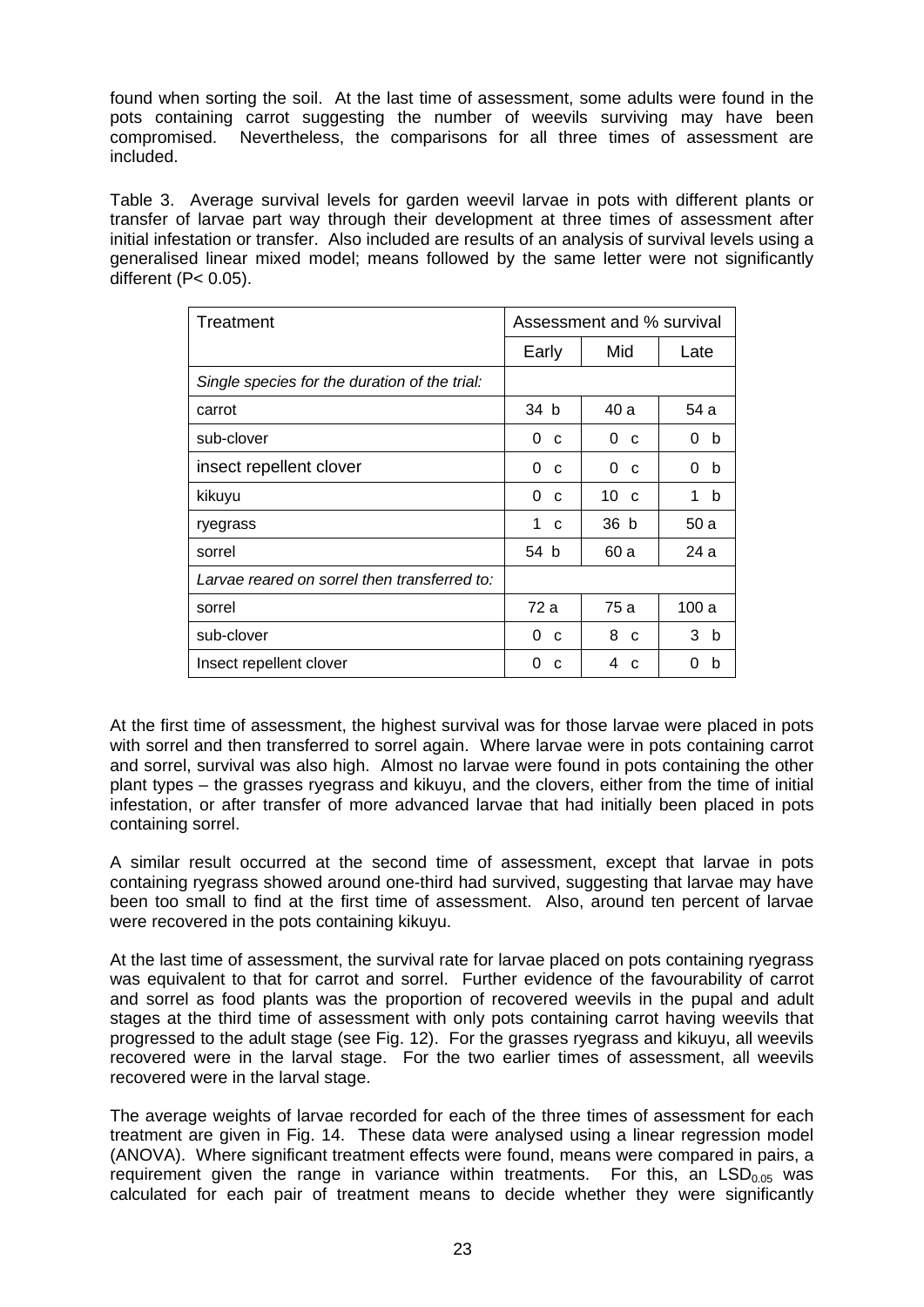different. These calculations were made for all treatments where some larvae survived. Naturally comparisons of average weights could not be made for those treatments where no larvae were recovered. The results of these comparisons between pairs of means are listed in Appendix 1.



Fig. 14. The average weight with standard error, of garden weevil larvae in pots with single species of plants, either for the duration of the experiment (CRT = carrot, SUBC = sub-clover, IRC = insect repellent clover, RG, KIK = kikuyu, RYE = ryegrass, SOR = sorrel) or transferred from the favourable food plant sorrel to sorrel (SORSOR), sub-clover (SORSCLOBV) and insect repellent clover (SORIRC) at three times of assessment after the initial infestation.

At the early assessment, larvae in pots of sorrel and those transferred from sorrel and placed on sorrel again were significantly heavier than larvae from the carrot and ryegrass pots.

At the second time of assessment, larvae from pots with carrot were significantly heavier than those from kikuyu and ryegrass but not from any of the pots involving sorrel, including the few larvae that survived on clover and insect repellent clover after transfer from sorrel. Larvae from pots with kikuyu and ryegrass were significantly lighter than those from sorrel alone, or sorrel after transfer from sorrel earlier, but were statistically similar in weight to the larvae on clover or insect repellent clover after transfer from sorrel. Larvae from the sorrel to sorrel transfer treatment were significantly heavier than those form the sorrel alone treatment.

At the late assessment, the only significant difference in average larval weight was that larvae from the pots containing ryegrass were significantly lighter than those from carrot or sorrel.

As another indicator of the relative suitability of the different plants as food for garden weevil larvae, the average total weight of larvae per pot for each treatment at each time of assessment is included (see Fig. 15). Details of the results of statistical analysis are given in Appendix 1. The numbers of larvae recovered in some treatments was quite variable. This variability made it difficult to detect significant differences between some treatments even though the limited data indicated that there may have been a treatment effect.

Because some larvae may have been too small at the first (early) time of assessment and some larvae had developed to pupae at the late (third) assessment time (see Fig. 12), the most relevant time of assessment upon which to base comparisons of the different plants/treatments is the mid (second) assessment. At the second assessment, the greatest average total weight was for pots planted to sorrel. The weight of larvae in pots with carrot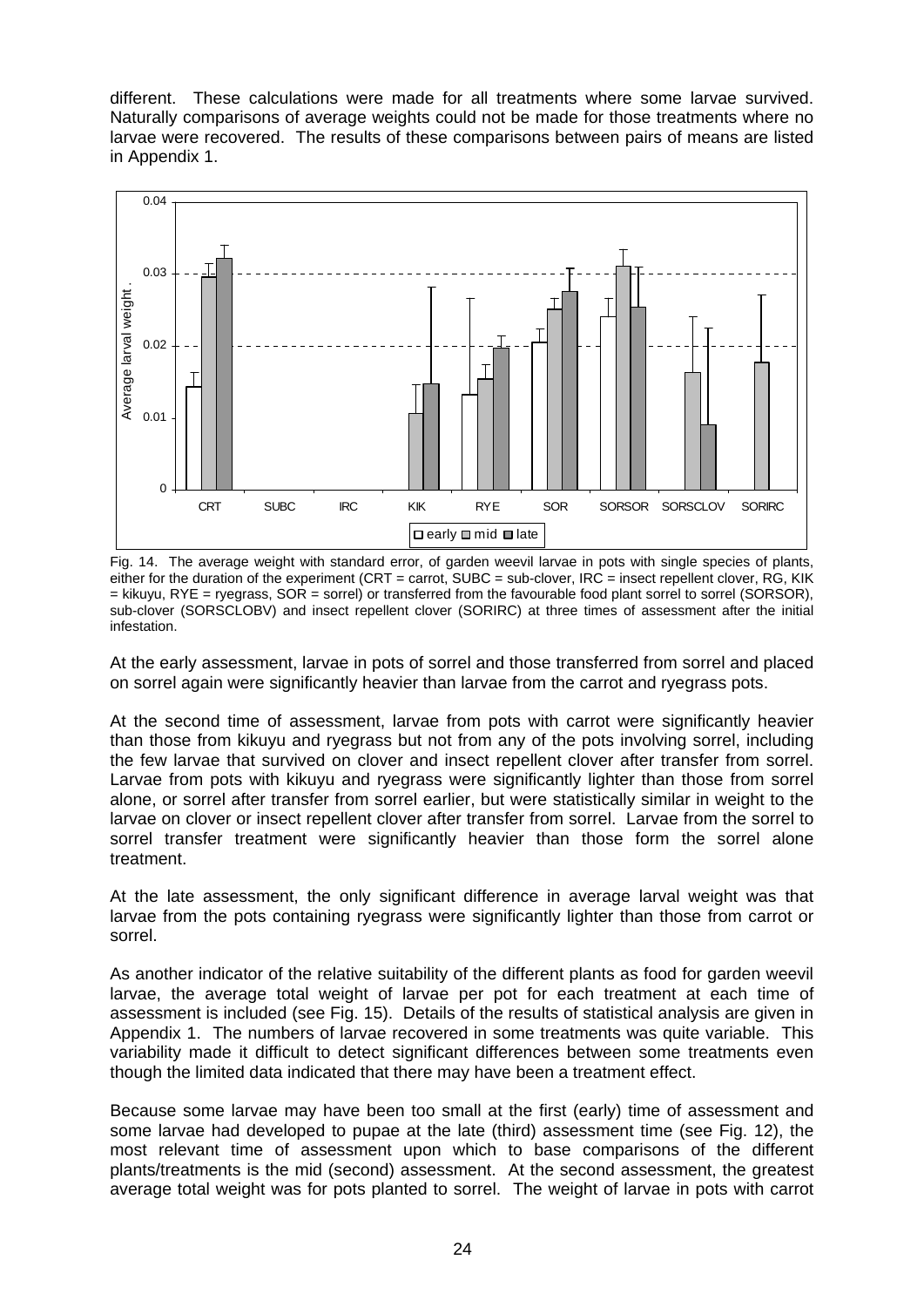and the sorrel/sorrel transfer treatment were not significantly different (see Appendix 1). Weight of larvae from pots planted to ryegrass was not significantly different to that for pots with carrot and the sorrel/sorrel transfer treatment. Treatments involving other plants resulted in significantly lower weights of larvae.



Fig. 15. The average total weight of garden weevil larvae in pots with single species of plants, either for the duration of the experiment (CRT = carrot, SUBC = sub-clover,  $IRC =$  insect repellent clover, RG, KIK = kikuyu, RYE = ryegrass, SOR = sorrel) or transferred from the favourable food plant sorrel to sorrel (SORSOR), subclover (SORSCLOBV) and insect repellent clover (SORIRC) at three times of assessment after the initial infestation.

The average total weight of garden weevil pupae from pots at the last time of assessment for all treatments is given in Table 4. For the purpose of statistical analysis, the data required a log transformation. The means in the table are the backtransformed data. Pots sown to carrot resulted in the greatest number (see Fig. 13) and therefore weight of pupae. Larvae feeding on sorrel for the duration of the experiment produced the next highest weight. Other treatments produced few or no pupae.

Table 4. The average total weight of garden weevil pupae at the last time of assessment from pots infested with first instar larvae and either feeding on single species of plants or transferred from sorrel part way thorough the experiment. The data were analysed using regression analysis ANOVA; means followed by the same letter are not significantly different at the 5% level.

| <b>Treatments</b>  | Average total pupal weight |     |
|--------------------|----------------------------|-----|
| carrot             | 0.052a                     |     |
| s-clover           | O                          | bc  |
| IR s-clover        | O                          | bc  |
| kike               | U                          | bc  |
| rye                | O                          | bc  |
| sorrel             | 0.006                      | - b |
| sorrel-sorrel      | 0.001                      | bc  |
| sorrel-s-clover    |                            | bc  |
| sorrel-IR s-clover |                            | bc  |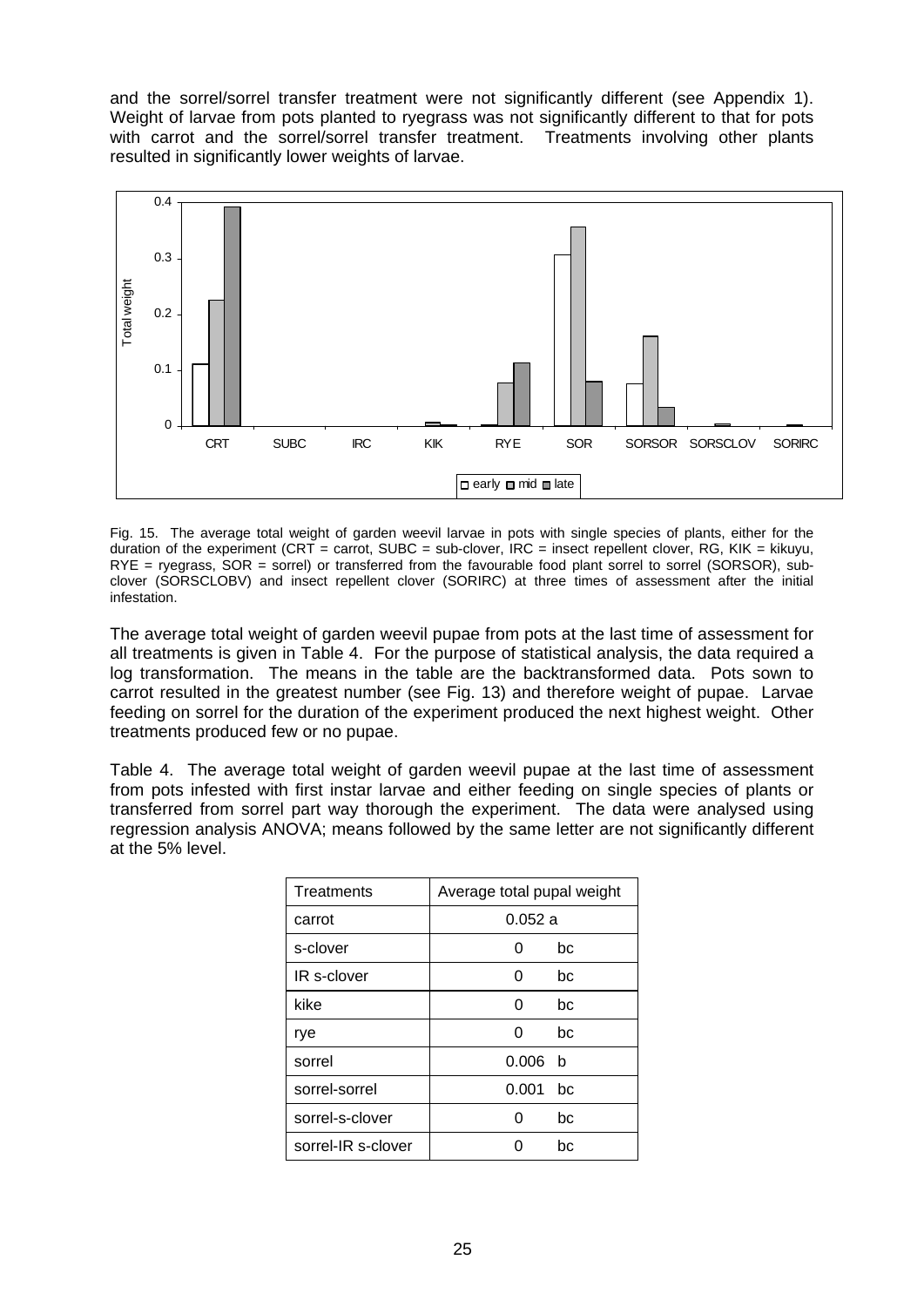## Pot trial 2

The second experiment to assess and compare plants for their suitability as food plants for garden weevil larvae involved mixtures of plants grown in the same pot (see Table 5 for details). Each plant type or series of plants was replicated 5 times for two assessment times. All pots were infested with 20 first instar larvae each, over the period 5 May to 18 June 2003.

Two times of assessment were planned so that for at last one of them weevils would be sufficiently developed to enable efficient retrieval from the sorting of soil and roots by eye. At the first time of assessment, pupae and adults were found (see Fig. 16). Because of this, the second time of assessment was brought forward and conducted one week after the first. All data from both assessments were combined, so that there were effectively 10 replications.

Table 5. Treatments used to compare the survival of garden weevil larvae in a pot trial involving mixtures of plants.

| <b>Plants tested</b>               | <b>Measurements (days after infestation)</b>     |
|------------------------------------|--------------------------------------------------|
| apple                              | Weevil development assessed at two dates (times) |
| apple + sub-clover cv. Dalkeith    | after initial infestation for all treatments:    |
| apple + insect repellent clover    | 11 Aug 2003 (approx. 85 days)                    |
| apple + ryegrass cv. Betta Tetilla | 18 Aug 2003 (approx. 92 days)                    |
| sorrel                             |                                                  |
| sorrel + sub-clover                |                                                  |
| sorrel + insect repellent clover   |                                                  |



Fig. 16. Proportion of garden weevil recovered as larvae, pupae or adults after infesting pots containing single or mixed plants with first instar larvae. Plants:  $A =$  apple,  $AC =$  apple + sub-clover,  $AIR =$  apple + insect repellent clover, AR = apple + ryegrass, S = sorrel, SC = sorrel + sub-clover, SIR = sorrel + insect repellent clover.

The proportion of the initial first instar larvae placed in the pots that were recovered as any stage of garden weevil when soil and roots were examined is shown in Fig. 17. The data is also presented in Table 6, where the results of an analysis using a generalised linear mixed model for significance are given. The levels of significance are reported on the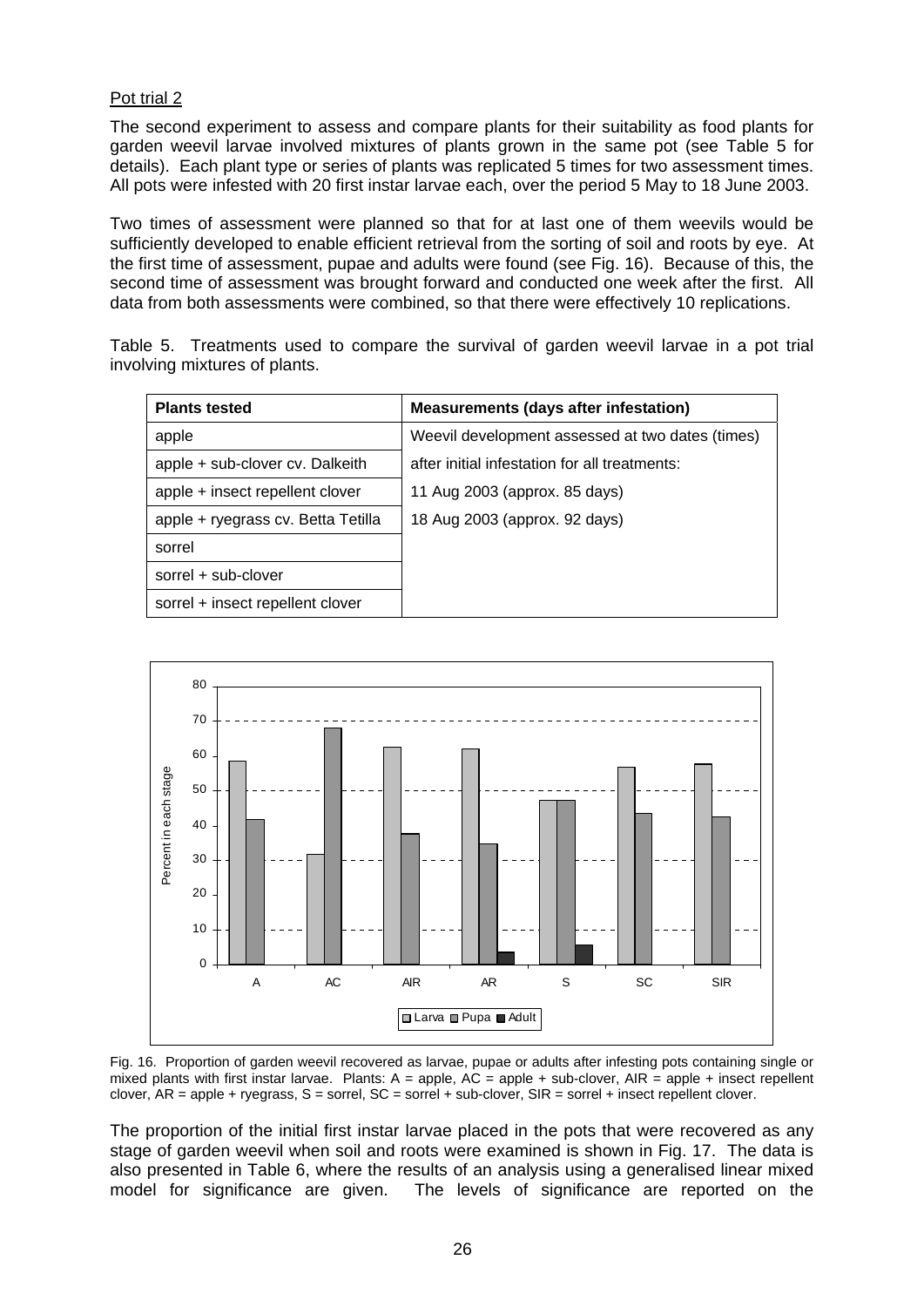backtransformed means. The highest level of survival was recorded for sorrel and the lowest for apple. This result for larvae infesting roots of apple trees, a major host for garden weevil, was unexpected and places some doubt over the validity of results from this experiment. This is discussed more fully below.



Fig. 17. The average percentage survival of garden weevil larvae in pots containing single or mixed plants. Plants: A = apple, AIR = apple + insect repellent clover, AC = apple + sub-clover, AR = apple + ryegrass, SC = sorrel + sub-clover,  $SIR =$  sorrel + insect repellent clover and  $S =$  sorrel.

Table 6. Average survival levels for garden weevil larvae in pots with single species or two different species. Also included are results of an analysis of survival levels using a generalised linear mixed model; means followed by the same letter were not significantly different (P< 0.05).

| <b>Treatment</b>                 | % survival |  |
|----------------------------------|------------|--|
| apple                            | ჩ ი        |  |
| apple + insect repellent clover  | 8 bc       |  |
| apple + sub-clover               | $11$ abc   |  |
| apple + ryegrass                 | $14$ ab    |  |
| sorrel + sub-clover              | $15$ ab    |  |
| sorrel + insect repellent clover | 16 ab      |  |
| sorrel                           | 18 a       |  |

The average weight of larvae and pupae recovered from pots for each treatment is shown in Fig. 18. These data were subject to statistical analysis using regression ANOVA which showed there were no significant differences among the means.

The average total weight of weevils recovered from all treatments is shown in Fig. 19. These data were analysed using regression ANOVA which showed that there were significant differences only for total weight of pupae per pot (see Table 7). The greatest number (weight) of pupae were recovered in pots sown to the sorrel treatments – either plants grown alone or as mixtures with one other plant type. The lowest weight was recorded for pots with apple trees alone.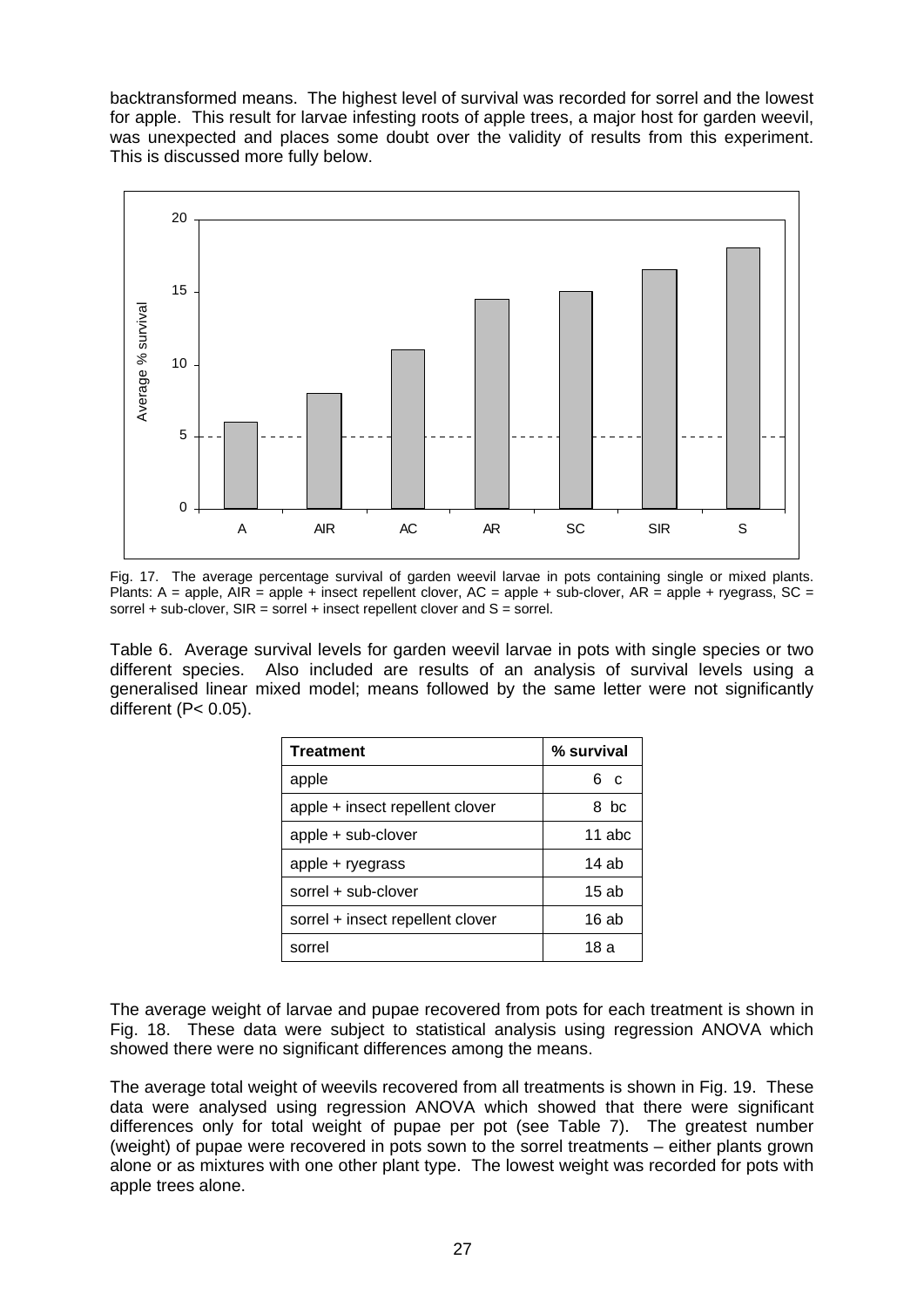

Fig. 18. The average weight with standard error, of garden weevil larvae and pupae in pots containing single or mixed plants. Plants: A = apple, AC = apple + sub-clover, AIR = apple + insect repellent clover, AR = apple + ryegrass,  $S =$  sorrel,  $SC =$  sorrel  $+$  sub-clover,  $SIR =$  sorrel  $+$  insect repellent clover.



Fig. 19. The average total weight of garden weevil larvae, pupae, adults and all stages in pots containing single or mixed plants. Plants: A = apple, AC = apple + sub-clover, AIR = apple + insect repellent clover, AR = apple + ryegrass, S = sorrel, SC = sorrel + sub-clover, SIR = sorrel + insect repellent clover.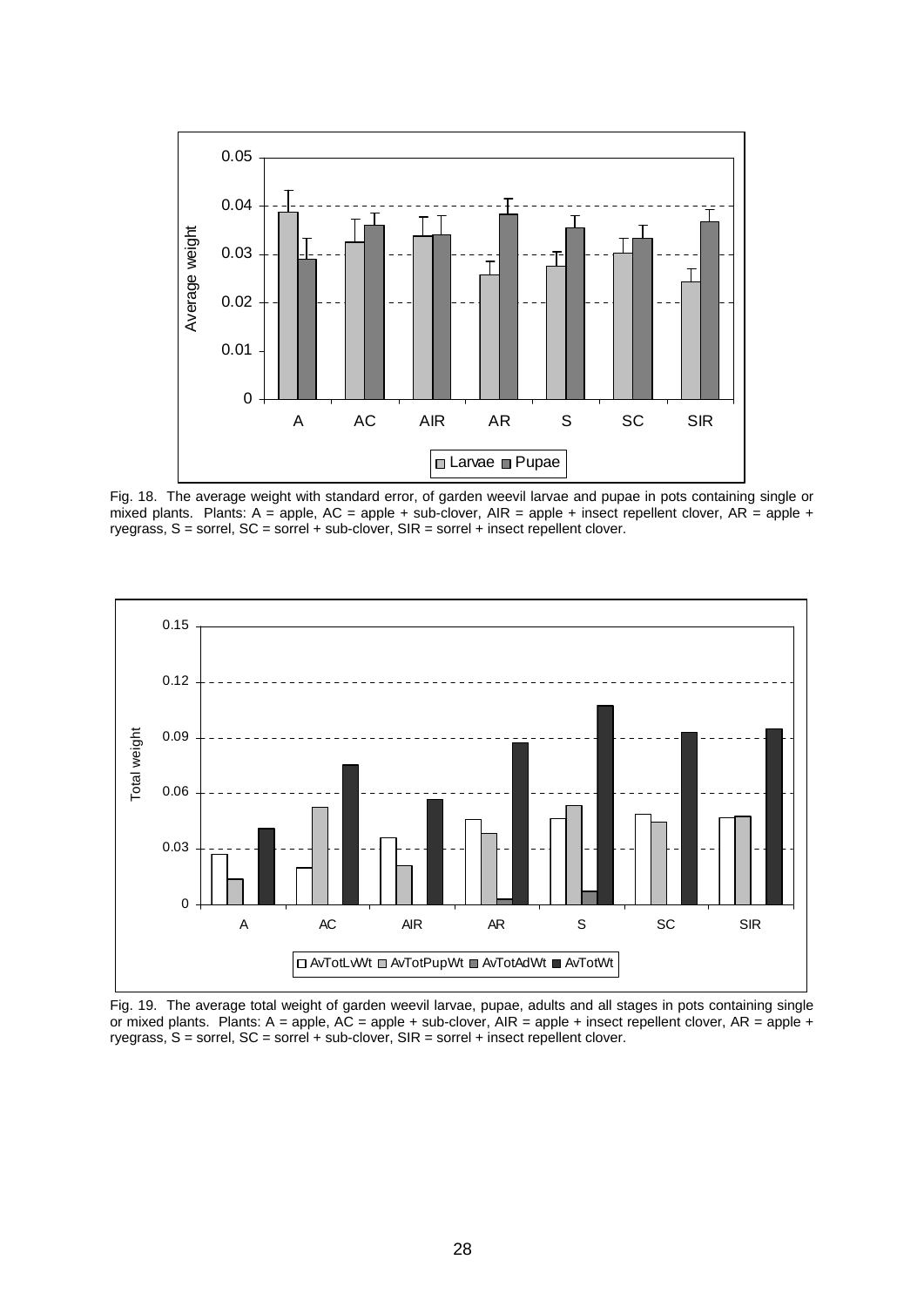Table 7. The average for total weights of garden weevil pupae recovered from pots with different plants infested with first instar larvae. Data was subjected to a regression ANOVA and means followed by the same letter were not significantly different at  $\overline{P}$  < 0.05. Means shown in the table are the backtransformed values.

| <b>Treatment</b>                 | Weight of pupae       |
|----------------------------------|-----------------------|
| apple                            | 0.004<br>$\mathsf{C}$ |
| apple + insect repellent clover  | $0.009$ bc            |
| apple + sub-clover               | $0.015$ ab            |
| apple + ryegrass                 | $0.014$ abc           |
| sorrel + sub-clover              | 0.057a                |
| sorrel + insect repellent clover | 0.038a                |
| sorrel                           | $0.032$ ab            |

## Pot trial 3

The third experiment was to assess and compare a range of plants for their suitability as food plants for garden weevil larvae involved mixtures of plants grown in the same pot (see Table 8 for details). Each plant type or series of plants was replicated 5 times, with only one time of assessment. All pots were infested with 25 first instar larvae each, over the period 3 to 17 May 2004.

Table 8. Treatments used to compare the survival of garden weevil larvae in a pot trial involving mixtures of plants.

| <b>Plants tested</b>                  | <b>Measurements</b> (days after infestation)   |
|---------------------------------------|------------------------------------------------|
| apple                                 | Weevil development assessed at one date (time) |
| apple + mustard cv. Fumus             | after initial infestation for all treatments:  |
| apple + lupins cv. Belara             | 2 Aug 2004 (approx. 84 days)                   |
| apple + oats cv. Wandering            |                                                |
| apple + ryegrass cv. Betta Tetilla    |                                                |
| apple + insect repellent clover       |                                                |
| apple + chicory cv. Puna              |                                                |
| apple + chickpea cv. Sona             |                                                |
| apple + field pea cv. Dunpeas         |                                                |
| apple + vetch cv. Barloo              |                                                |
| apple + endophytic ryegrass cv. Canon |                                                |

The proportion of larvae that were recovered during the assessment for each treatment is shown in Fig. 20. Despite the wide range in proportion recovered from around 1% for apple plus endophytic ryegrass (Kemp *et al*, 2003) to 16% for apple plus lupins, there was no significant difference among treatments.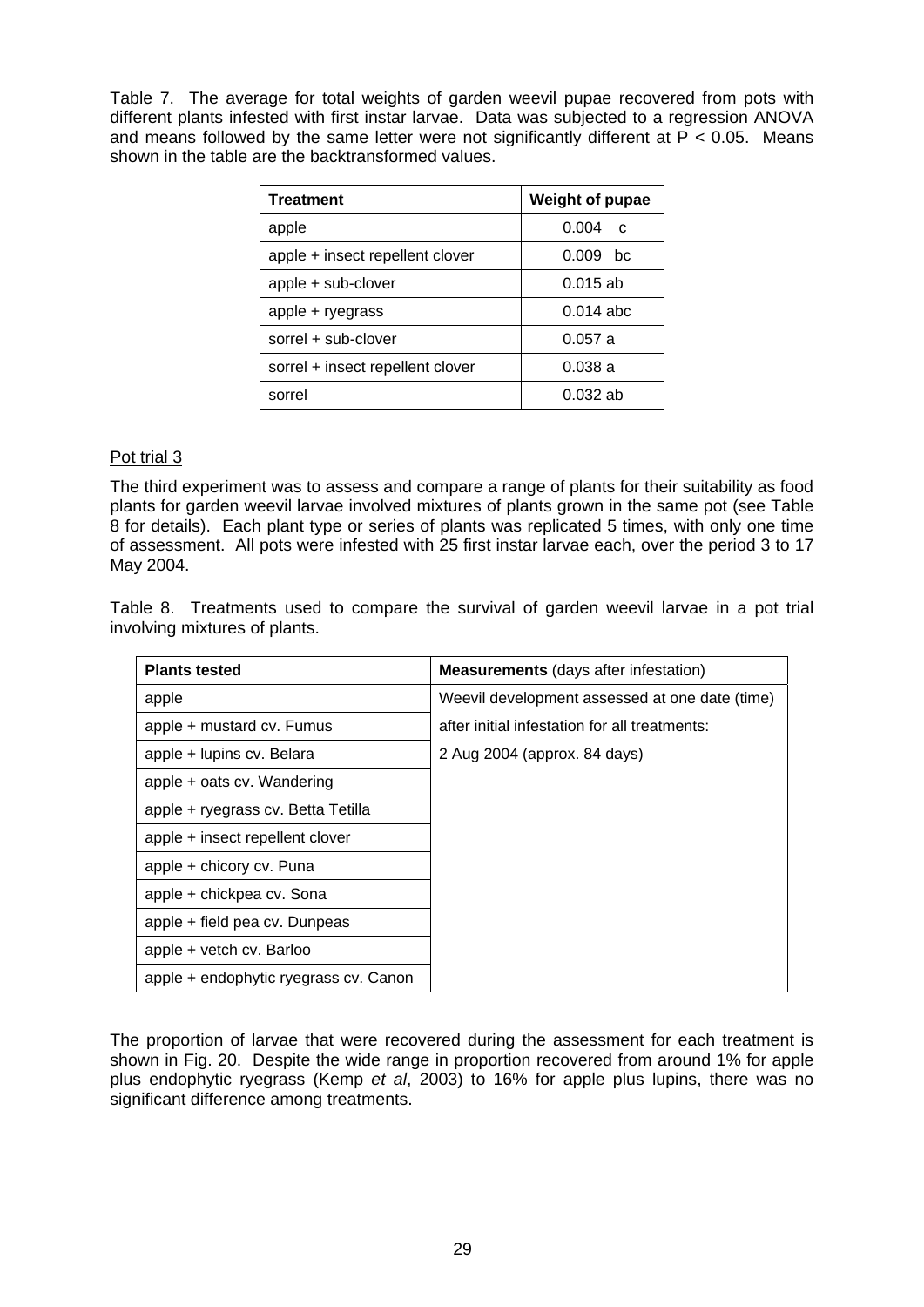

Fig. 20. The average percentage survival of garden weevil larvae in pots containing single or mixed plants infested with first instar larvae. Plants:  $AE =$  apple + endophytic ryegrass,  $AV =$  apple + vetch,  $A =$  apple,  $AF =$ apple + field pea, AM = apple + mustard, AIR = apple + insect repellent clover, ACk = apple + chicory, ACp = apple + chickpea,  $AR =$  apple + ryegrass,  $AO =$  apple + oats, and  $AL =$  apple + lupin.

Of the weevils recovered the proportion that was in the larval, pupal and adult stages are given in Fig. 21. A statistical analysis of the number weevils alive in the larval stage showed no significant difference among treatments for proportion in that stage.



Fig. 21. . Proportion of garden weevil recovered as larvae, pupae or adults after infesting pots containing single or mixed plants with first instar larvae. Plants:  $AE = apple + endophytic$  ryegrass,  $AR = apple + ryegrass$ ,  $AV =$ apple + vetch,  $A =$  apple,  $AM =$  apple + mustard,  $AIR =$  apple + insect repellent clover,  $AO =$  apple + oats,  $ACK =$ apple + chicory,  $ACD =$  apple + chickpea,  $AF =$  apple + field pea and  $AL =$  apple + lupin.

The average weight of larvae and pupae in each of the treatments is given in Fig. 22. Using a regression ANOVA analysis, no significant differences among means were found.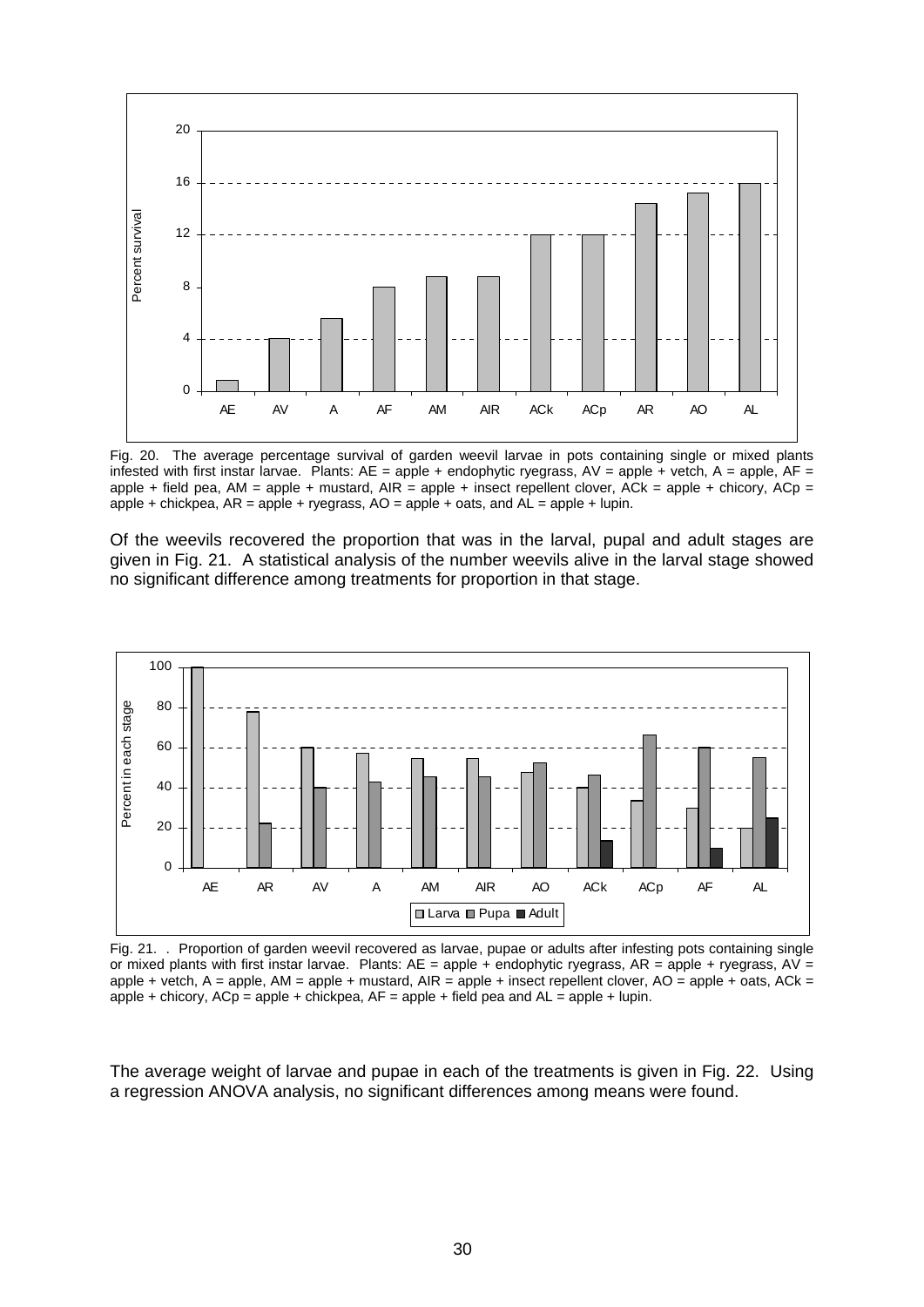

Fig. 22. The average weight with standard error, of garden weevil larvae and pupae in pots containing single or mixed plants. Plants:  $A =$  apple,  $ACk =$  apple + chicory,  $ACp =$  apple + chickpea,  $AE =$  apple + endophytic ryegrass, AF = apple + field pea, AIR = apple + insect repellent clover AL = apple + lupin, AM = apple + mustard,  $AO = apple + oats$ ,  $AR = apple + ryegrass$  and  $AV = apple + vetch$ .

The average total weight of larvae and pupae recovered are given in Fig. 23. Using a regression ANOVA analysis, no significant differences among means were found.



Fig. 23. The average total weight of garden weevil larvae, pupae and total for these stages in pots containing single or mixed plants. Plants:  $A =$  apple,  $AC =$  apple + sub-clover,  $AR =$  apple + insect repellent clover,  $AR =$ apple + ryegrass, S = sorrel, SC = sorrel + sub-clover, SIR = sorrel + insect repellent clover.

#### *Laboratory trials on food plants for adults*

This experiment was commenced on 5 Jan 2004. The range of plants that garden weevil were reared on to compare their favourability for survival and fecundity, including just the paper fans provided as oviposition substrates either wet or day, are listed in Table 8. Also included in the table are the average duration of weevil survival expressed in WeevilDays, the total number of eggs laid and the total cumulative feeding score based on the rating system described above.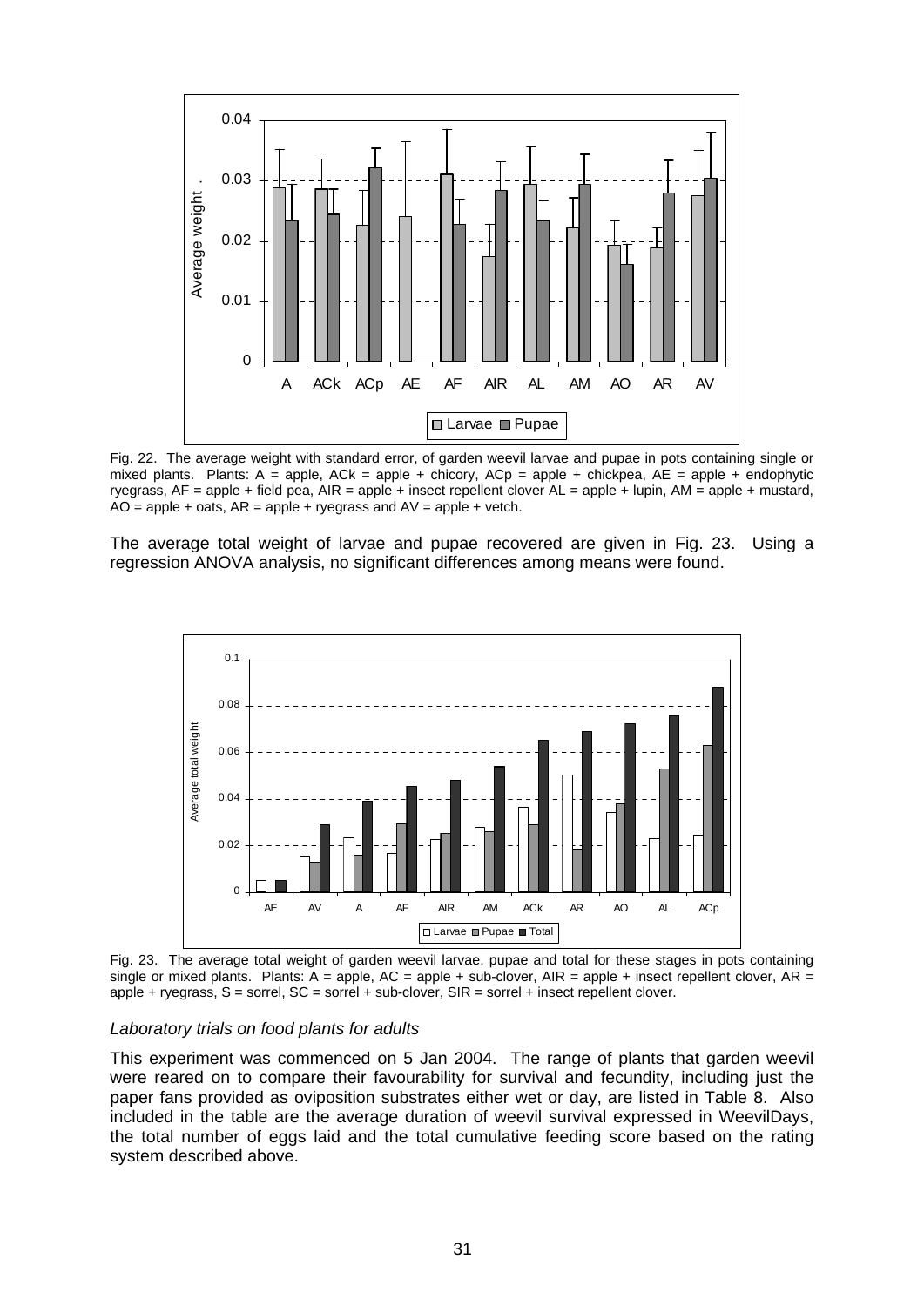The number of WeevilDays was obtained by adding the product of the number of weevils found dead on any time of checking and the duration since the set up of the experiment, for example, if 5 weevils were found to have died 12 days after the treatment commenced, the contribution to weevil days would be 60. Weevils still alive at the conclusion of the experiment were for the purpose of calculating WeevilDays, assumed to have died on the last day. For each treatment, 10 weevils were placed in the rearing containers - 5 males and 5 females. There were 5 replications.

Table 8. The list of plants garden weevil adults were reared on to compare them for weevil survival (WeevilDays, see text for explanation), fecundity (total number of eggs) and feeding score (see text for scoring system used). The data were analysed using ANOVA and LSD's are included, where significant differences among means were found  $(P<sub>0.05</sub>)$ .

| Treatment             | <b>WeevilDays</b><br>*Total no. eggs |       | <b>Feeding score</b> |      |
|-----------------------|--------------------------------------|-------|----------------------|------|
| Dry paper fan         | 97.6                                 | 0     | (0)                  | 0    |
| Wet paper fan         | 243.2                                | 3.8   | (14)                 | 0    |
| Ryegrass              | 248.2                                | 0.97  | (1)                  | 16.4 |
| Oats                  | 262.2                                | 4.73  | (22)                 | 18.0 |
| Vetch                 | 295.8                                | 1.34  | (2)                  | 13.0 |
| Chicory               | 306.4                                | 6.39  | (41)                 | 26.8 |
| Lupin                 | 341.8                                | 5.37  | (29)                 | 26.8 |
| Sorrel                | 341.8                                | 14.29 | (204)                | 29.0 |
| Mustard               | 379.8                                | 3.48  | (12)                 | 29.8 |
| Grapevine             | 556.4                                | 14.22 | (202)                | 36.6 |
| Apple                 | 573.6                                | 11.13 | (124)                | 37.6 |
| $LSD$ <sub>0.05</sub> | 83.6                                 | 5.14  |                      | 3.9  |

\*Total number of eggs transformed to square root for the analysis; backtransformed means in brackets.

Surprisingly and in contrast to feeding the weevils nothing but including the paper towelling fan for oviposition, the moistened paper fan allowed weevils to survival for an average of 24 days, compared to round 10 days for weevils that had access to dry paper only. Having access to the moistened paper was equivalent to feeding on ryegrass, oats, vetch and chicory. The most suitable sources of food for weevil survival were apple and grapevine. Lupin, sorrel and mustard were intermediate in their suitability as food plants in terms of weevil survival.

The greatest number of eggs was laid when weevils fed on sorrel, grapevine and apple. Paper towelling either wet or dry did not allow weevils to lay many eggs. A similarly low number of eggs were laid when weevils fed on ryegrass, vetch, mustard and oats. Weevils feeding on lupin and chicory laid an intermediate number of eggs. In general terms, the feeding score for a particular food source was similar in relative magnitude to the number of WeevilDays.

## **Discussion** - garden weevil

This series of glasshouse experiments sought to clarify the role of selected currently used or potential cover crop plants for their role in the survival of the larval stage of garden weevil in a pome fruit orchard. If certain plants were found to be at least non-food plants for garden weevil, or had some antibiotic properties, then these could be encouraged.

The objectives of first experiment were to determine whether the apparent toxic effect of clover on first instar garden weevil larvae seen in previous work (Bowden, 1997, Endersby *et*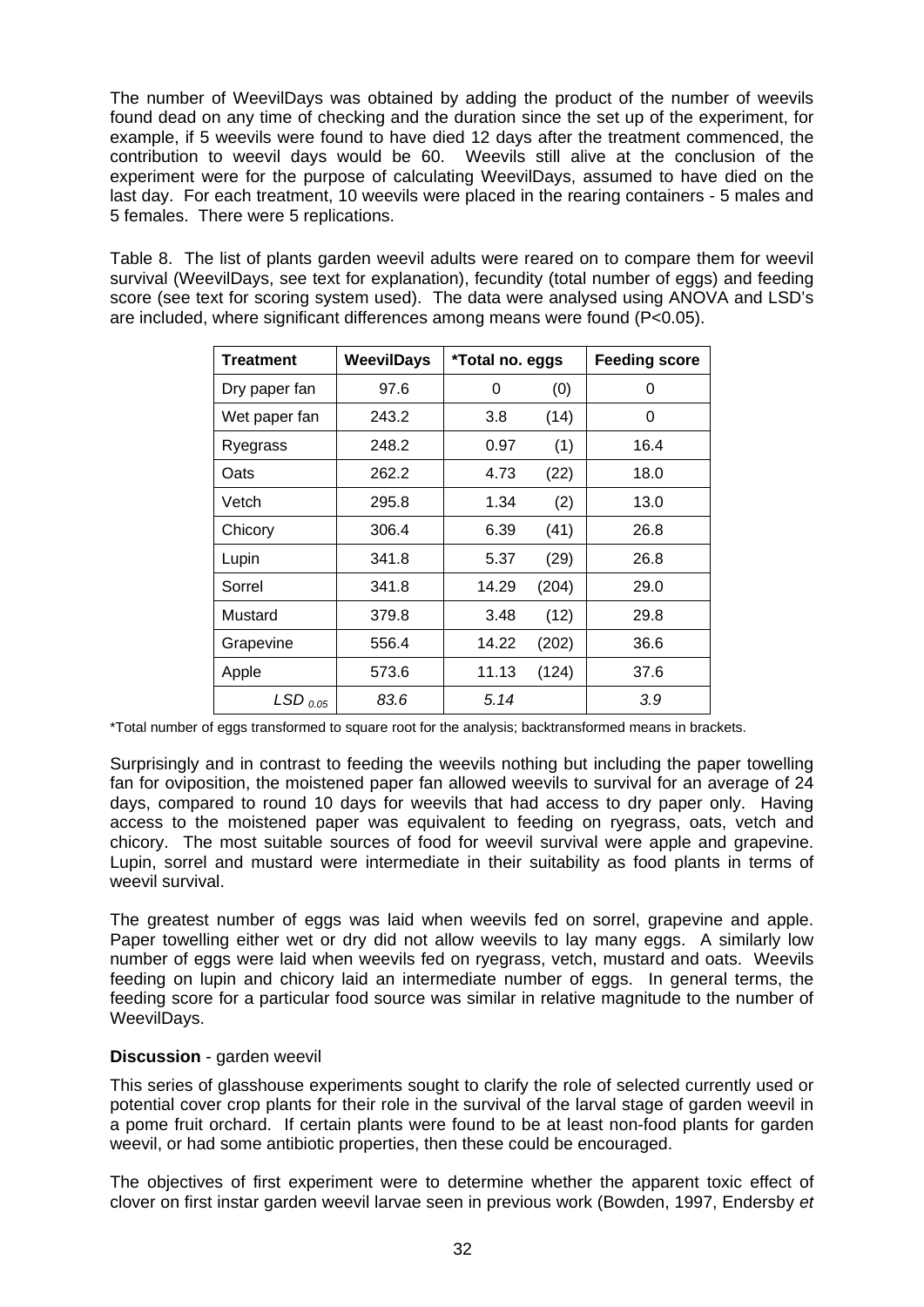*al*, 1998 and Williams, 2000) was also the case for more advanced larvae. Also, the experiment examined the suitability of two common grasses grown as ground covers in orchards, ryegrass and kikuyu, as food for garden weevil larvae.

When first instar larvae of garden weevil were initially reared on the favourable food plant sorrel, then transferred to either sorrel or two different types of clover, the survival of those placed on clover was very low. This result confirmed the unsuitability of clover as a food source for garden weevil larvae.

The study of the survival and development of garden weevil larvae in the first pot trial experiment also demonstrated the suitability of carrot, used as a check plant for comparative purposes, and the weed sorrel, as favourable food plants for garden weevil (see Figs. 13, 14 and 15). These plants resulted in the highest survival levels and average and total weights of larvae. Also, in the case of carrot, the greatest proportion of larvae reached the pupal stage and was the only plant that allowed larvae to develop to adults during the experiment.

Ryegrass allowed reasonable development of larvae but the results suggested that larval growth may have been slow initially as few larvae were recovered at the first time of assessment (Fig. 15). If larvae were small they may not have been found during soil examination. Larvae from pots sown to ryegrass were also lighter than those form carrot or sorrel pots.

Kikuyu was an unfavourable food plant in terms of level of survival, but those larvae that did survive grew to a size similar to those on more favourable food plants. Because so few larvae survived and their weight was quite variable, a statistical comparison of their average weight was not significantly differently to that of larvae reared on carrot or sorrel.

Both sub-clover and an insect repellent clover were confirmed as unfavourable food plants when larvae had access to these plants only. There was no evidence that the insect repellent clover was any more detrimental to the survival of garden weevil larvae than a common type of sub-clover.

The objectives of the second pot experiment were to determine whether garden weevil larvae would survive in the presence of clover roots when grown in conjunction with favourable food plants such as apple or sorrel and also to study the effect on survival of larvae in pots with an apple tree grown in combination with ryegrass.

This experiment was compromised to some extent by the significantly lower survival rate of garden weevil larvae compared to results for the first pot trial. Survival rates were around 1/3 to ¼ of those in the first experiment. More importantly, the survival on apple alone was significantly lower compared to sorrel. This result was unexpected because garden weevil is a major pest of apple and sampling infested orchards in weed free driplines has yielded high populations of larvae (Learmonth, 2000 and Williams, 2000). The difference in the density of the root systems of apple, sorrel and in particular ryegrass was apparent in the pots. Roots of the apple rootstock trees were not as extensive as those of the other plants. This may have lead to some of the small first instar garden weevil larvae not being able to find roots to commence feeding, resulting in the lower level of survival. Also, by not placing larvae necessarily near the stem of the apple tree compared to where an adult may have placed eggs in a field situation, could have added to the task of larvae seeking roots after burrowing into the soil of the pot. Despite this deficiency, because some larvae survived with many developing to the pupal stage in all treatments, some conclusions are considered.

The results of the experiment demonstrated that rather than being toxic, clover appeared to be a non-favoured food plant. The proportion of larvae surviving in pots of both apple and sorrel growing in combination with two types of clover were not significantly different to pots containing either apple or sorrel alone. The most likely reason for poor survival of larvae which have access to clover only is that they simply starve to death.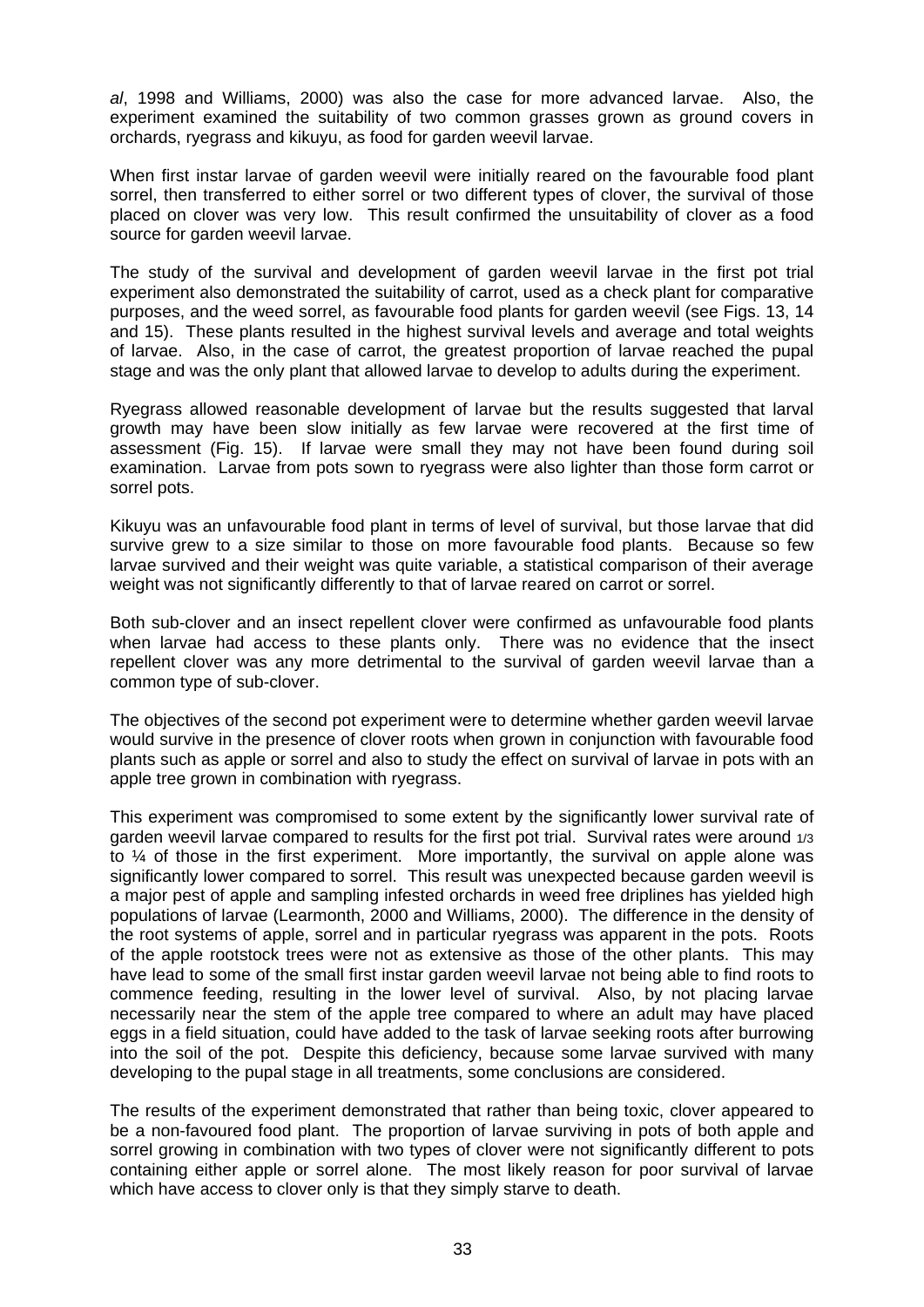The addition of ryegrass to pots with either apple or sorrel was not detrimental to the survival of larvae. In fact, pots with apple plus ryegrass as well as those with sorrel alone were the only treatments where larvae had completed development to reach the adult stage.

The third experiment had the objective of comparing a range of plants combined with an apple tree for their suitability as food sources for garden weevil larvae. A similar deficiency occurred in this experiment as for the second experiment – unexpectedly low survival across all treatments including the check treatment of apple alone. Survival rates ranged from 16% for apple plus lupin to 1% for apple plus endophytic ryegrass. Despite this range, statistical analysis failed to show significant difference because of the large variability of survival within treatments. The reason for the variable and low survival rates across treatments is not known. As discussed above, the availability of roots for the small larvae may have been a problem. The variability in survival suggests either some refinement in technique or the need to use greater numbers of larvae when infesting pots. If more larvae are used, the retrieval of a greater number of larvae could lead to more definitive conclusions about plants being compared.

Despite this it was apparent that some of the plants tested in combination with apple were not antibiotic to the survival of garden weevil. The most obvious plant that appeared to have some effect was the endophytic ryegrass. Where this was grown in combination with apple, the least number of larvae survived and it was the only treatment where no pupae were recorded.

The laboratory experiment on garden weevil adults had the objective of comparing a range of plants for their suitability as food plants for adult survival and egg laying capacity. The results showed the importance of moisture for the survival of garden weevil adults and indicated which plants would be best to include as ground covers. Suitable plants would be the grasses oats and ryegrass and the broadleaf plants vetch and mustard. The results confirm the recommendation to remove the weed sorrel from orchards, because it allowed a high number of eggs to be produced and a reasonable duration of adult survival. Of the crop types represented, grapevines and apples were suitable food sources. Of potential cover crops, chicory and lupins would appear to allow moderate egg production, while oats, mustard, vetch and ryegrass would allow for low to very low levels of egg production.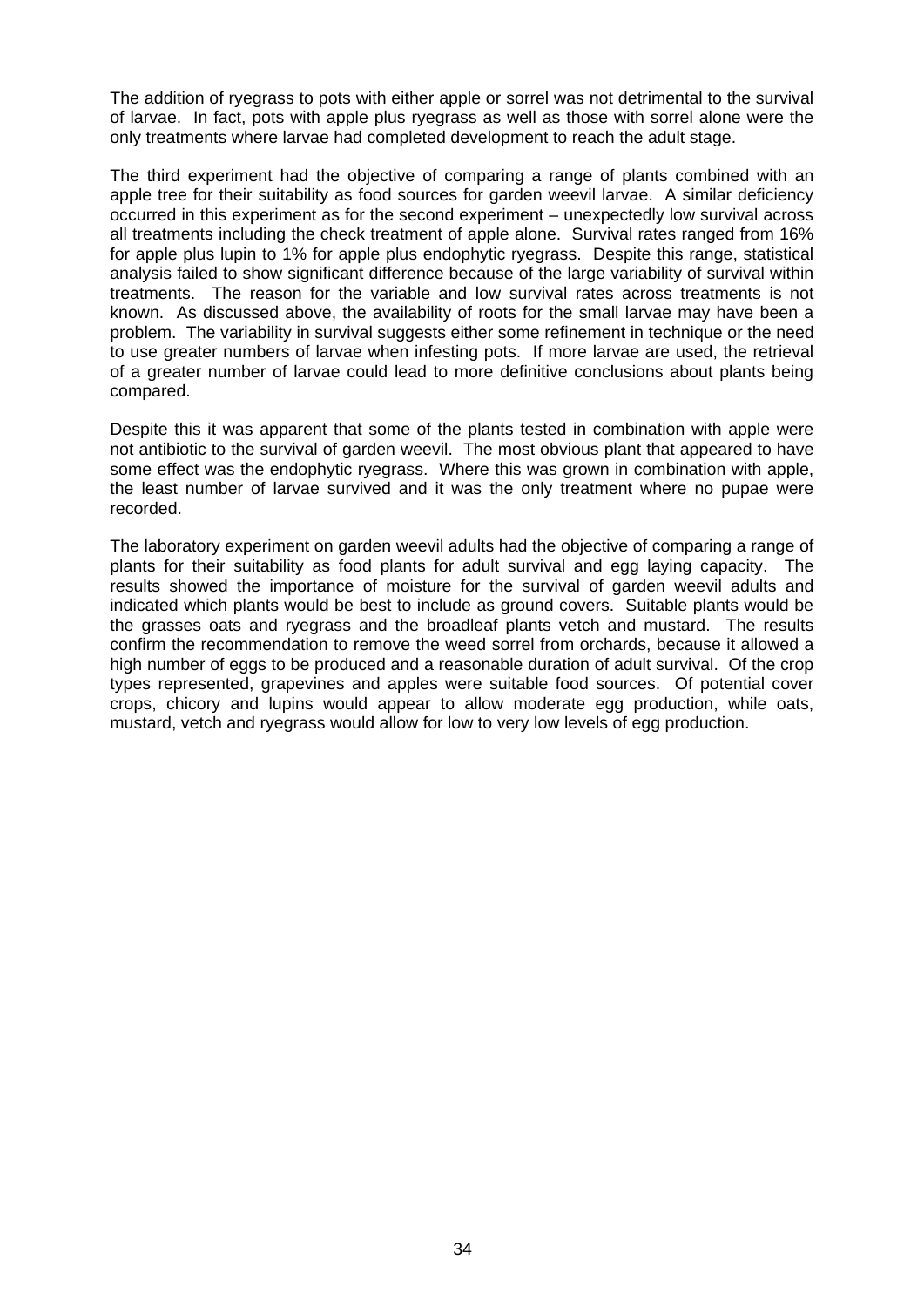## *FULLER'S ROSE WEEVIL*

## **Results**

### *Pot trials with weevil larvae*

Three pot experiments were undertaken to assess and compare a range of plants for their suitability as food plants for Fuller's rose weevil larvae.

## Pot trial 1

The first experiment involved examining single plant species per pot. The plants that were to be compared are listed in Table 9. Pots were infested on 24 June 2002 with 20 larvae per pot. For each treatment, there were two times of assessment and five replications.

Table 9. The list of plants assessed as single species for their suitability as food pants for larvae of Fuller's rose weevil larvae in a glasshouse.

| <b>Plants tested</b>       | <b>Measurements</b> (days after infestation)          |
|----------------------------|-------------------------------------------------------|
| Carrot cv. Western Red     | Weevil development assessed at two dates              |
| sub-clover cv. Dalkeith    | (times) after initial infestation for all treatments: |
| insect repellent clover    | 26 Aug. (63 days)                                     |
| kikuyu                     | 23Sept (91 days)                                      |
| Ryegrass cv. Betta Tetilla |                                                       |
| sorrel                     |                                                       |
| fathen                     |                                                       |
| capeweed                   |                                                       |

Weevil survival was quite low in this experiment. At the first time of assessment, only 2 pots of sorrel were infested with one larva in each. At the second time of assessment 10 larvae were present in one of the sub-clover pots, and two of the sorrel pots had one weevil in each – a larva and a pupa. Possible explanations for this low survival level are discussed below.

## Pot trial 2

In the second pot experiment of FRW larvae, 5 plant treatments were compared. These consisted either of single plant species or mixtures of two plant species (see Table 10 for details). Pots were infested over the period 9 to 16 May 2003 with 50 larvae per pot. For each treatment, there were two times of assessment and five replications.

Table 10. The list of plants assessed as single or mixed species for their suitability as food plants for larvae of Fuller's rose weevil larvae in a glasshouse pot trial.

| <b>Plants tested</b>               | <b>Measurements</b> (days after infestation)          |
|------------------------------------|-------------------------------------------------------|
| apple                              | Weevil development assessed at two dates              |
| apple + sub-clover cv. Dalkeith    | (times) after initial infestation for all treatments: |
| apple + insect repellent clover    | 20 Aug. (approx. 100 days)                            |
| apple + ryegrass cv. Betta Tetilla | 8 Sept (approx. 119 days)                             |
| plum                               |                                                       |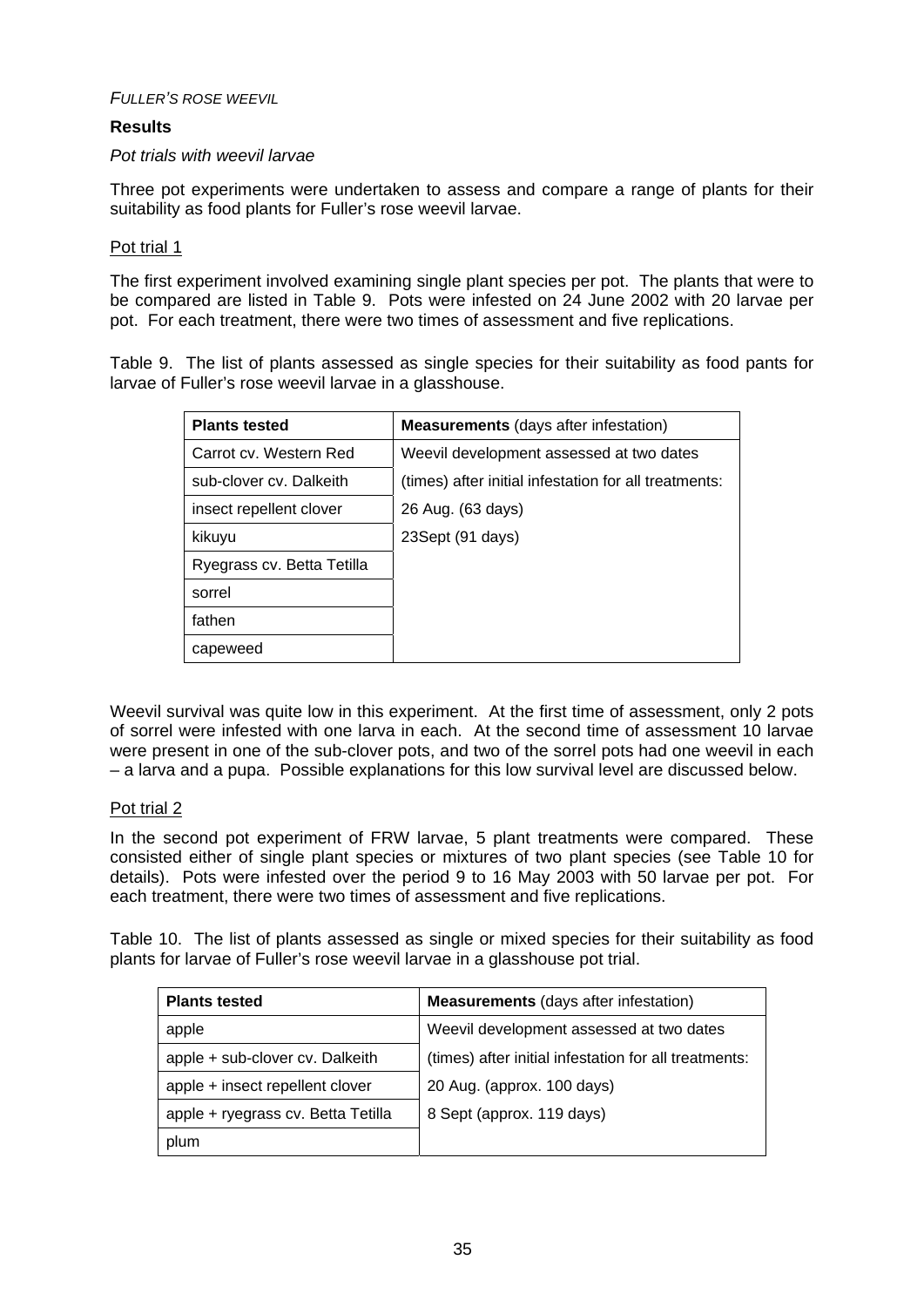The proportion of larvae retrieved at each time of assessment is shown in Fig 24 and Table 11. The proportion of weevils recovered was greater at the second assessment, probably because larvae were larger (see below). The only significant difference between the treatments was that all treatments involving apple had greater survival than larvae placed on pots with plum trees.



Fig. 24. The percentage survival of Fuller's rose weevil larvae in pots containing single or mixed plants in a glasshouse pot trial at two times of assessment after initial infestation with first instar larvae.

Table 11. Average survival levels for Fuller's rose weevil larvae in pots with different plants at two times of assessment after initial infestation. Also included are results of an analysis of survival levels using a generalised linear mixed model; means followed by the same letter were not significantly different (P< 0.05).

| <b>Treatment</b>                | <b>Assessment and % survival</b> |            |  |  |  |
|---------------------------------|----------------------------------|------------|--|--|--|
|                                 | Early                            | Late       |  |  |  |
| plum                            | 0                                | 0.8<br>- b |  |  |  |
| apple + sub-clover              | 10.0                             | 30.8a      |  |  |  |
| apple + ryegrass                | 13.2                             | 28.0a      |  |  |  |
| apple + insect repellent clover | 15.6                             | 31.6 a     |  |  |  |
| apple                           | 22.4                             | 21.6a      |  |  |  |

The average weights of larvae recovered from the two times of assessment are shown in Fig. 25. No larvae were recovered from the plum tree pots at the first time of assessment, so this treatment could not be included in the analysis. For the other treatments, larvae recovered at the second time of assessment were significantly heavier than those recovered at the first time. Within each time of assessment, there was no significant difference in average weight of larvae per treatment. The number of larvae recovered from the plum pots was small and the weights very variable as indicated by the large standard error (Fig. 25).

The total weights of larvae recovered from all pots at the two times of assessment are shown in Fig. 26. These results reflect the combination of a greater number of larvae recovered and their average weight being higher at the second time of assessment. As was the case for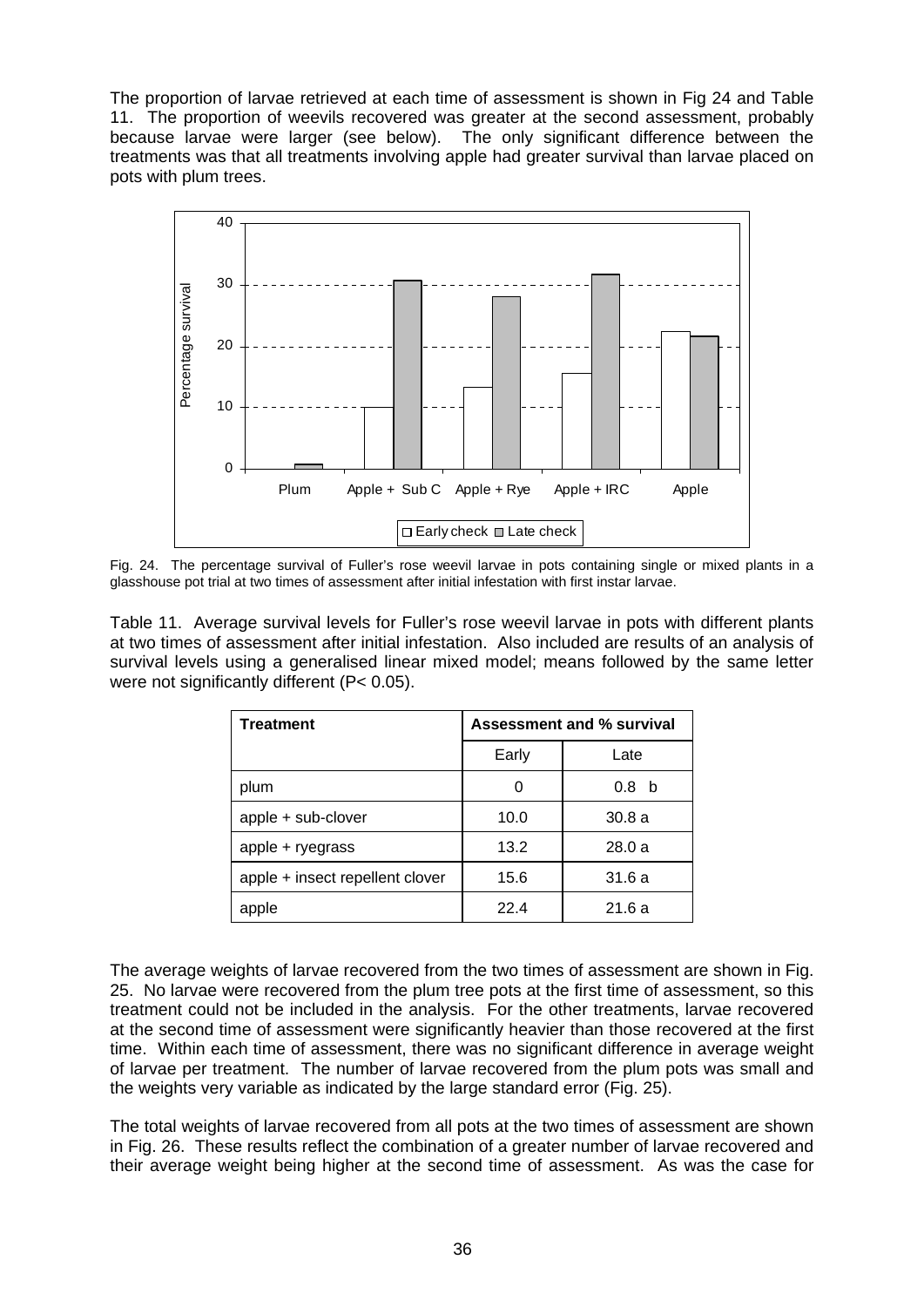average larval weight, the only significant difference was for pots with plums being lower than all treatments involving the apple tree.



Fig. 25. The average weight with standard error, of Fuller's rose weevil larvae in pots containing single or mixed plants at two times of assessment. Plants:  $ST =$  plum,  $AR =$  apple + ryegrass,  $AC =$  apple + sub-clover,  $AIR =$ apple  $+$  insect repellent clover and  $A =$  apple.



Fig. 26. The average total weight with standard error, of Fuller's rose weevil larvae per pot containing single or mixed plants. Plants:  $ST =$  plum,  $AR =$  apple + ryegrass,  $AC =$  apple + sub-clover,  $A =$  apple and  $AIR =$  apple + insect repellent clover.

### Pot trial 3

In the third pot experiment on FRW larvae, 11 plant treatments were compared. These consisted either of apple alone or a mixture of apple and one other plant species (see Table 12 for details). Pots were infested over the period 20 to 31 May 2004 with 25 larvae per pot. For each treatment, there was one time of assessment and five replications.

The proportion of weevil larvae recovered is shown in Fig. 27 and, together with the results of analysis using a generalised linear mixed model, in Table 13. Treatments involving apple in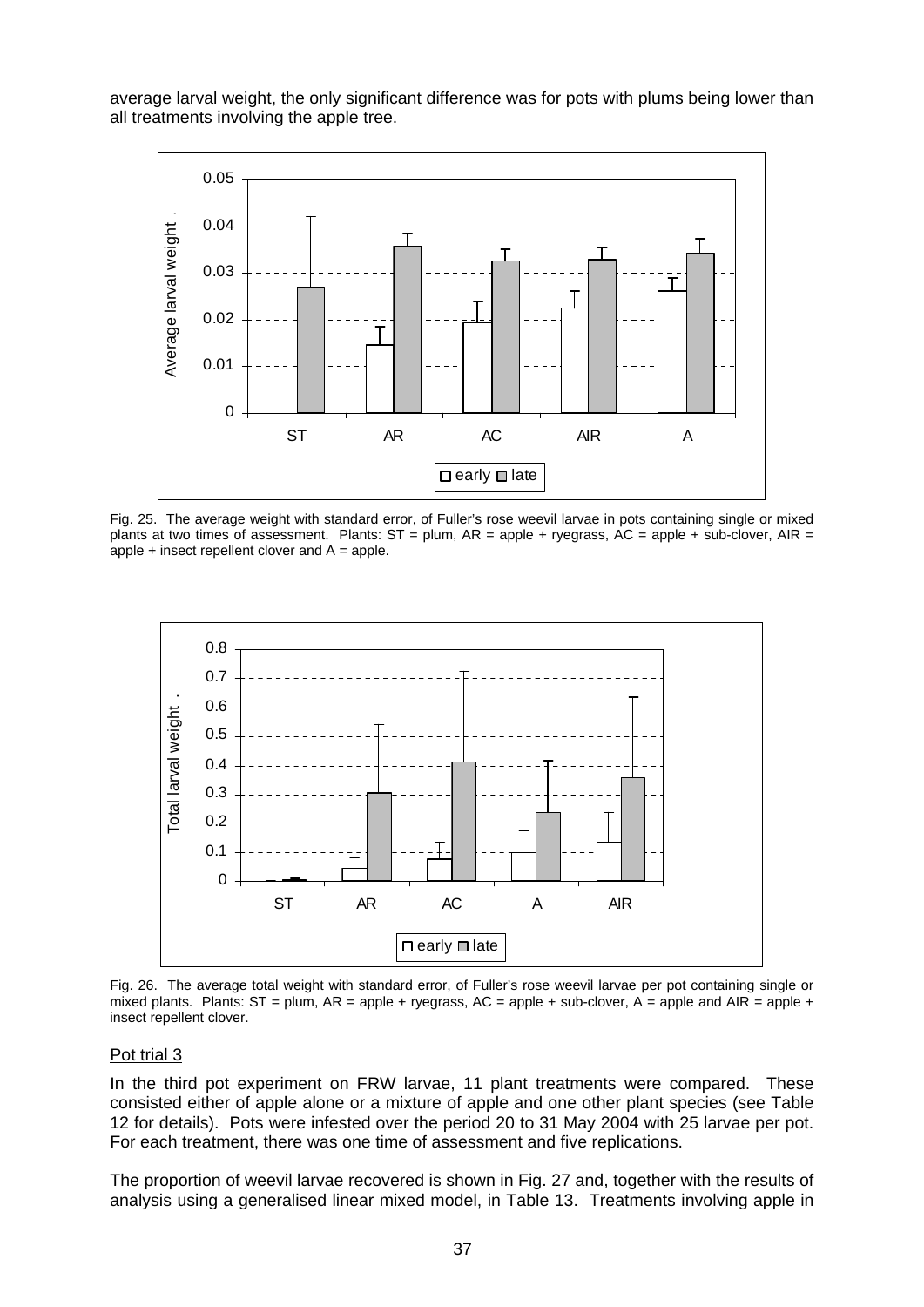combination with endophytic ryegrass, oats and ryegrass resulted in a significantly higher proportion of larvae surviving. There was no significant difference for the other treatments despite the wide range in the proportion of weevils surviving. To some extent this would have been a result of the generally low level of survival across all treatments. Also, as was the case in some of the other pot trials, the large variability in the numbers of larvae surviving would have made it difficult to register a significant difference.

Table 12. The list of plants assessed as single or mixed species for their suitability as food plants for larvae of Fuller's rose weevil in a glasshouse pot trial.

| Treatments                                                     | <b>Measurements (days after infestation)</b>  |
|----------------------------------------------------------------|-----------------------------------------------|
| Apple                                                          | Weevil development assessed at one            |
| Apple plus Mustard cv. Fumus                                   | date (time in days) after initial infestation |
| Apple plus Lupins cv. Belara                                   | for all treatments:                           |
| Apple plus Oats cv. Wandering                                  | 23 Aug. (90 days)                             |
| Apple plus Ryegrass cv. Betta Tetilla                          |                                               |
| Apple plus T. strictum 053094<br>(insect)<br>repellent clover) |                                               |
| Apple plus Chicory cv. Puna                                    |                                               |
| Apple plus Chickpea cv. Sona                                   |                                               |
| Apple plus Field peas cv. Dunpeas                              |                                               |
| Apple plus Vetch cv. Barloo                                    |                                               |
| Apple plus endophytic ryegrass cv. Canon                       |                                               |



Fig. 27. The percentage survival of Fuller's rose weevil larvae in pots containing apple only or apple in combination with other plants in a glasshouse pot trial after initial infestation with first instar larvae. Plants:  $A =$ apple,  $ACp = apple + chicken$ chickpea,  $AV = apple + vector$ ,  $AL = apple + lupin$ ,  $AIR = apple + insect repellent clover$ ,  $ACK$ = apple + chicory, AF = apple + field pea, AM = apple + mustard, AR = apple + ryegrass, AO = apple + oats and  $AE = apple + endophytic regrass.$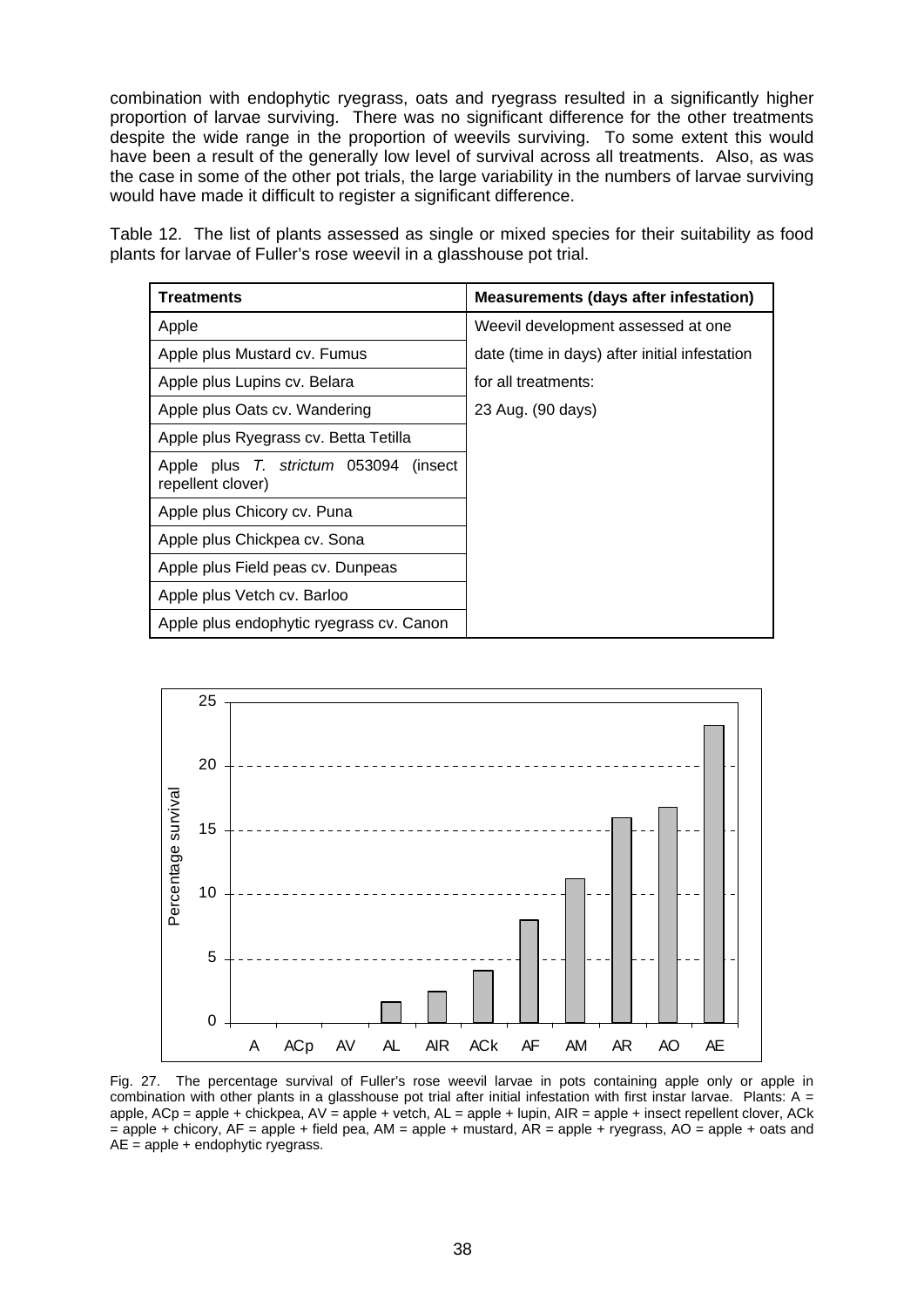Table 13. Average survival levels for Fuller's rose weevil larvae in pots with different plants. Also included are results of an analysis of survival levels using a generalised linear mixed model; means followed by the same letter were not significantly different (P< 0.05).

| <b>Treatment</b>                   | % survival |
|------------------------------------|------------|
| Apple                              | 0<br>h     |
| Apple plus Chickpea                | b<br>0     |
| Apple plus Vetch                   | b<br>0     |
| Apple plus Lupins                  | 1.6 b      |
| Apple plus Insect repellent clover | 2.4 h      |
| Apple plus Chicory                 | 4.0 b      |
| Apple plus Field peas              | 8.0 b      |
| Apple plus Mustard                 | 11.2 $h$   |
| Apple plus Ryegrass                | 16.0 a     |
| Apple plus Oats                    | 16.8 a     |
| Apple plus endophytic ryegrass     | 23.2a      |

The average weight of FRW larvae for each treatment where some larvae were recovered is given in Fig. 28. There was no significant difference among treatment means when the data was analysed using a generalised linear mixed model.



Fig. 28. The average weight with standard error, of Fuller's rose weevil larvae in pots containing single or mixed plants. Plants: A = apple, ACp = apple + chickpea, AV = apple + vetch, ACk = apple + chicory, AM = apple + mustard, AIR = apple + insect repellent clover, AF = apple + field pea, AO = apple + oats, AL = apple + lupin, AR  $=$  apple + ryegrass and AE = apple + endophytic ryegrass.

The average total weight of larvae recovered from each treatment is given in Fig. 29 and, including the results of statistical analysis using linear regression ANOVA, in Table 14. For pots containing apple in combination with endophytic ryegrass, ryegrass, oats and field peas, the average total weight of larvae was not significantly different. The weights for larvae from pots with apple plus chicory or mustard were not significantly different form pots with apple plus oats or field peas. As already mentioned, no larvae were recovered from pots with apple alone or apple plus cowpeas or vetch.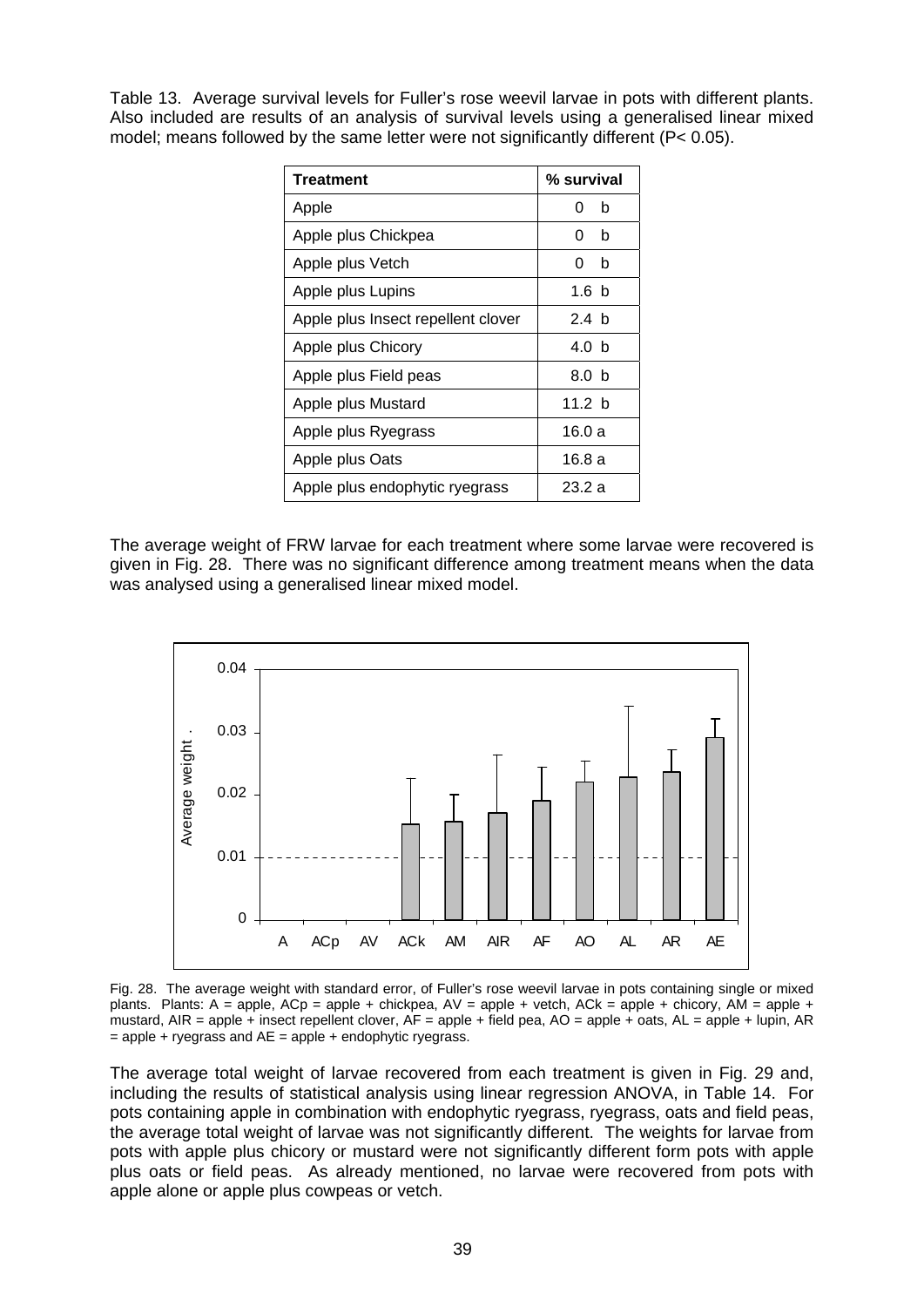

Fig. 29. The average total weight with standard error, of Fuller's rose weevil larvae per pot containing apple or apple in combination with another plant. Plants:  $A =$  apple,  $ACP =$  apple + chickpea,  $AV =$  apple + vetch,  $AL =$ apple + lupin,  $AR =$  apple + insect repellent clover,  $ACK =$  apple + chicory,  $AM =$  apple + mustard,  $AF =$  apple + field pea,  $AO =$  apple + oats,  $AR =$  apple + ryegrass and  $AE =$  apple + endophytic ryegrass.

Table 14. The average total weight of Fuller's rose weevil larvae recovered from pots sown to a range of plants. The data shown are backtransformed means from statistical analysis using regression ANOVA; means followed by the same letter are not significantly different  $(P<0.05)$ .

| <b>Treatment</b>                   | <b>Total weight</b>    |
|------------------------------------|------------------------|
| Apple                              | d<br>U                 |
| Apple plus Chickpea                | O<br>d                 |
| Apple plus Vetch                   | d<br>O                 |
| Apple plus Lupins                  | 0.002<br>cd            |
| Apple plus Insect repellent clover | 0.002<br><sub>cd</sub> |
| Apple plus Chicory                 | $0.007$ bcd            |
| Apple plus Mustard                 | $0.008$ bcd            |
| Apple plus Field peas              | $0.012$ abc            |
| Apple plus Oats                    | $0.034$ ab             |
| Apple plus Ryegrass                | 0.077 a                |
| Apple plus endophytic ryegrass     | 0.081 a                |

### *Laboratory trials on food plants for adults*

This experiment was commenced on 5 Jan 2004. The range of plants that adults of Fuller's rose weevil was reared on to compare their favourability for survival and fecundity are listed in Table 15. Also included in the table are the average duration of weevil survival expressed in WeevilDays, the total number of eggs laid and the total cumulative feeding score based on the rating system described above. The number of WeevilDays was obtained as described above for garden weevil. For each treatment, 5 weevils were placed in the rearing containers – FRW adults are all females, being parthenogenetic. There were 5 replications.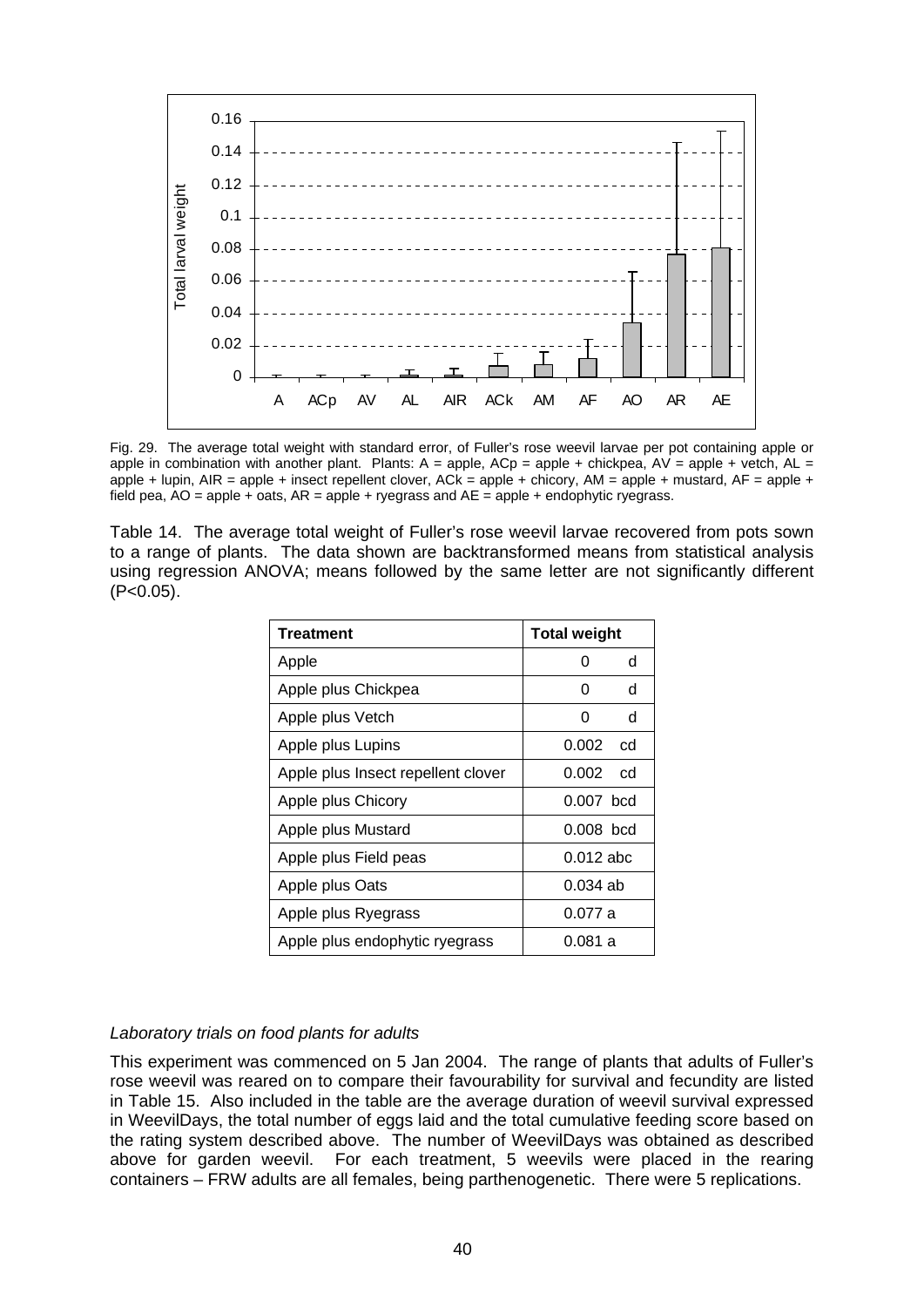Table 15. The list of plants Fuller's rose weevil adults were reared on to compare them for weevil survival (WeevilDays, see text for explanation of calculating this data), fecundity (total number of eggs) and feeding score (see text for scoring system used). The data was analysed using ANOVA and LSD's are included, where significant differences among means were found (P<0.05).

| Treatment           | WeevilDays | *Total no. eggs |        | Feeding score |
|---------------------|------------|-----------------|--------|---------------|
| Nothing             | 44.6       | 5.8             | (34)   | 0             |
| Oats                | 175.2      | 3.3             | (11)   | 23.0          |
| Ryegrass            | 175.2      | 10.8            | (117)  | 30.8          |
| Vetch               | 223.4      | 11.8            | (139)  | 32.0          |
| Sorrel              | 229.8      | 11.9            | (142)  | 36.6          |
| Mustard             | 232.0      | 17.1            | (292)  | 32.6          |
| Lupin               | 297.0      | 22.2            | (493)  | 39.0          |
| Chicory             | 308.0      | 20.4            | (416)  | 38.4          |
| Apple               | 317.6      | 28.0            | (784)  | 36.4          |
| Apricot             | 361.2      | 36.0            | (1296) | 37.2          |
| LSD <sub>0.05</sub> | 67.8       | 3.7             |        | 5.6           |

\*Total number of eggs transformed to square root for the analysis; backtransformed means in brackets.

Although some eggs were laid where weevils had no access to food, this was more likely the result of collecting the weevils from an orchard where they already had access to food.

The longest lived weevils were those provided with apricot, apple and chicory leaves. Lupin enabled weevils to live a significantly similar duration to apples and chicory. Weevils fed on mustard, oats and vetch lived a similar duration. Those fed on the grasses ryegrass and oats lived the shortest duration. Weevils deprived of food died sooner than any treatment where food was provided, and lived an average of 9 days (5 weevils used per treatment).

As was the case for weevil survival, most eggs were laid by weevils that had access to apricot leaves. Weevils fed apple leaves laid the second highest number of eggs followed by weevils fed on lupins and chicory. Mustard was intermediate in the fecundity of weevils, with sorrel, vetch and ryegrass being equal but poorer food sources. Of the food sources provided, weevils fed on oats laid fewest eggs.

With respect to feeding activity, there was less difference among the various plant types. Weevil feeding was least on oats. Feeding activity of ryegrass, vetch and mustard was similar. The highest levels of feeding activity were on lupin, chicory, apricot, sorrel and apple.

## **Discussion** – Fuller's rose weevil

This series of glasshouse experiments had the same objectives as for garden weevil with the exception that there had been no information on the role of clover as a potential non-food plant. The experiments sought to clarify the role of selected currently used or potential cover crop plants for their role in the survival of the larval stage of Fuller's rose weevil in a pome fruit orchard. If certain plants were found to be at least non-food plants as seems to be the case with clover for garden weevil, or had some antibiotic properties, then these could be encouraged as a way of helping to manage FRW in orchards.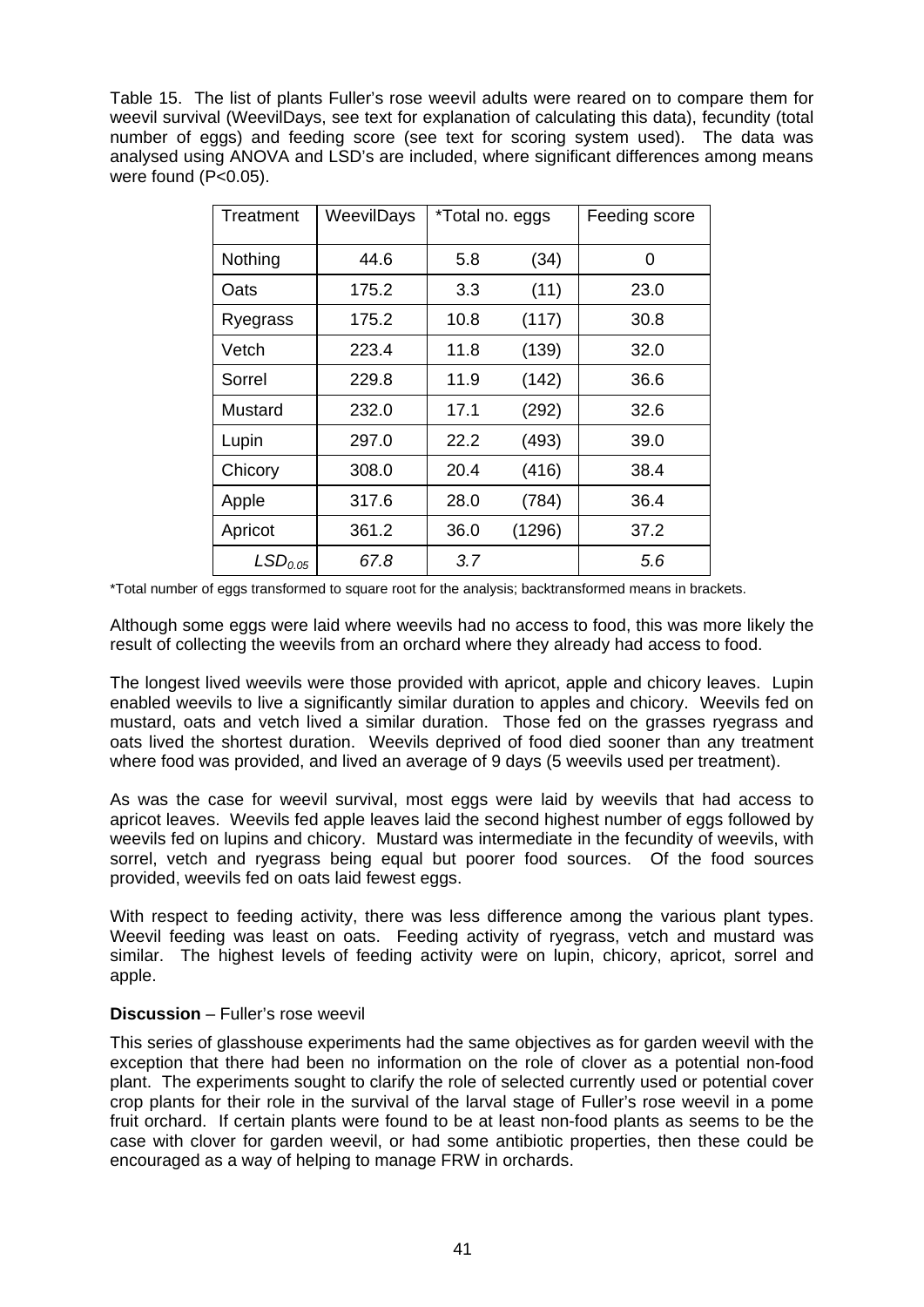The first pot experiment sought to assess the role of the weeds sorrel, capeweed and fathen, the clovers – sub-clover and an insect repellent clover – and the two grasses ryegrass and kikuyu, on their suitability as food plants for Fuller's rose weevil larvae. Recovery of larvae was very low at the two times of assessment and larvae were recovered only from pots planted to sorrel and sub-clover. The possible reasons for this apparent low survival rate were unclear.

In the second pot experiment, survival was much higher at up to around 1/3 of larvae being recovered in the second time of assessment. Survival on plums was surprisingly low, considering this is a major orchard type where FRW is a pest. It is inconceivable that larvae of FRW would not feed and survive well on roots of this orchard crop where they are considered a pest. However, the few larvae that were recovered at the second time of assessment had an average weight not significantly different to that for other treatments. As was the possible reason suggested for erratic results for garden weevil, the low survival of FRW on plums may have been associated with the relatively limited root system of the potted plants and the position where larvae were placed as pots were infested.

For the other treatments, the apparent increase in survival of larvae was seen between the two times of assessment. This was no doubt related to the larvae increasing in size and therefore the recovery rate improving at the second time of assessment. For all treatment attributes measured in relation to FRW larvae, there were no significant differences among the treatments involving apple tree. This suggests that the plants combined with apple were not antibiotic to FRW larvae. The plants may act as food plants for the larvae, but this conclusion could not be reliably made without infesting these plants alone.

The third pot trial that examined the survival of FRW larvae, compared apple alone with a range of potential cover crop plants. Survival reached a maximum of about ¼, but no larvae survived in pots planted to an apple only. Therefore, results in this experiment are again questionable. This pot trial was run for about 30 days less than the second trial where an increase in the number of larvae recovered was recorded. By running the third trial for a longer time a higher level of recovered larvae may have been achieved.

Average larval weights were reasonably uniform among treatments where some larval survival was recorded, suggesting that if larvae could find some roots to feed on initially, they could grow at a similar rate. This suggested that none of these plants were antibiotic to FRW. Where no survival of larvae was recorded in pots with apple in combination with chickpea and vetch, the fact that no larvae survived on apple alone precludes an assessment that these plants are antibiotic.

The average total weights were quite variable, a reflection that the methodology of the pot experiments needs refinement. In relative terms, it seems that FRW larvae are not adversely affected by endophytic ryegrass or the grasses ryegrass and oats.

The experiment on food plants suitable for adults showed that survival and egg laying were greatest on the crop plants apricot and apple. Potential cover crop plants chicory, lupin and mustard would allow moderate egg laying, while the weed sorrel and potential cover crop plants vetch and ryegrass would allow low levels of egg production. Oats was a poor food plant for adults. A recent study by Maher and Logan (2004), showed that FRW adults fed more and laid more eggs when supplied the weed dock and the ground cover white clover, compared to the crop plant kiwifruit and buttercup.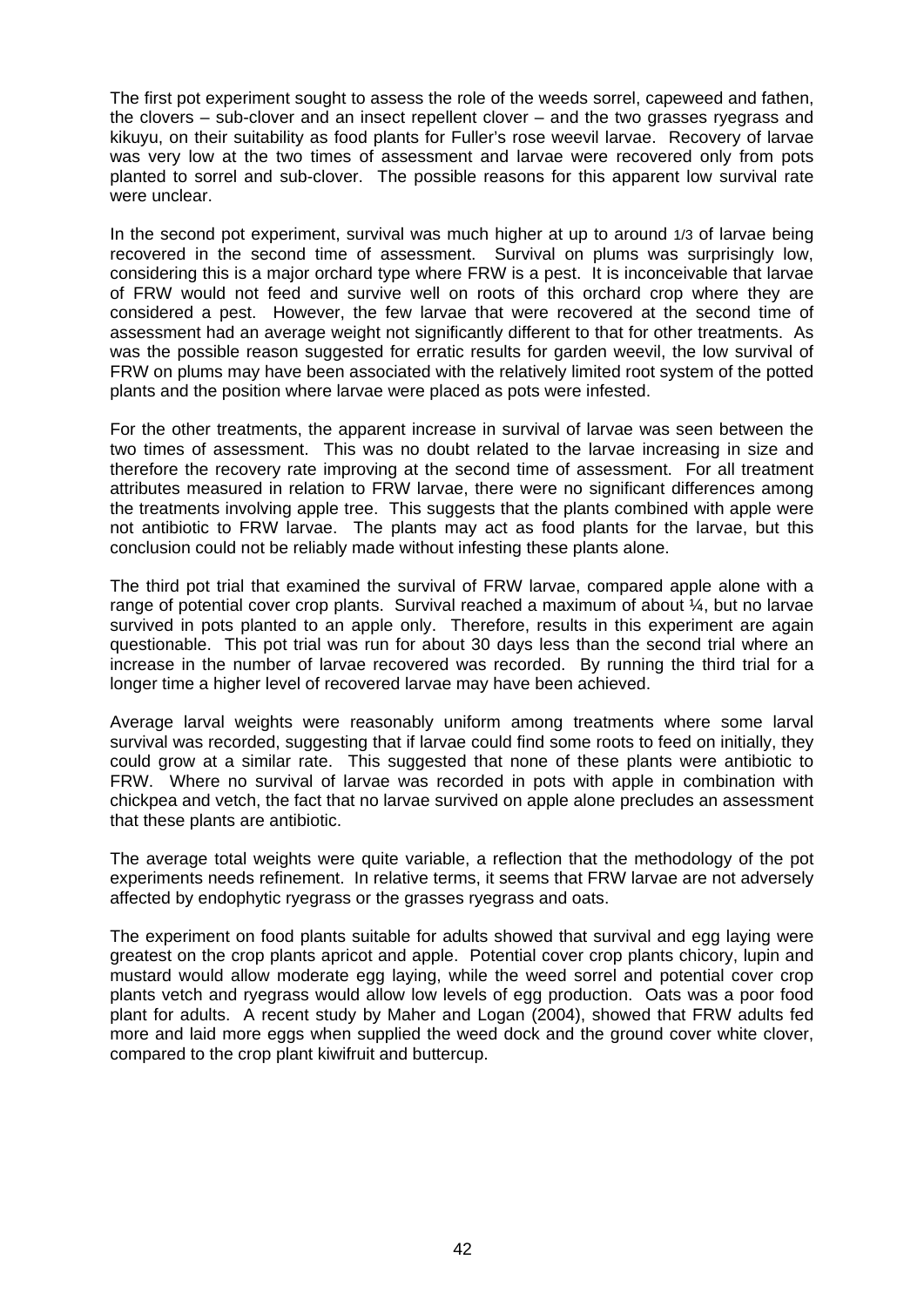*APPLE WEEVIL*

## **Results**

### *Pot trials with weevil larvae*

One pot experiment was attempted to assess and compare a range of plants for their suitability as food plants for apple weevil larvae.

This experiment involved examining single plant species per pot. The plants that were to be compared are listed in Table 16. Pots were infested over the period 16 April 2003 to 22 May 2003 with only 5 larvae per pot. This was all the larvae that could be obtained from the laboratory culture. Despite this number being much lower than planned, the plants had been prepared for infestation and the experiment was undertaken anyway. For each treatment, there were two times of assessment and five replications.

Table 16. The list of plants assessed as single species for their suitability as food pants for larvae of apple weevil larvae in a screenhouse.

| <b>Plants tested</b>       | <b>Measurements (days after infestation)</b>          |
|----------------------------|-------------------------------------------------------|
| apple                      | Weevil development assessed at two dates              |
| capeweed                   | (times) after initial infestation for all treatments: |
| Carrot cv. Western Red     | 21 Aug 2003 (approx 109 days)                         |
| insect repellent clover    | 8 Sep 2003 (approx 127 days)                          |
| Ryegrass cv. Betta Tetilla |                                                       |
| sub-clover cv. Dalkeith    |                                                       |

Weevil survival was quite low in this experiment. At the first time of assessment, 5 pots were infested – two pots planted to capeweed with 1 and 2 larvae, and three pots planted to apple with one larva in each. Average weights of larvae were 0.011g and 0.021g for capeweed and apple respectively. At the second time of assessment only 2 larvae were recovered - 1 larva in each of pots planted to capeweed and apple. Possible explanations for this low survival level may be similar to suggestions made above for garden weevil and Fuller's rose weevil.

Because of problems with getting apple weevil eggs to hatch, no further pots trials could be undertaken. This prompted the experiments discussed below to try to improve egg production and egg hatch for apple weevil.

## *Laboratory trials on apple weevil egg production and hatch*

The first experiment involved rearing apple weevil adults under two temperature regimes to determine whether temperature would affect egg production (see above for details on methods, page 19). The results for the two regimes are given in Fig. 30 and Table 17, where the results of an ANOVA are included.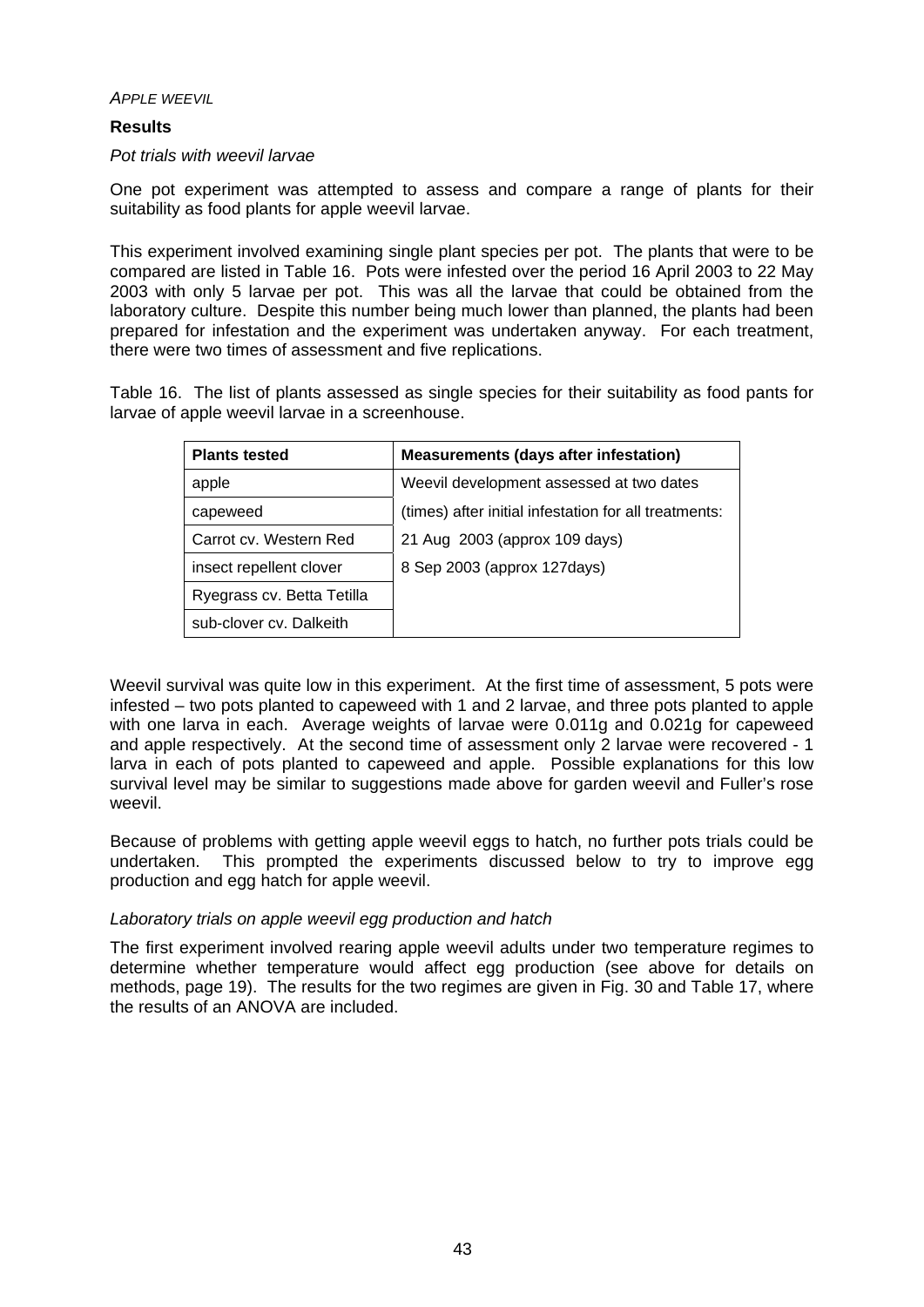

Fig. 30. Cumulative mortality of apple weevil adults and the cumulative number of eggs laid when reared at 18<sup>0</sup>C in an incubator or  $25^{\circ}$ C in an insectary.

Table 17. The average cumulative number of WeevilDays, total eggs laid and total feeding score for apple weevil adults when reared at 18<sup>°</sup>C in an incubator or 25<sup>°</sup>C in an insectary. The data were subject to AVOVA and where significant differences were found, the LSD  $_{0.05}$ (P<0.05) is included.

| Regime              | <b>WeevilDays</b> | Eggs | Feeding |
|---------------------|-------------------|------|---------|
| Incubator 18 C      | 188               | 67.3 | 31.67   |
| Insectary 25 C      | 266               | 31.5 | 30.83   |
| LSD <sub>0.05</sub> | ns                | ns   | 0.83    |

The only significant difference was that weevils reared at  $25^{\circ}$ C had a higher feeding score than those at  $18^{\circ}$ C. There was no significant difference in the duration of survival or number of eggs laid, but the variation in the experiment was quite large. An examination of the average effects indicates there may be a difference with weevils dying sooner but laying more eggs at the lower temperature (Fig. 30). The probability values for significance for eggs laid and WeevilDays were 6.4 and 8.2 respectively, making these attributes nearly significant at the 5% level. The inclusion of more replications may have resulted in a significant difference.

The second experiment examined the effect of temperature and moisture on the timing of hatching of apple weevil eggs. This involved exposing two lots of 20 newly laid apple weevil eggs to a series of temperature and moisture regimes and durations, listed in Table1 (page 20). The results of this experiment are given in Fig. 31.

Over the range of treatments, the highest level of egg hatch was less than 20%. The data was subjected to a statistical analysis using a generalised linear mixed model. The main significant effect was that treatments involving moisture resulted in a significantly greater or faster hatch of eggs. There was no significant effect of the low or very high temperature shock treatments on the rate of egg hatch.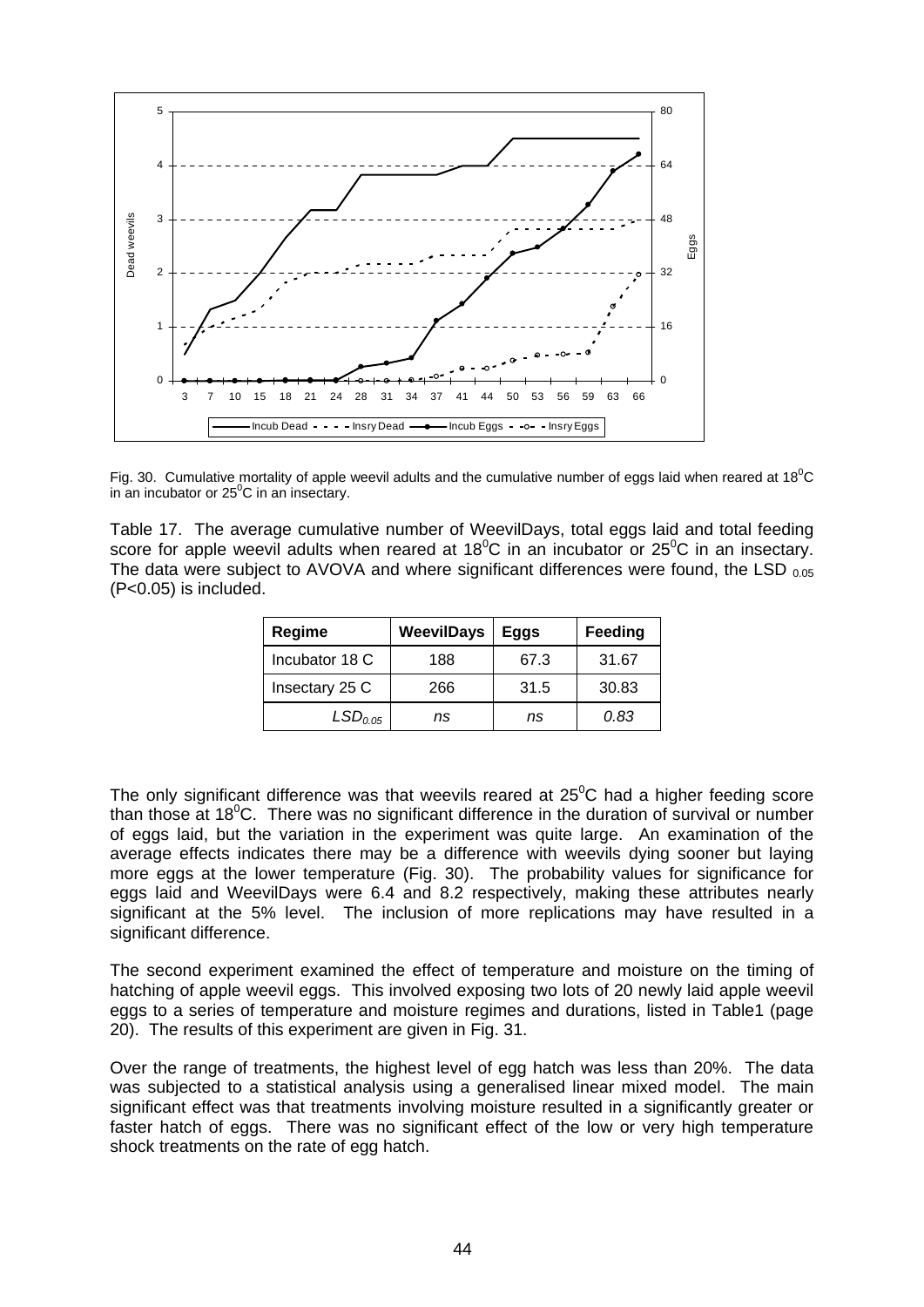

Fig. 31. The percentage of apple weevil eggs hatching after being subjected to a range of temperature and moisture regimes. For details se Table1 page 20. Abbreviations: D = dry. W = wet, L =  $4^0C$ , M =  $18^0C$ , H =  $25^0C$ ,  $VH = 30^{\circ}$ C, the numbers refer to time in weeks.

## *Laboratory trials on food plants for adult weevils*

The range of plants that apple weevil adults were reared on to compare their favourability for survival and fecundity is listed in Table 18. This experiment was commenced on 22 March 2004 using field collected adults. For each treatment, 5 weevils were placed in the rearing containers – AW adults are all females, being parthenogenetic. There were 5 replications. Also included in Table 18 are the average duration of weevil survival expressed in WeevilDays (see above for description on how this was calculated), the total number of eggs laid and the total cumulative feeding score based on the rating system described above.

Table 18. A list of the plant species apple weevil adults were reared on to compare them for survival (WeevilDays, see text for explanation), fecundity (total number of eggs) and feeding score (see text for scoring system used). The data were analysed using ANOVA and LSD's are included where significant differences among means were found (P<0.05).

| Treatment             | WeevilDays | *Total no. eggs |        | Feeding score |  |
|-----------------------|------------|-----------------|--------|---------------|--|
| Nothing               | 82         | 0               | (0)    | 0             |  |
| Apricot               | 92         | 4.5             | (20.3) | 2.6           |  |
| Olive                 | 114        | 1.5             | (2.3)  | 4.5           |  |
| Field pea             | 165        | 2.5             | (6.3)  | 5.7           |  |
| Ryegrass              | 166        | 1.6             | (2.6)  | 1.5           |  |
| Chicory               | 166        | 4.8             | (23.0) | 10.0          |  |
| Lupin                 | 202        | 9.4             | (88.4) | 19.7          |  |
| Mustard               | 264        | 4.8             | (23.0) | 7.5           |  |
| Apple                 | 270        | 3.6             | (13.0) | 18.4          |  |
| Sorrel                | 311        | 3.8             | (14.4) | 18.7          |  |
| $LSD$ <sub>0.05</sub> | 110        | 3.1             |        | 4.1           |  |

\*Total number of eggs transformed to square root for the analysis; backtransformed means in brackets.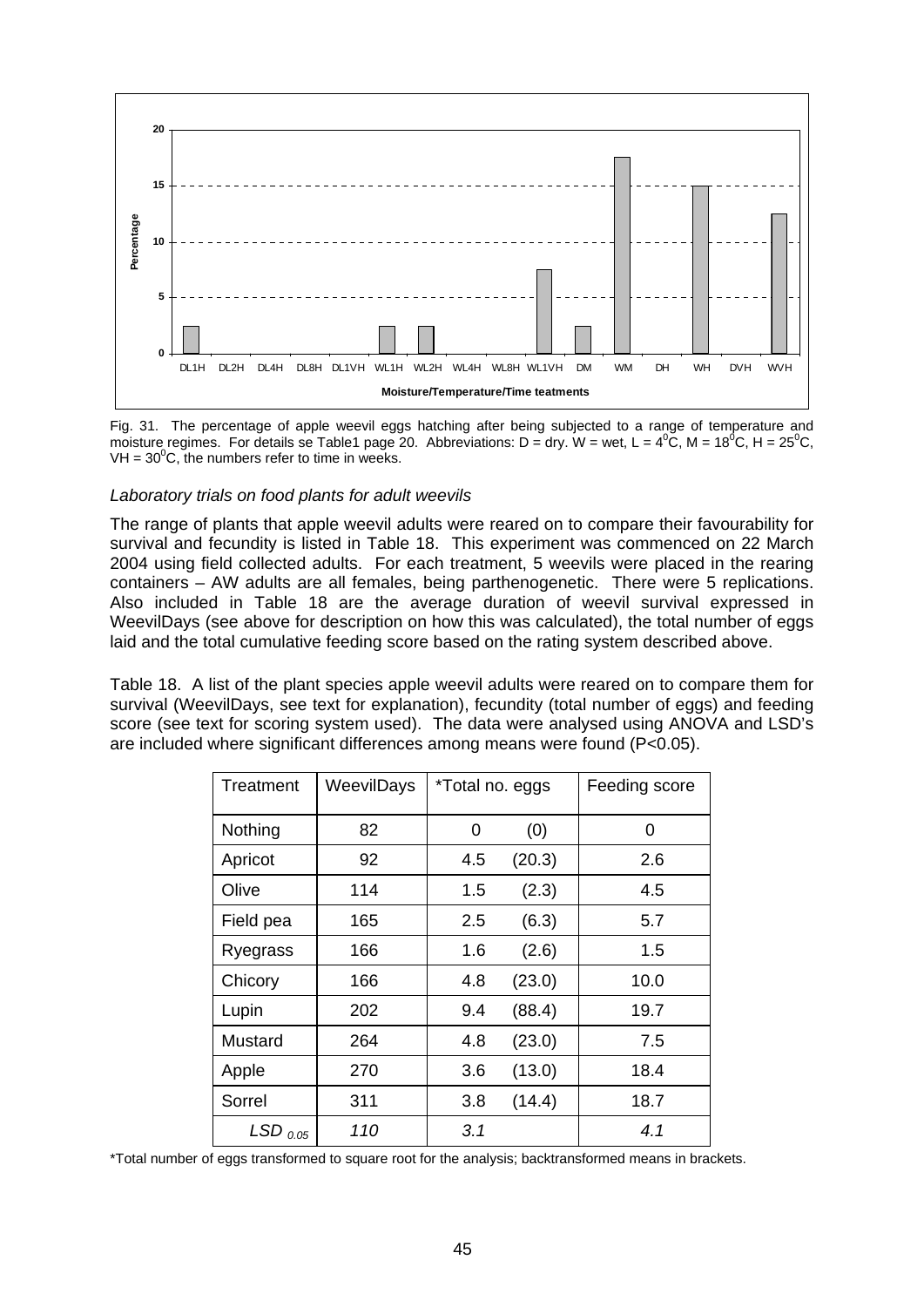The longest lived weevils were those provided with sorrel, apple, mustard and lupin leaves. Chicory enabled weevils to live a significantly similar duration to ryegrass, field pea, olive and apricot, as well as weevils deprived of food, which survived an average of 16 days.

Fecundity of apple weevil was not entirely related to duration of survival. Most eggs were laid by weevils fed on lupin. Weevils fed on mustard, chicory, apricot, sorrel and apple laid a similar but smaller number of eggs. Weevils with access to ryegrass and olive leaves laid the least number of eggs.

Weevils fed on lupin leaves demonstrated the greatest feeding activity, and this was at a similar level to sorrel and apple leaves. A similar but lower feeding activity score was recorded for chicory and mustard. Feeding activity was lower again on field pea, olive and apricot leaves, with the lowest activity score for weevils fed on ryegrass leaves.

## **Discussion** – apple weevil

The pot trial experiments that were planned on larval food plants for apple weevil were compromised by the unavailability of sufficient larvae from a laboratory culture. An attempt was made to rectify this problem by undertaking two laboratory experiments. These experiments must be regarded as preliminary, but suggest that apple weevil adults would lay more eggs if held at mild temperatures of around  $18^{\circ}$ C, and that a greater proportion of eggs will hatch more promptly if held under moist conditions. Despite these results, more work is required to define rearing regimes that will allow for a greater production of apple weevil larvae.

The laboratory experiment on suitability of food plants in relation to survival and fecundity of apple weevil adults produced some surprises. Sorrel, apple, mustard and lupins were the plants that resulted in the longest survival of apple weevil adults. Lupin, mustard, chicory, apricot, sorrel and apple were the most suitable plants in terms of eggs laid. Apple weevil is a major pest of olives in WA and it was surprising that this food source resulted in both low survival and the lowest number of eggs laid of all plants tested. Whether the selection of olive leaves was biased to older less palatable ones, or some other reason, this result places some doubt over the outcomes of this experiment. Of potential cover crops for orchards that are least favourable to apple weevil adults, ryegrass would have to be considered the least.

### **Conclusions** – ground covers

The experiments on ground covers in this project sought to identify suitable plants to recommend to orchardists to help reduce the abundance of garden, Fuller's rose and apple weevils in deciduous fruit tree orchards.

The experiments were planned as pot trials with candidate plants, assessed for their suitability as larval food plants, and laboratory experiments to assess their suitability as food plants for adults.

For garden weevil larvae, the experiments confirmed that clover is an unsuitable food plant for both newly emerged and advanced stages of larvae, and that it is not antibiotic. The experiments with other plants species for both garden weevil and Fuller's rose weevil were inconclusive in identifying other plant species that have the same attributes as clover, or any that could be confirmed as antibiotic.

The pot experiments on both garden weevil and Fuller's rose weevil larvae demonstrated that some plant species are either neutral like clover or may be favourable food sources. Because of the unexpectedly low survival rates of larvae on what are considered favourable food plants such as apple and plum, firm conclusions as to whether some plant species were antibiotic to weevil larvae are not possible.

However, where reasonable survival levels were obtained for plants grown in combination with apple, it is expected that such plants are unlikely to have antibiotic properties. For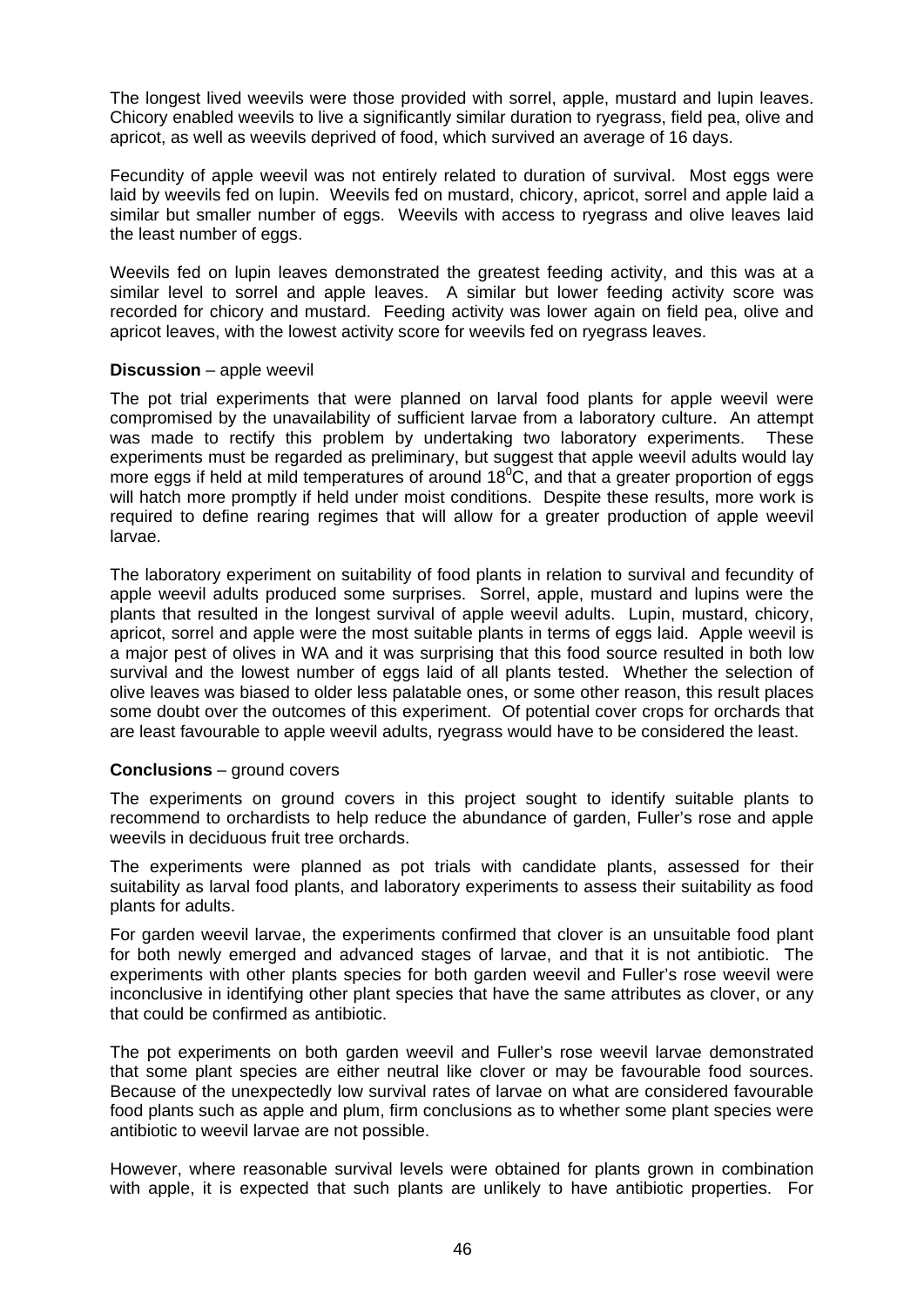garden weevil larvae, plant species unlikely to possess antibiotic properties would include ryegrass, sub-clover, insect repellent clover, oats, chickpea and chicory. For Fuller's rose weevil larvae, such plant species would include endophytic ryegrass, ryegrass and oats.

Pot experiments undertaken presented some unexpected results. Further work in this area may well benefit from a review of the methods used or consider extending such studies by undertaking work directly in the field. The justification for undertaking the pot trials was to expose different potential cover crop plants to artificial, uniform infestations of weevil larvae in the controlled environment of a glasshouse. It was assumed that such a situation would have lead to clear comparisons of the plants tested. Because this was not the case, the procedure for testing different plant species requires careful consideration. Undertaking such studies directly in the field has the advantages that any results obtained would have direct application and more readily justify implementation in commercial situations. Others have commenced studies for general considerations of manipulation orchard ground cover crops (for example Harrington *et al*, 2000).

The applicability of studies of cover crop plants for adult weevils can be seen in situations where some form of exclusion band may be employed in orchards to prevent these flightless weevils from gaining access to the tree canopy (for example, Barnes *et al*, 1996 and Learmonth, 2000). It is apparent in the studies here that the crop plants themselves almost consistently provide the best food source for survival and reproduction of the weevils. The advantages of keeping weevils from accessing the tree canopy could be further enhanced by controlling weevils on the orchard floor with the use of predatory birds (Witt *et al* 1995, Learmonth 1999).

With just a few exceptions noted above, the results of the laboratory studies on plants suitable for adults produced some consistent results. In terms of cover crops least suitable for adult weevil survival and ability to lay eggs, the grasses and in particular ryegrass would appear to be suitable candidates. Oats and vetch appear to be reasonable plants to use where garden weevil and Fuller's rose weevils may be pests, but these plants were not examined for apple weevil.

One plant not included in these studies because it was not available at the time of testing, was clover. This species is very common in orchards and should be a priority to be tested if further studies on this topic are considered. Preliminary studies conducted on insect repellent clover at Murdoch University suggested these types of clover are less favoured than normal subterranean clover (Flores Vargas, pers. Comm.). Also, any eggs produced in such studies need to be held to confirm their viability.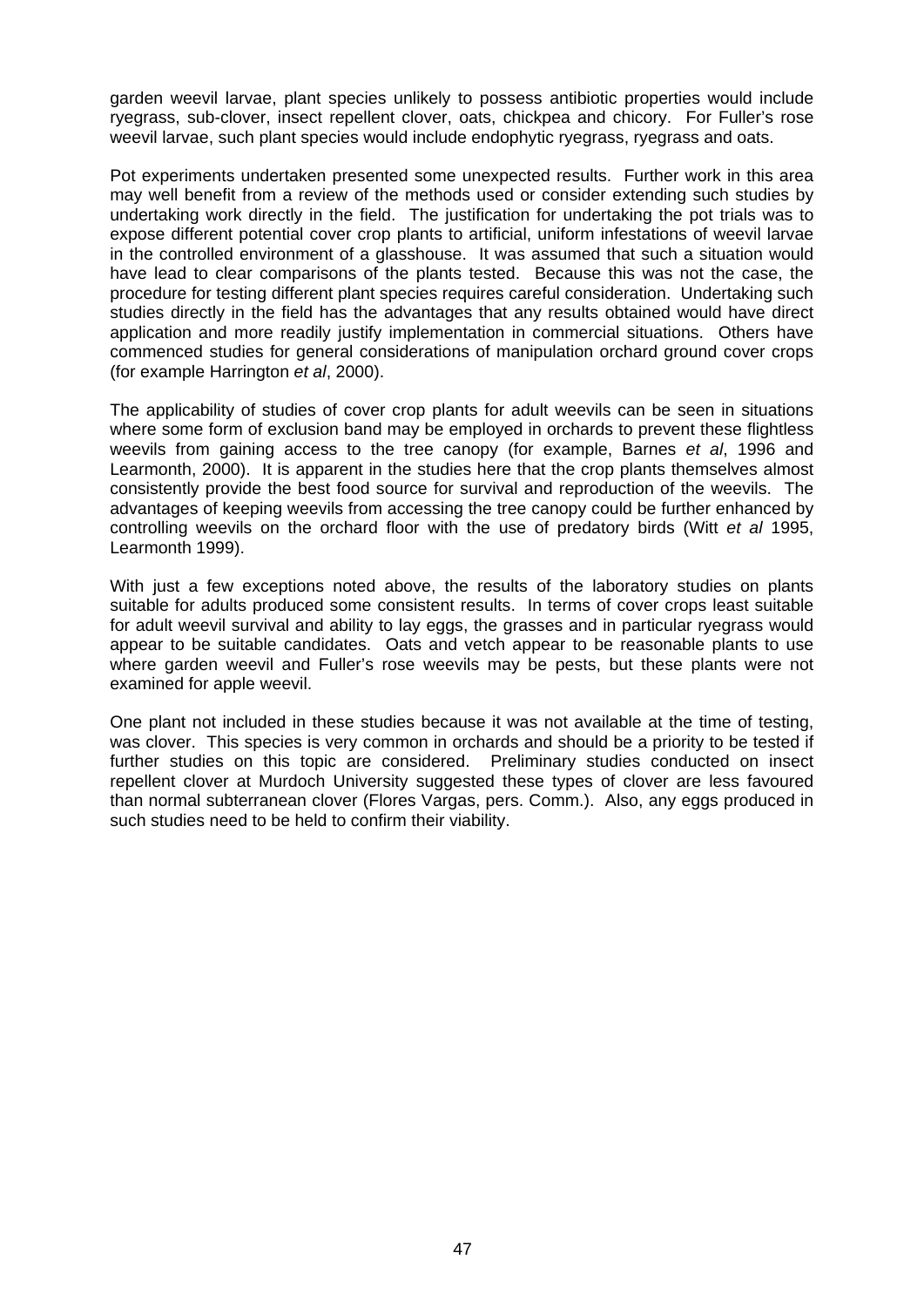## **Technology Transfer**

Written material produced in relation to this project is listed in Appendix 2.

The aims and results of much of the project work in WA have been made known to orchardists in WA at orchard improvement group meetings, at training workshops on deciduous fruit tree pest management in WA and the results of experiments conducted in orchards and vineyards have been communicated directly to property owners and managers.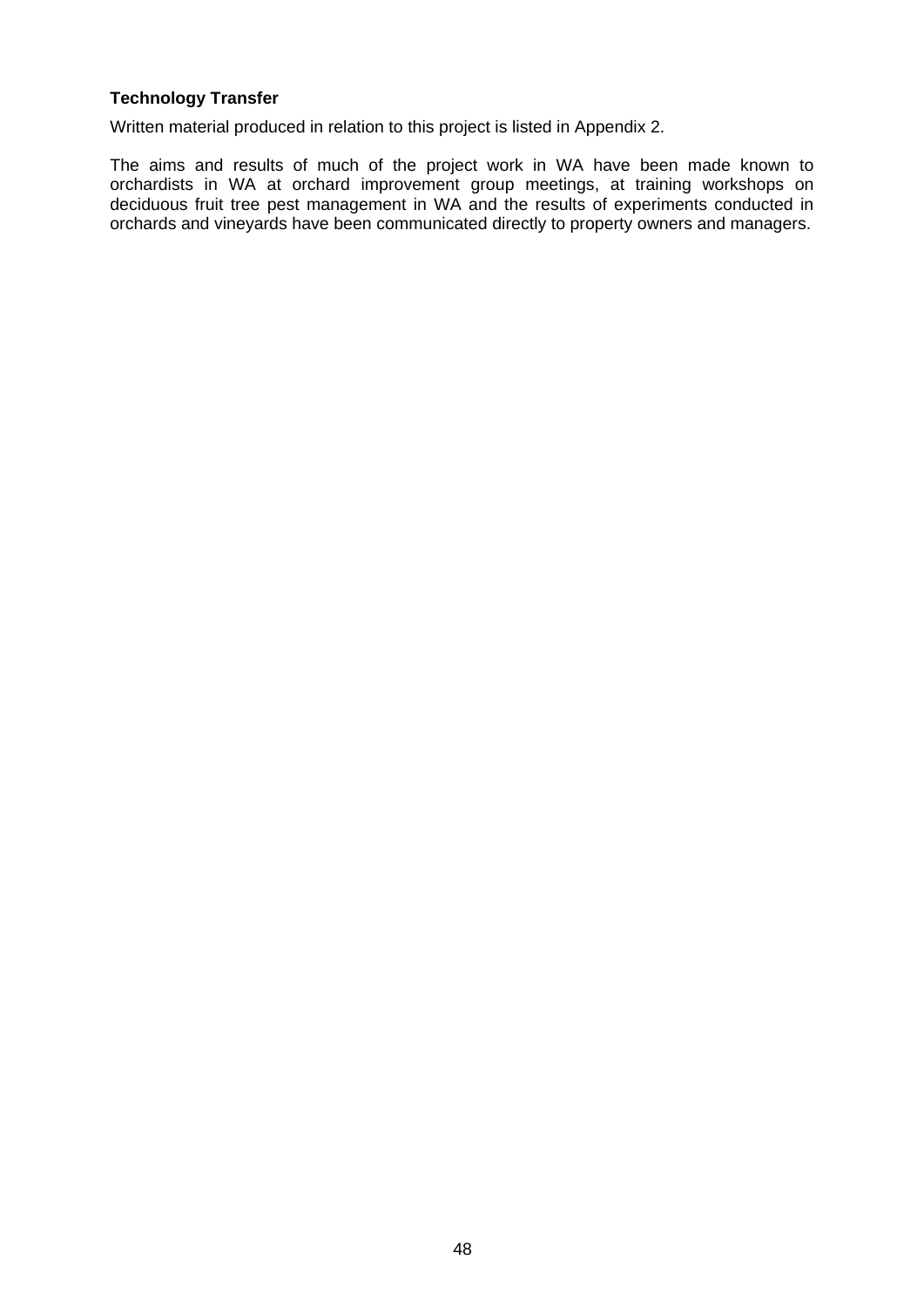## **Recommendations - scientific and industry**

At this time the use of parasitic nematodes for control of weevil pests in orchards cannot be recommended. It should be noted that the formulation of the parasitic nematode used in this study was very suitable for application through boom spray, and trickle and mini-sprinkler irrigation systems.

Future work with parasitic nematodes should only be undertaken if new more virulent strains become available. Workers in this field are encouraged to keep these orchard weevil pests in mind when screening new strains for efficacy.

Parasitic nematodes are unlikely to be used by industry unless they are cheaper and can be shown to be effective given the vagaries of the field situation.

Studies on orchard floor plants to clarify their contribution to garden weevil survival in terms of both adults and larvae confirmed the recommendation that the weed sorrel be controlled.

Suitable ground cover plants for weevil management include grass plant species such as ryegrass and kikuyu. Such plants are poor food sources for adults and seemed to at least retard larval development.

Further studies on the role of ground cover management are recommended. The effect on weevil survival could be dramatic if combined with weevil exclusion from the tree canopy. The effect of changing ground cover composition on other organisms, pest and beneficial, in the orchard ecosystem should be taken into account in such studies.

Future studies on ground cover management should be conducted in orchards rather than as pot trials. Field studies would overcome unexplained problems experienced in pot trials. Results from field experiments would be more robust and more rapidly lead to recommendations for new practices to be adopted by orchardists.

Future studies on ground cover management should include clover as this plant is very common in orchards and in this study, was confirmed to be neutral in relation to survival of larvae. Its suitability as a food plant for adults was not tested in this study.

If future studies on ground covers involve controlled glasshouse or laboratory experiments with artificial infestation of apple weevil, more work will be necessary to clarify egg laying and egg hatching requirements for this species.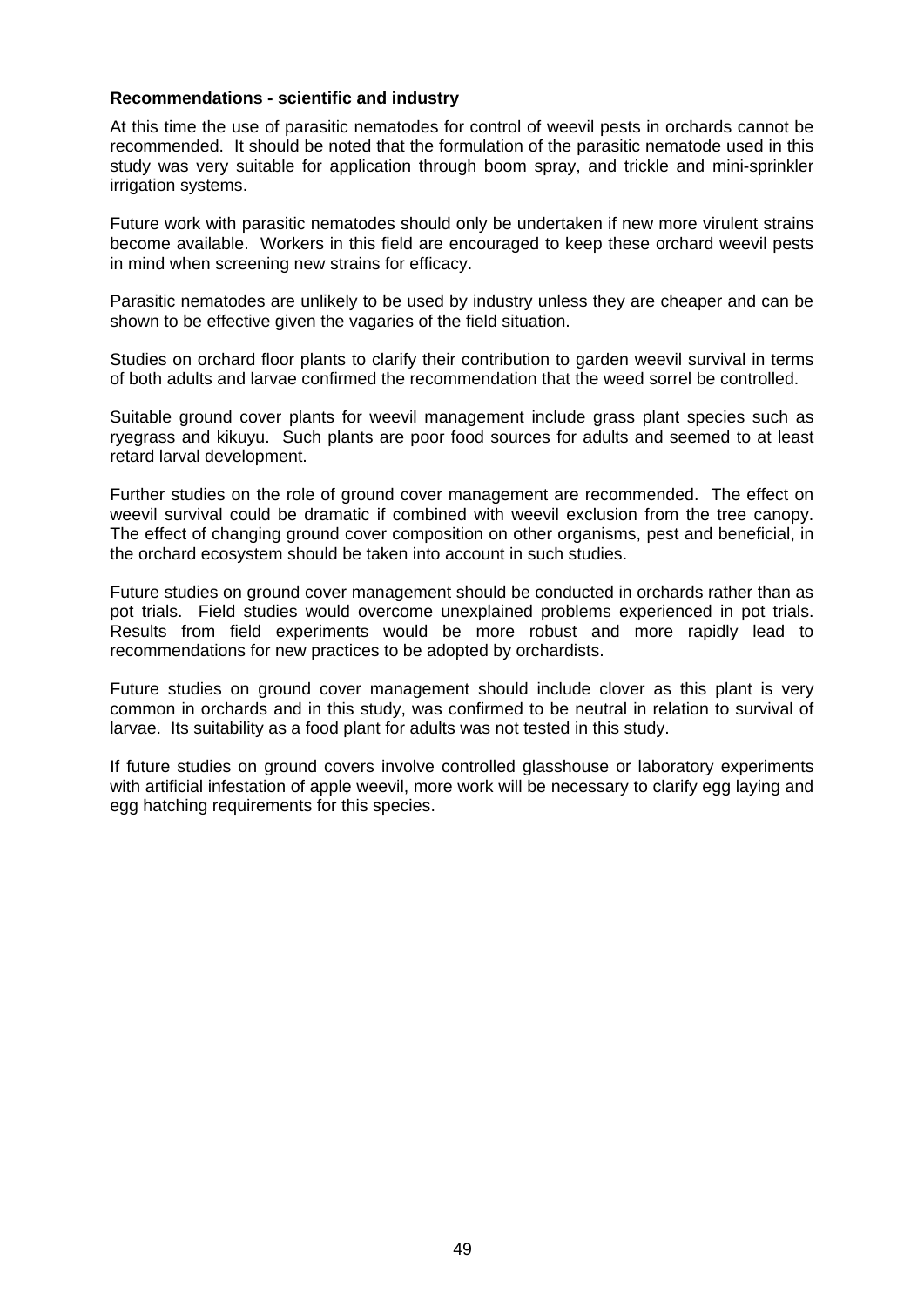## **Bibliography**

Allsopp, P. G. & Hitchcock, B. E. (1987). Soil insect pests in Australia: control alternatives to persistent organochlorine insecticides. Standing Committee on Agriculture Technical Report Series No. 21. Canberra, Australia. 123pp.

Andrewartha, H. G. (1931). The apple curculio. J. Dept. Agric. W. Aust. **8** (1): 106-114.

Andrewartha, H. G. (1933). The bionomics of *Otiorhynchus cribricollis*, Gylh. Bull. Ent. Res. **24** (3): 373-384.

Bailey, P. T. (1991). Control of establishment pests in vineyards. Project DAS 7V termination report to the Grape and Wine research Council. Publ. Dept. Agric., South Australia. 18 leaves.

Barnes, B. N., Knipe, M. C. and Calitz, F. J.. (1996). Latest results with trunk barriers for weevil control on apples. Deciduous fruit grower. **46**: 284-287.

Bedding, R. (2003). Development and commercialisation of entomopathogenic nematode biopesticides for the control of various pests of the horticultural industry. Horticulture Australia Limited Final Report Project HG 99058. 96 pp.

Bedding, R and Nickson, D. (2001). Nematodes and their use in controlling insect pests: An alternative non-toxic approach for the control of black beetle larvae (*Heteronychus arator*) and other scarabs. The Australian Grapegrower and Winemaker. Ann. Tech. Issue N0. **449a**: 133-7, 139.

Bowden, M. R. (1997). Determination of favourable and unfavourable food sources for garden weevil larvae, *Phlyctinus callosus* Schoenherr., and the implications for management. Hons. Thesis. Univ. Western Australia. 41pp.

Curran, J. and Patel, V. (1988). Use of a trickle irrigation system to distribute entomopathogenic nematodes (Nematoda: Heterorhabditidae) for the control of weevil pests (Coleoptera: Curculionidae) of strawberries. Aust. J. Exp. Agric. **28**: 639-643.

Edwards, M. (1996). Biological control of Fuller's rose weevil in citrus with entomophagous nematodes and fungi. Horticulture Australia Limited (formerly HRDC) Final Report Project CT115. 106 pp.

Endersby, N., Richardson, F. and Curtis, J. (1998). Summary of garden weevil feeding trial results. Final report for WWAPM project meeting, July 1998. Misc. Report. Agriculture Victoria, Inst. For Hort. Devel., Knoxfield, Vic. 15pp.

Fisher, D.L. and Learmonth, S.E. (2003). Garden weevil in vineyards*.* Farmnote 60/03. Department of Agriculture, WA. 4pp.

Grimm, M. and Michael, P. (1989). Desiantha - a pest of germinating crops on the south coast. Farmnote 76/1989. Department of Agriculture, WA. 4pp.

Harrington, K, Rahman, A., Hartley, J. and James, T. (2000). Ground covers for orchards – past research. The Orchardist: 54-57.

Ingles, C. A., Bugg, R. L., McGourty, G. T. & Christensen, L. P. (1998). Cover cropping in vineyards, a grower's handbook. Div. Ag. & Natural Resources, Univ. Calif. Publn. No. 3338. 162pp.

Kemp, H., Bourke, C. and Wheatley, W. (2003). Endophytes of perennial ryegrass and tall fescue. DPI NSW (formerly NSW Agriculture). AGFACTS. P2.3.9. 6pp.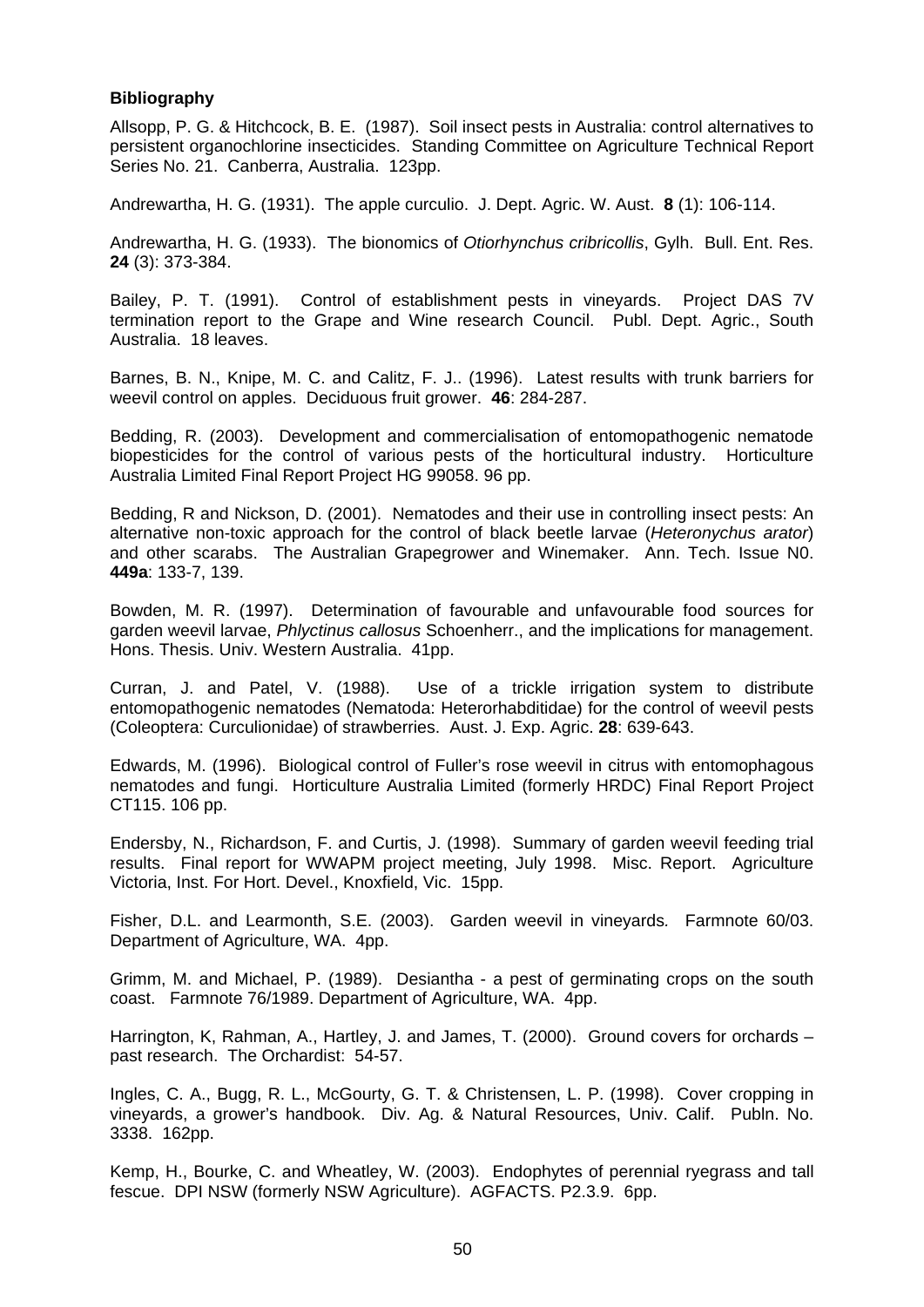Kramer, I. and Grunder, J. M. (1998). Efficacy of entomopathogenic nematodes application by irrigation systems on black vine weevil larvae control. In: P. H. Smits (ed.). Insect Pathogens and Insect Parasitic Nematodes, IOBC Bulletin **21** (4): 179-182.

Learmonth, S. E. (1988). Identifying soil insect pests – beetles. Farmnote 75/88. Dept. Agriculture, WA (formerly Agriculture WA). 4pp.

Learmonth, S. E. (1999). Weevil management in orchards and vineyards looks promising. J. W.A. Dept. Agric. **41**, 61-64.

Learmonth, S. E. (2000). Management of apple weevil and garden weevil in deciduous fruit tree orchards. Horticultural Research and Development Corporation (now Horticulture Australia Limited) Project AP031. Final Report 53pp.

Maher, B. J. and Logan, D. P. (2004). Comparison of host plant preferences, fecundity and longevity for diet-reared and field-collected Fuller's rose weevil.  $57<sup>th</sup>$  Conference Proc. NZ Plant Prot. Soc. Inc. **57**: 183-190.

Morse, J. G. and Lindergren, J. E. (1996). Suppression of Fuller's rose beetle (Coleoptera: Curculionidae) on citrus with *Steinernema carpocapsae* (Rhabditidae: Steinernematidae). Florida Entomol. **79** (3): 373-384.

Nutt, B. & Loi, A. (2002). Prima gland clover. Farmnote 4/2002. Department of Agriculture, WA. 4pp.

Prestidge, R. A. and Willoughby, B. (1990). Control of garden weevil (*Phlyctinus callosus*) larvae and pupae with a parasitic nematode and a fungal pathogen. Proc.  $43<sup>rd</sup>$  N. Z. Weed and Pest Control Conference: 63-66.

Prestidge, R.A. & Willoughby B. (1992). Chemical and biological control of Phlyctinus callosus (Coleoptera: Curculionidae) in asparagus in New Zealand. Australian Applied Entomological Research Conference - Pest control & sustainable agriculture, Canberra, ACT. Editors: S. Corey, D. Dall & W. Milne. Publ. CSIRO Australia. pp.: 93-95.

Sutton, J, Trainer, S and Sivyer, M. (Eds.) (2003). Pome and stone fruit orchard spray guide 2003/04. WA Department of Agriculture Bulletin No. 4596.

Walker, P. L. (1980). Laboratory rearing of the garden weevil, Phlyctinus callosus Boheman (Coleoptera: Curculionidae), and the effect of temperature on its growth and survival. Aust. J. Zool. **29**: 25-32.

Williams, D. (Compiler) (2000). WWAPM: Integrated management of weevils, woolly aphid and powdery mildew. Horticultural Research and Development Corporation (now Horticulture Australia Limited) Project AP94048 (previously AP448). Final Report 117pp.

Witt, A. B. R., Little, R. M., Crowe, T. M. (1995). The effectiveness of helmeted guinea fowl *Numida meleagris* (Linnaeus 1766) in controlling the banded fruit weevil *Phlyctinus callosus* (Schönherr 1826), and their impact on other invertebrates in apple orchards in the Western Cape Province, South Africa. Agric. Ecosystems & Environment. **55** (3): 169-179.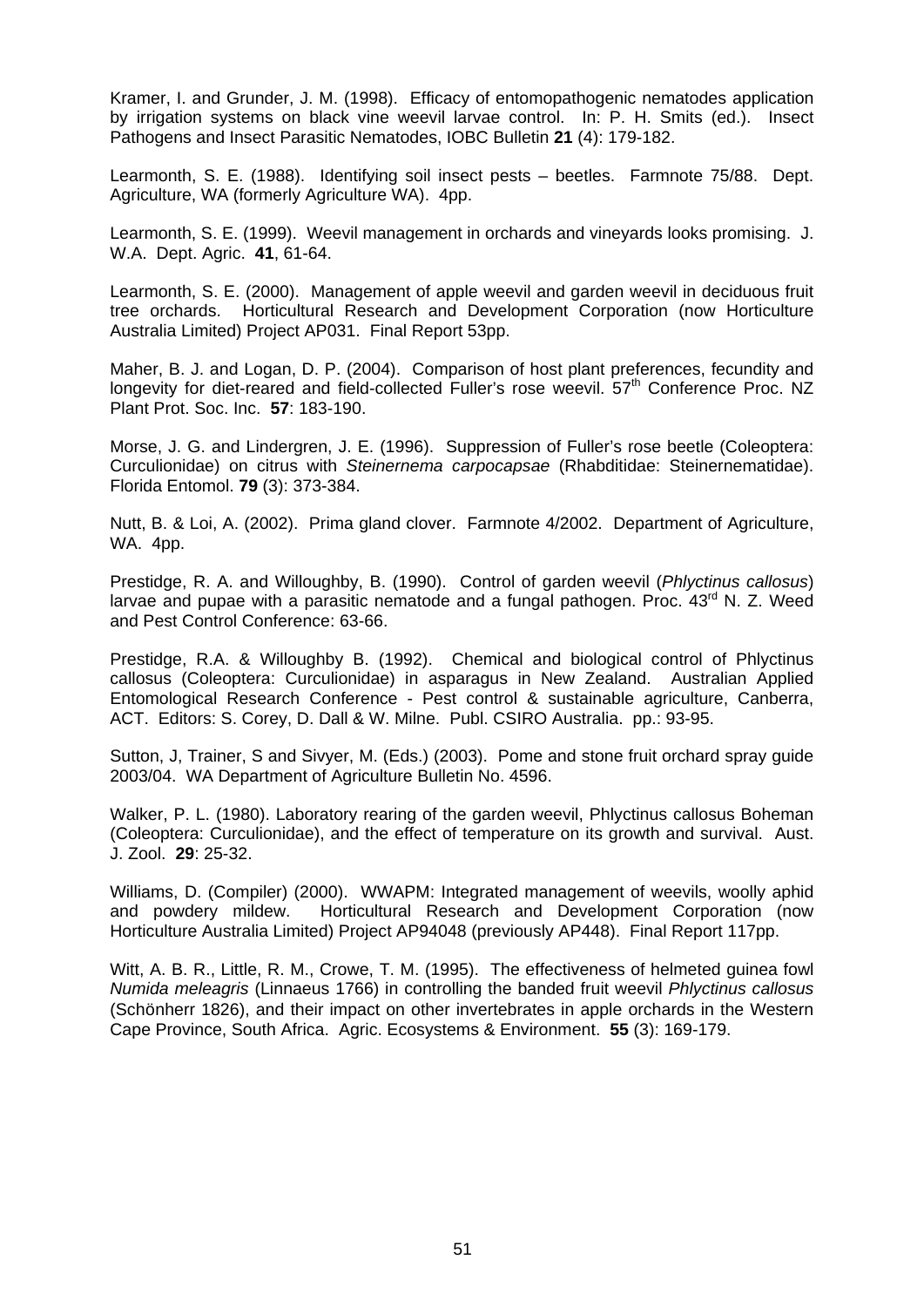## **Acknowledgments**

We gratefully acknowledge the co-operation of the following orchardists and vignerons on whose properties nematode trials were undertaken: C. & M. Borg, J & H. Giblett, P. Little, M. & A. Littley, A. & M. Lyster, K. Proctor, Salitage Wines, Selwyn Wines, R. Trigwell, J. Walker and B. Ward.

C. Wilson, Ecogrow P/L organised the timely shipments of entomopathogenic nematodes from eastern Australia.

The following staff and casual wages personnel employed by the WA Department of Agriculture are thanked for their assistance in trial assessments and the production of this report – Jan Horne, Mark Stanaway, Helen Collie, Peter Needs, Grazziano Giadresco, Rob Carter, Alby Horne, Sue Tooke, Judy Rose and Kathleen Larsen.

Biometrician Jane Speijers of the WA Dept. Agriculture provided very useful advice on statistical analysis of much of the data.

Dr Graham O'Hara & Dr Ruben Flores Vargas of Murdoch University, WA provided seed of insect repellent clover for use in the pot trials.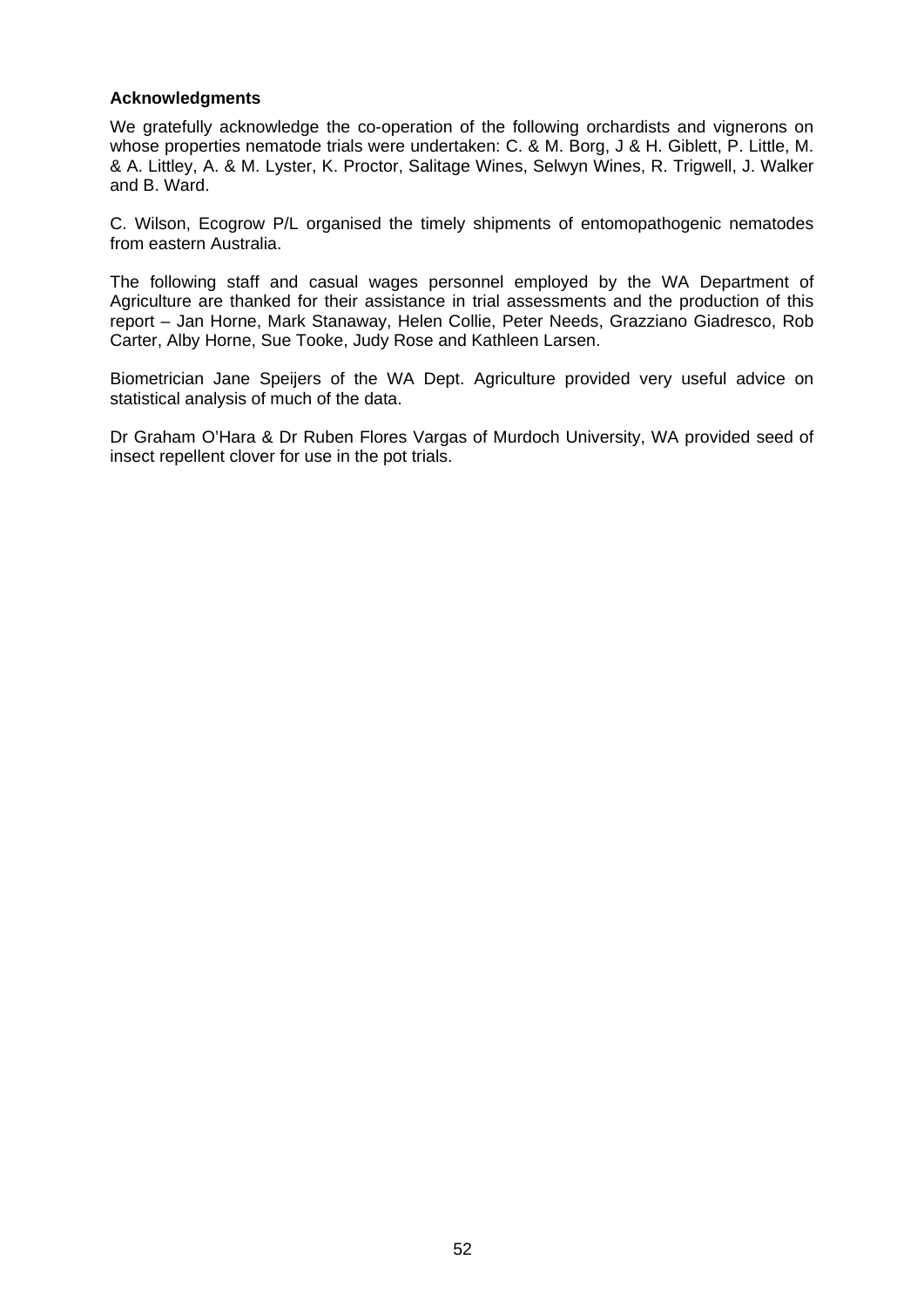## **Appendix 1. Details of statistical analyses in garden weevil pot trial 1.**

Treatment details are listed in Table 2, page 21.

### 1. Average weight of larvae in Pot Trial 1.

In the following tables, the average weight of larvae are given for each treatment and the LSD  $_{0.05}$  values calculated for pairs of means are given in the two way table to the right of the table of averages. Where a **significant difference** was found between two means the relevant **LSD value is in bold type and underlined**.

#### Early assessment

| <b>Treatment</b> | Average<br>weight (g) |
|------------------|-----------------------|
| <b>CRT</b>       | 0.014274              |
| <b>SUBC</b>      | $\star$               |
| IRC              | $\star$               |
| KIK              | $\star$               |
| <b>RYE</b>       | 0.013293              |
| SOR              | 0.020487              |
| <b>SORSOR</b>    | 0.023997              |
| SORSCLOV         | $\star$               |
| <b>SORIRC</b>    | $\star$               |

| <b>Treatment</b> | Average<br>weight (g) | <b>LSD comparisons</b> |            |            |               |  |  |
|------------------|-----------------------|------------------------|------------|------------|---------------|--|--|
| CRT              | 0.014274              |                        | <b>RYE</b> | <b>SOR</b> | <b>SORSOR</b> |  |  |
| <b>SUBC</b>      | $\star$               | <b>CRT</b>             | 0.027354   | 0.00544    | 0.0066        |  |  |
| <b>IRC</b>       | $\star$               | <b>RYE</b>             |            | 0.027289   | 0.027536      |  |  |
| KIK              | $\star$               | <b>SOR</b>             |            |            | 0.006288      |  |  |

 $*$  = no larvae were recovered in these treatments.

### Mid assessment

SORIRC 0.017617

| Treatment   | Average<br>weight (g) | <b>LSD comparisons</b> |            |            |            |               |            |               |  |
|-------------|-----------------------|------------------------|------------|------------|------------|---------------|------------|---------------|--|
| CRT         | 0.029463              |                        | <b>KIK</b> | <b>RYE</b> | <b>SOR</b> | <b>SORSOR</b> | SORSCLOV   | <b>SORIRC</b> |  |
| <b>SUBC</b> |                       | <b>CRT</b>             | 0.008885   | 0.005713   | 0.005009   | 0.00596       | 0.01606725 | 0.019666      |  |
| <b>IRC</b>  | $\star$               | <b>KIK</b>             |            | 0.009016   | 0.008587   | 0.009174      | 0.01751564 | 0.020866      |  |
| KIK         | 0.010674              | <b>RYE</b>             |            |            | 0.005237   | 0.006152      | 0.01613962 | 0.019725      |  |
| <b>RYE</b>  | 0.015385              | <b>SOR</b>             |            |            |            | 0.005505      | 0.01590408 | 0.019533      |  |
| SOR         | 0.025085              | <b>SORSOR</b>          |            |            |            |               | 0.01622851 | 0.019798      |  |
| SORSOR      | 0.031085              | <b>SORSCLOV</b>        |            |            |            |               |            | 0.024791      |  |
| SORSCLOV    | 0.016264              |                        |            |            |            |               |            |               |  |

 $*$  = no larvae were recovered in these treatments.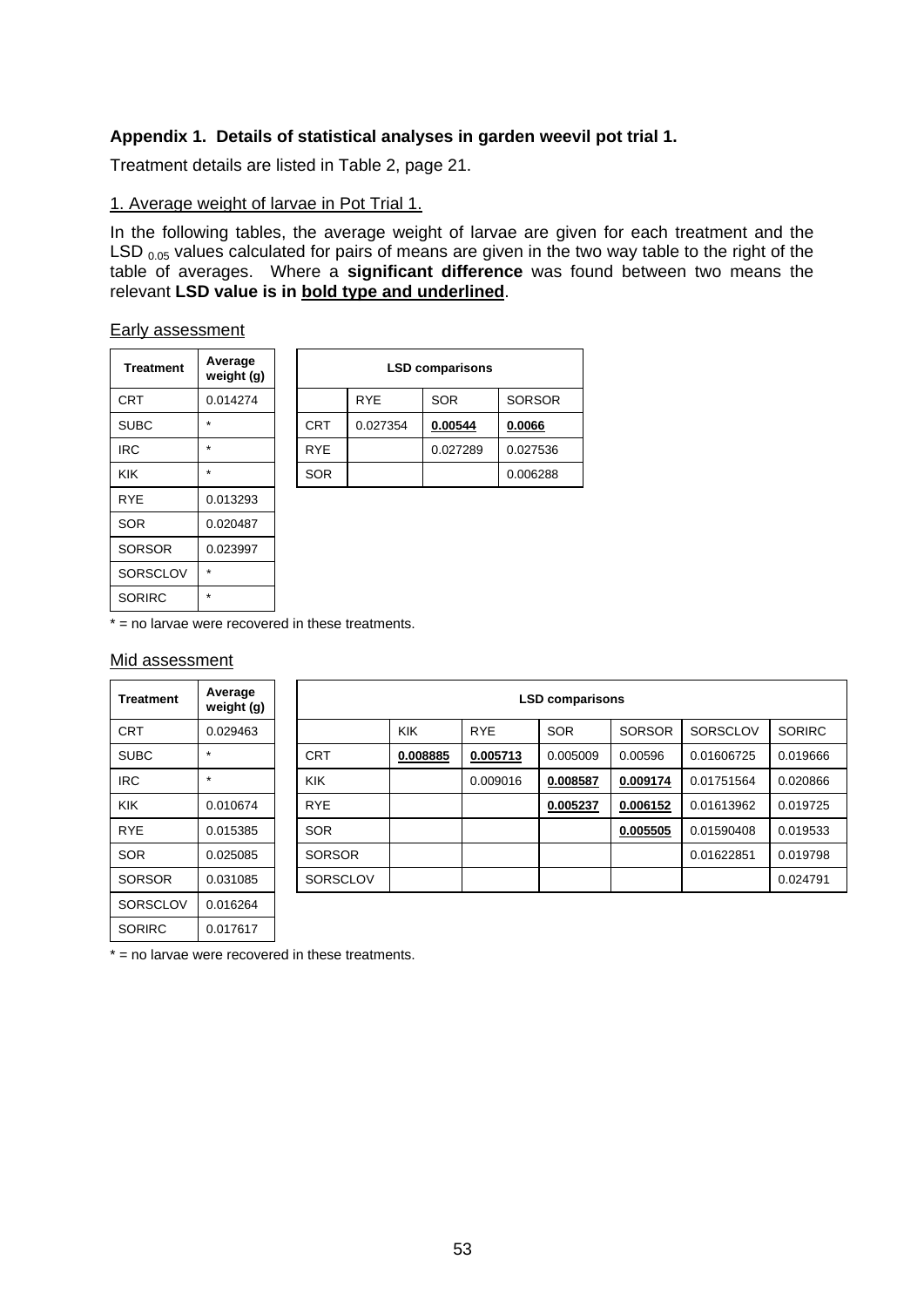## Late assessment

| <b>Treatment</b> | Average<br>weight (g) |  |  |  |
|------------------|-----------------------|--|--|--|
| CRT              | 0.032167              |  |  |  |
| <b>SUBC</b>      | ÷                     |  |  |  |
| IRC              | ÷                     |  |  |  |
| KIK              | 0.014717              |  |  |  |
| RYF              | 0.019637              |  |  |  |
| SOR              | 0.027606              |  |  |  |
| SORSOR           | 0.025368              |  |  |  |
| SORSCLOV         | 0.009132              |  |  |  |
| SORIRC           | $\star$               |  |  |  |

| Treatment   | Average<br>weight (g) | <b>LSD comparisons</b> |            |            |            |               |                 |  |  |
|-------------|-----------------------|------------------------|------------|------------|------------|---------------|-----------------|--|--|
| CRT         | 0.032167              |                        | <b>KIK</b> | <b>RYE</b> | <b>SOR</b> | <b>SORSOR</b> | <b>SORSCLOV</b> |  |  |
| <b>SUBC</b> | $\star$               | <b>CRT</b>             | 0.02737    | 0.005198   | 0.007335   | 0.011789      | 0.027313        |  |  |
| <b>IRC</b>  | $\star$               | <b>KIK</b>             |            | 0.027329   | 0.027815   | 0.029306      | 0.038286        |  |  |
| KIK         | 0.014717              | <b>RYE</b>             |            |            | 0.007182   | 0.011695      | 0.027272        |  |  |
| <b>RYE</b>  | 0.019637              | <b>SOR</b>             |            |            |            | 0.012789      | 0.027759        |  |  |
| SOR.        | 0.027606              | <b>SORSOR</b>          |            |            |            |               | 0.029253        |  |  |
|             |                       |                        |            |            |            |               |                 |  |  |

 $*$  = no larvae were recovered in these treatments.

# 2. Total weight of larvae in Pot Trial 1.

|                 | Time of assessment and total larval weight |                 |                            |                 |                            |                 |  |  |  |
|-----------------|--------------------------------------------|-----------------|----------------------------|-----------------|----------------------------|-----------------|--|--|--|
|                 | <b>EARLY</b>                               |                 | <b>MID</b>                 |                 | LATE                       |                 |  |  |  |
| Treatment       | *Trans<br>mean                             | Backtr.<br>mean | *Trans<br>mean             | Backtr.<br>mean | *Trans<br>mean             | Backtr.<br>mean |  |  |  |
| <b>CRT</b>      | $-2.17876$ ab                              | 0.111182        | $-1.47853$ ab              | 0.225973        | $-0.93437a$                | 0.390835        |  |  |  |
| <b>SUBC</b>     | $-6.14124$<br>$\mathbf{C}$                 | 0.000152        | d<br>$-6.14124$            | 0.000152        | $-6.14124$<br>C            | 0.000152        |  |  |  |
| <b>IRC</b>      | $-6.14124$<br>$\mathbf{C}$                 | 0.000152        | $-6.14124$<br>d            | 0.000152        | $-6.14124$<br>C            | 0.000152        |  |  |  |
| <b>KIK</b>      | $-6.14124$<br>$\mathbf{C}$                 | 0.000152        | $-4.75532$<br>$\mathbf{C}$ | 0.006606        | $-5.70743$<br>$\mathsf{C}$ | 0.001321        |  |  |  |
| <b>RYE</b>      | $-5.58967$<br>$\mathbf{C}$                 | 0.001736        | $-2.53468$ b               | 0.077287        | $-2.17271 b$               | 0.111869        |  |  |  |
| <b>SOR</b>      | $-1.17963a$                                | 0.305393        | $-1.02716a$                | 0.356022        | $-2.50475$ b               | 0.079696        |  |  |  |
| <b>SORSOR</b>   | $-2.55495$ b                               | 0.075696        | $-1.8164$ ab               | 0.16061         | $-3.37204$ b               | 0.03232         |  |  |  |
| <b>SORSCLOV</b> | $-6.34054$<br>c                            | $\Omega$        | $-5.15904$<br>cd           | 0.003747        | $-6.14633$<br>$\mathbf{C}$ | 0.000141        |  |  |  |
| <b>SORIRC</b>   | $-6.35459$<br>C                            | $\Omega$        | $-5.60847$<br>cd           | 0.001667        | $-6.50093$<br>$\mathbf{C}$ | $\Omega$        |  |  |  |
| Av. $LSD0.05$   | 1.210821                                   |                 | 1.164263                   |                 | 1.224329                   |                 |  |  |  |

\*Means followed by the same letter are not significantly different at 5% level.